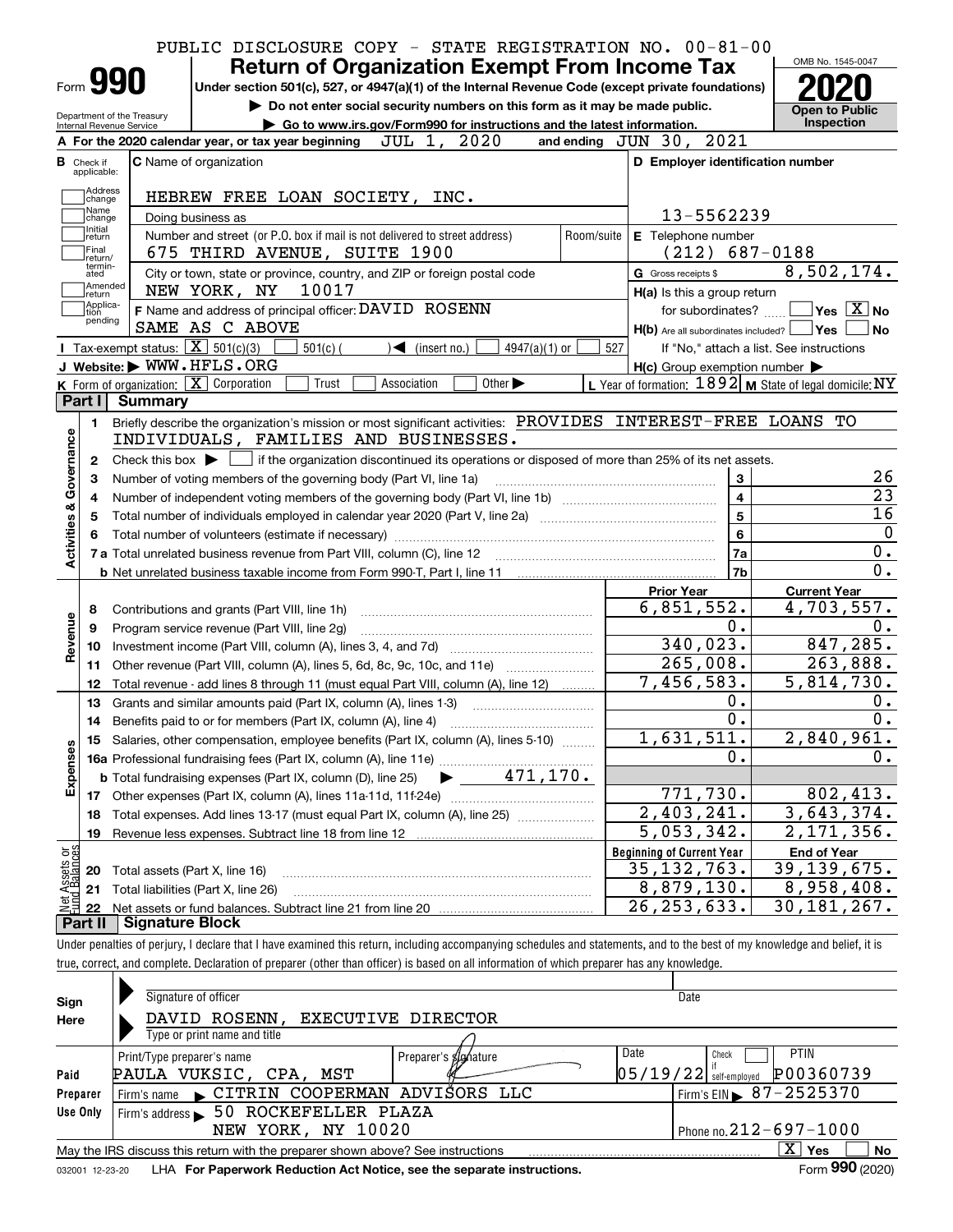|              | HEBREW FREE LOAN SOCIETY, INC.<br>Form 990 (2020)                                                                                            | 13-5562239 | Page 2                                 |
|--------------|----------------------------------------------------------------------------------------------------------------------------------------------|------------|----------------------------------------|
|              | <b>Statement of Program Service Accomplishments</b><br>Part III                                                                              |            |                                        |
|              |                                                                                                                                              |            | $\overline{\mathbf{X}}$                |
| 1            | Briefly describe the organization's mission:<br>THE HEBREW FREE LOAN SOCIETY (HFLS) FOSTERS ECONOMIC SELF-SUFFICIENCY                        |            |                                        |
|              | AND STABILITY AMONG LOW AND MODERATE INCOME NEW YORKERS                                                                                      | IN NEED    |                                        |
|              | THROUGH INTEREST-FREE LENDING. HFLS LOANS MAKE AN IMMEDIATE, CONCRETE                                                                        |            |                                        |
|              | DIFFERENCE IN THE LIVES OF OUR BORROWERS, ENABLING THEM TO INVEST IN                                                                         |            |                                        |
| $\mathbf{2}$ | Did the organization undertake any significant program services during the year which were not listed on the                                 |            |                                        |
|              | prior Form 990 or 990-EZ?                                                                                                                    |            | $Yes \ \boxed{X}$ No                   |
|              | If "Yes," describe these new services on Schedule O.                                                                                         |            |                                        |
| 3            | Did the organization cease conducting, or make significant changes in how it conducts, any program services?                                 |            | $\sqrt{}$ Yes $\sqrt{}$ X $\sqrt{}$ No |
|              | If "Yes," describe these changes on Schedule O.                                                                                              |            |                                        |
| 4            | Describe the organization's program service accomplishments for each of its three largest program services, as measured by expenses.         |            |                                        |
|              | Section 501(c)(3) and 501(c)(4) organizations are required to report the amount of grants and allocations to others, the total expenses, and |            |                                        |
|              | revenue, if any, for each program service reported.                                                                                          |            |                                        |
| 4a           | 2,752,529. including grants of \$<br>$0 \cdot$ ) (Revenue \$<br>(Expenses \$<br>(Code:                                                       |            | 263,888.                               |
|              | AT THE END OF FY 2021, HFLS HAD NEARLY 3,049 LOANS OUTSTANDING,                                                                              |            |                                        |
|              | MILLION. IN FY21 ALONE, HFLS DISBURSED MORE THAN \$18.9<br>TOTALING \$19.65                                                                  |            |                                        |
|              | MILLION TO AID 1,524 INDIVIDUALS AND FAMILIES IN THE NEW YORK                                                                                |            |                                        |
|              | METROPOLITAN AREA. HFLS LOANS HELPED FAMILIES WHO ARE BARELY GETTING BY                                                                      |            |                                        |
|              | FINANCIALLY, AFFECTED BY COVID 19 AND WERE FACED WITH AN EMERGENCY OR                                                                        |            |                                        |
|              | OUTSIZE NEED, STUDENTS PAY FOR COLLEGE AND GRADUATE SCHOOL,                                                                                  |            |                                        |
|              | ECONOMICALLY VULNERABLE ENTREPRENEURS START OR EXPAND A BUSINESS,                                                                            |            |                                        |
|              | PARENTS OF DISABLED CHILDREN WHO NEEDED TO ACCESS EXPENSIVE SPECIAL                                                                          |            |                                        |
|              | EDUCATION SERVICES, AND OTHER NEW YORKERS IN NEED.                                                                                           |            |                                        |
|              |                                                                                                                                              |            |                                        |
|              |                                                                                                                                              |            |                                        |
|              |                                                                                                                                              |            |                                        |
| 4b           | ) (Revenue \$                                                                                                                                |            |                                        |
|              |                                                                                                                                              |            |                                        |
|              |                                                                                                                                              |            |                                        |
|              |                                                                                                                                              |            |                                        |
|              |                                                                                                                                              |            |                                        |
|              |                                                                                                                                              |            |                                        |
|              |                                                                                                                                              |            |                                        |
|              |                                                                                                                                              |            |                                        |
|              |                                                                                                                                              |            |                                        |
|              |                                                                                                                                              |            |                                        |
|              |                                                                                                                                              |            |                                        |
|              |                                                                                                                                              |            |                                        |
|              |                                                                                                                                              |            |                                        |
| 4с           |                                                                                                                                              |            |                                        |
|              |                                                                                                                                              |            |                                        |
|              |                                                                                                                                              |            |                                        |
|              |                                                                                                                                              |            |                                        |
|              |                                                                                                                                              |            |                                        |
|              |                                                                                                                                              |            |                                        |
|              |                                                                                                                                              |            |                                        |
|              |                                                                                                                                              |            |                                        |
|              |                                                                                                                                              |            |                                        |
|              |                                                                                                                                              |            |                                        |
|              |                                                                                                                                              |            |                                        |
|              |                                                                                                                                              |            |                                        |
| 4d           | Other program services (Describe on Schedule O.)                                                                                             |            |                                        |
|              | (Expenses \$<br>(Revenue \$<br>including grants of \$                                                                                        |            |                                        |
| 4е           | 2, 752, 529.<br>Total program service expenses                                                                                               |            |                                        |
|              |                                                                                                                                              |            | Form 990 (2020)                        |
|              | 032002 12-23-20                                                                                                                              |            |                                        |
|              |                                                                                                                                              |            |                                        |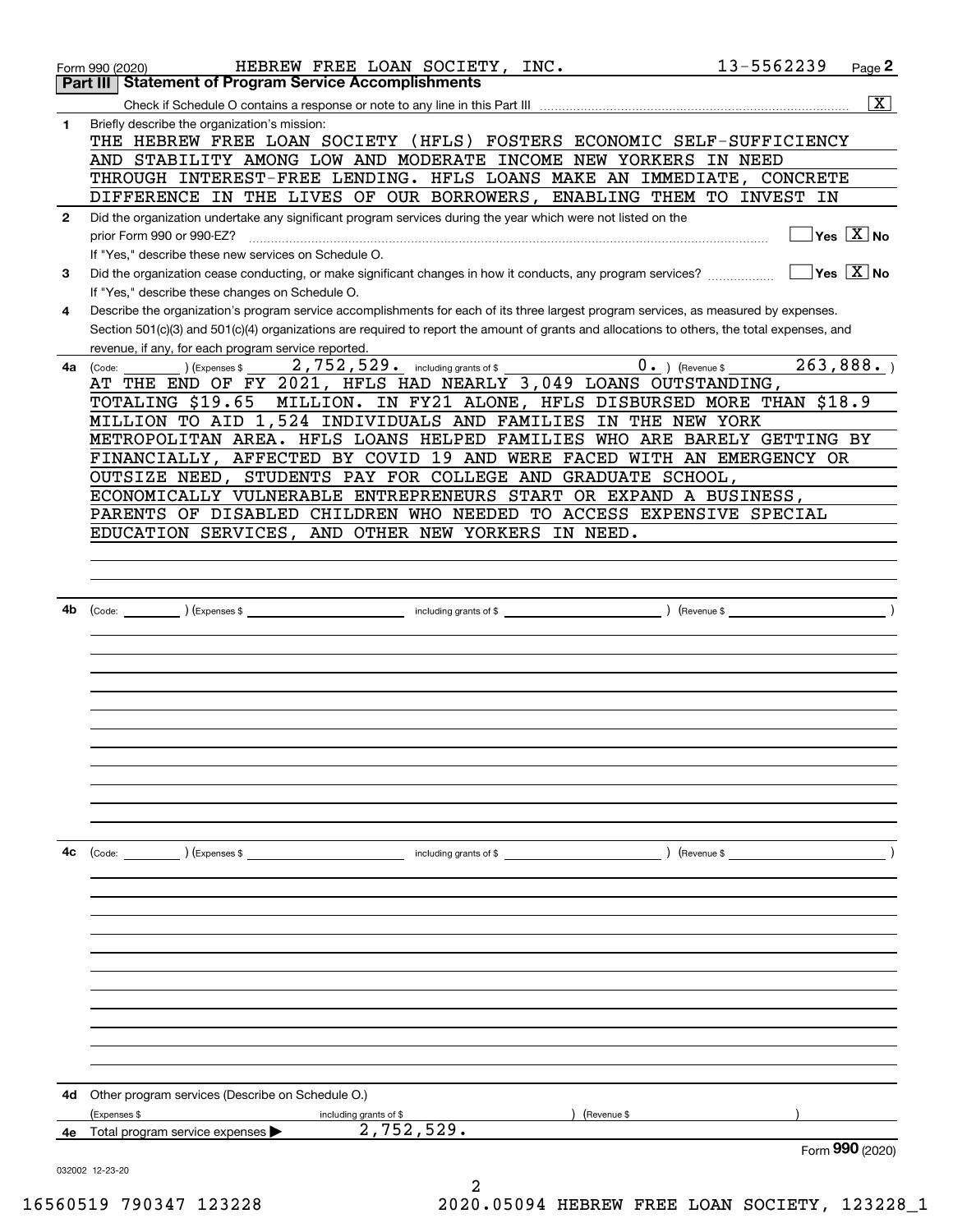|  | Form 990 (2020) |
|--|-----------------|

|     |                                                                                                                                                 |                         | Yes                     | No          |
|-----|-------------------------------------------------------------------------------------------------------------------------------------------------|-------------------------|-------------------------|-------------|
| 1   | Is the organization described in section $501(c)(3)$ or $4947(a)(1)$ (other than a private foundation)?                                         |                         |                         |             |
|     |                                                                                                                                                 | 1.                      | X                       |             |
| 2   |                                                                                                                                                 | $\overline{\mathbf{2}}$ | $\overline{\mathbf{x}}$ |             |
| 3   | Did the organization engage in direct or indirect political campaign activities on behalf of or in opposition to candidates for                 |                         |                         |             |
|     |                                                                                                                                                 | 3                       |                         | x           |
| 4   | Section 501(c)(3) organizations. Did the organization engage in lobbying activities, or have a section 501(h) election in effect                |                         |                         |             |
|     |                                                                                                                                                 | 4                       |                         | x           |
| 5   | Is the organization a section 501(c)(4), 501(c)(5), or 501(c)(6) organization that receives membership dues, assessments, or                    |                         |                         |             |
|     |                                                                                                                                                 | 5                       |                         | x           |
| 6   | Did the organization maintain any donor advised funds or any similar funds or accounts for which donors have the right to                       |                         |                         |             |
|     | provide advice on the distribution or investment of amounts in such funds or accounts? If "Yes," complete Schedule D, Part I                    | 6                       |                         | x           |
| 7   | Did the organization receive or hold a conservation easement, including easements to preserve open space,                                       |                         |                         |             |
|     |                                                                                                                                                 | $\overline{7}$          |                         | x           |
| 8   | Did the organization maintain collections of works of art, historical treasures, or other similar assets? If "Yes," complete                    |                         |                         |             |
|     |                                                                                                                                                 | 8                       |                         | X.          |
| 9   | Did the organization report an amount in Part X, line 21, for escrow or custodial account liability, serve as a custodian for                   |                         |                         |             |
|     | amounts not listed in Part X; or provide credit counseling, debt management, credit repair, or debt negotiation services?                       |                         | X                       |             |
|     |                                                                                                                                                 | 9                       |                         |             |
| 10  | Did the organization, directly or through a related organization, hold assets in donor-restricted endowments                                    |                         | Χ                       |             |
|     |                                                                                                                                                 | 10                      |                         |             |
| 11  | If the organization's answer to any of the following questions is "Yes," then complete Schedule D, Parts VI, VII, VIII, IX, or X                |                         |                         |             |
|     | as applicable.<br>a Did the organization report an amount for land, buildings, and equipment in Part X, line 10? If "Yes," complete Schedule D, |                         |                         |             |
|     |                                                                                                                                                 | 11a                     | X                       |             |
|     | <b>b</b> Did the organization report an amount for investments - other securities in Part X, line 12, that is 5% or more of its total           |                         |                         |             |
|     |                                                                                                                                                 | 11b                     | Χ                       |             |
| c   | Did the organization report an amount for investments - program related in Part X, line 13, that is 5% or more of its total                     |                         |                         |             |
|     |                                                                                                                                                 | 11c                     |                         | X.          |
|     | d Did the organization report an amount for other assets in Part X, line 15, that is 5% or more of its total assets reported in                 |                         |                         |             |
|     |                                                                                                                                                 | 11d                     |                         | X.          |
|     | e Did the organization report an amount for other liabilities in Part X, line 25? If "Yes," complete Schedule D, Part X                         | 11e                     | $\mathbf X$             |             |
| f   | Did the organization's separate or consolidated financial statements for the tax year include a footnote that addresses                         |                         |                         |             |
|     | the organization's liability for uncertain tax positions under FIN 48 (ASC 740)? If "Yes," complete Schedule D, Part X                          | 11f                     | X                       |             |
|     | 12a Did the organization obtain separate, independent audited financial statements for the tax year? If "Yes," complete                         |                         |                         |             |
|     |                                                                                                                                                 | 12a                     | X                       |             |
|     | <b>b</b> Was the organization included in consolidated, independent audited financial statements for the tax year?                              |                         |                         |             |
|     | If "Yes," and if the organization answered "No" to line 12a, then completing Schedule D, Parts XI and XII is optional                           | 12b                     |                         | A           |
| 13  |                                                                                                                                                 | 13                      |                         | X           |
| 14a | Did the organization maintain an office, employees, or agents outside of the United States?                                                     | <b>14a</b>              |                         | $\mathbf X$ |
| b   | Did the organization have aggregate revenues or expenses of more than \$10,000 from grantmaking, fundraising, business,                         |                         |                         |             |
|     | investment, and program service activities outside the United States, or aggregate foreign investments valued at \$100,000                      |                         |                         |             |
|     |                                                                                                                                                 | 14b                     |                         | x           |
| 15  | Did the organization report on Part IX, column (A), line 3, more than \$5,000 of grants or other assistance to or for any                       |                         |                         |             |
|     |                                                                                                                                                 | 15                      |                         | x           |
| 16  | Did the organization report on Part IX, column (A), line 3, more than \$5,000 of aggregate grants or other assistance to                        |                         |                         |             |
|     |                                                                                                                                                 | 16                      |                         | x           |
| 17  | Did the organization report a total of more than \$15,000 of expenses for professional fundraising services on Part IX,                         |                         |                         |             |
|     |                                                                                                                                                 | 17                      |                         | x           |
| 18  | Did the organization report more than \$15,000 total of fundraising event gross income and contributions on Part VIII, lines                    |                         |                         |             |
|     |                                                                                                                                                 | 18                      |                         | x           |
| 19  | Did the organization report more than \$15,000 of gross income from gaming activities on Part VIII, line 9a? If "Yes."                          |                         |                         |             |
|     |                                                                                                                                                 | 19                      |                         | X           |
| 20a |                                                                                                                                                 | 20a                     |                         | X           |
| b   | If "Yes" to line 20a, did the organization attach a copy of its audited financial statements to this return?                                    | 20 <sub>b</sub>         |                         |             |
| 21  | Did the organization report more than \$5,000 of grants or other assistance to any domestic organization or                                     |                         |                         |             |
|     |                                                                                                                                                 | 21                      |                         | X.          |
|     | 032003 12-23-20                                                                                                                                 |                         | Form 990 (2020)         |             |

032003 12-23-20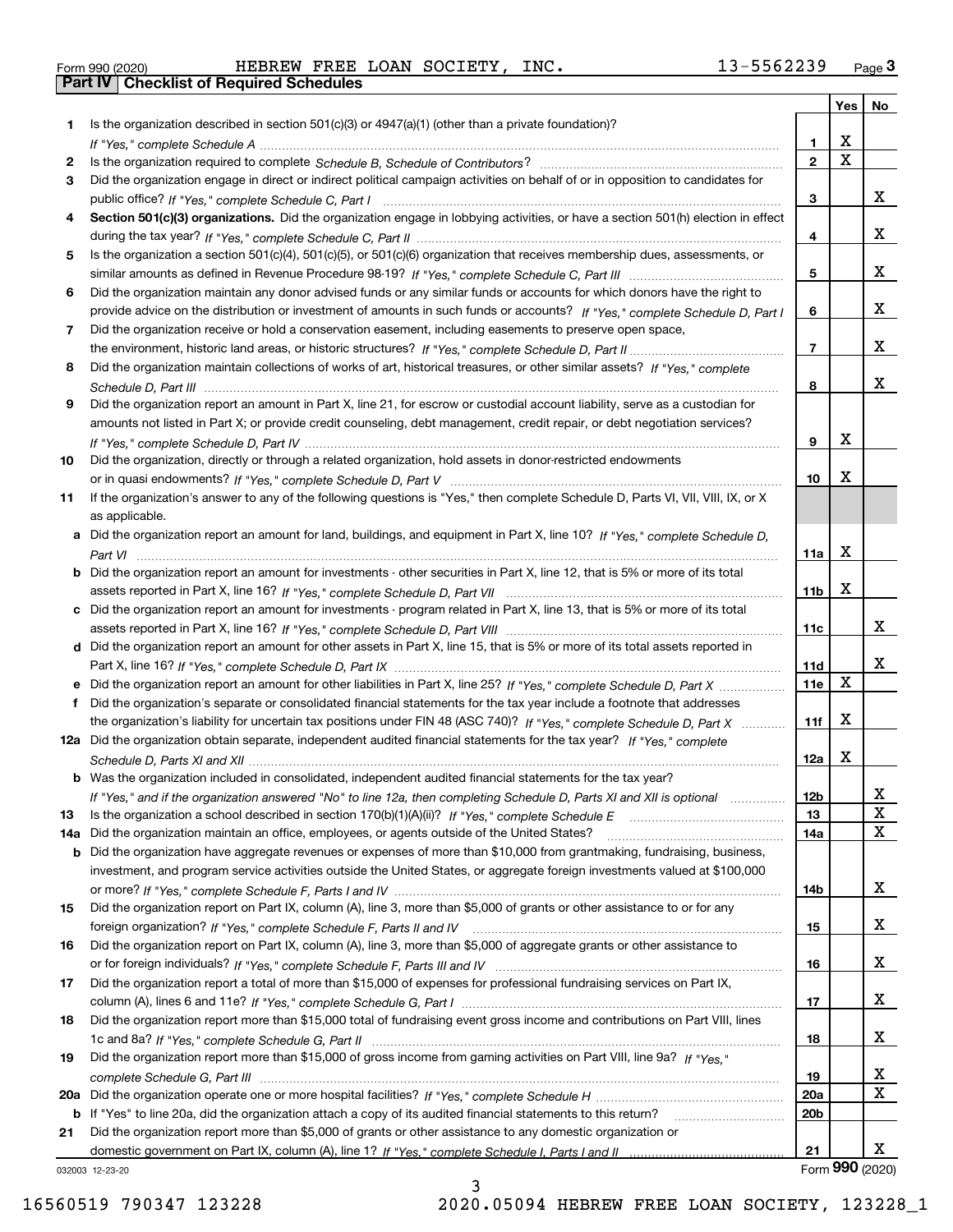|  | Form 990 (2020) |
|--|-----------------|
|  |                 |

*(continued)*

|               |                                                                                                                                   |            | Yes | No              |
|---------------|-----------------------------------------------------------------------------------------------------------------------------------|------------|-----|-----------------|
| 22            | Did the organization report more than \$5,000 of grants or other assistance to or for domestic individuals on                     |            |     |                 |
|               |                                                                                                                                   | 22         |     | x               |
| 23            | Did the organization answer "Yes" to Part VII, Section A, line 3, 4, or 5 about compensation of the organization's current        |            |     |                 |
|               | and former officers, directors, trustees, key employees, and highest compensated employees? If "Yes," complete                    |            |     |                 |
|               |                                                                                                                                   | 23         | X   |                 |
|               | 24a Did the organization have a tax-exempt bond issue with an outstanding principal amount of more than \$100,000 as of the       |            |     |                 |
|               | last day of the year, that was issued after December 31, 2002? If "Yes," answer lines 24b through 24d and complete                |            |     |                 |
|               |                                                                                                                                   | 24a        |     | x               |
|               |                                                                                                                                   | 24b        |     |                 |
|               | c Did the organization maintain an escrow account other than a refunding escrow at any time during the year to defease            |            |     |                 |
|               |                                                                                                                                   | 24с        |     |                 |
|               |                                                                                                                                   | 24d        |     |                 |
|               | 25a Section 501(c)(3), 501(c)(4), and 501(c)(29) organizations. Did the organization engage in an excess benefit                  |            |     |                 |
|               |                                                                                                                                   | 25a        |     | x               |
|               | b Is the organization aware that it engaged in an excess benefit transaction with a disqualified person in a prior year, and      |            |     |                 |
|               | that the transaction has not been reported on any of the organization's prior Forms 990 or 990-EZ? If "Yes," complete             |            |     |                 |
|               |                                                                                                                                   |            |     | x               |
|               | Schedule L. Part I                                                                                                                | 25b        |     |                 |
| 26            | Did the organization report any amount on Part X, line 5 or 22, for receivables from or payables to any current                   |            |     |                 |
|               | or former officer, director, trustee, key employee, creator or founder, substantial contributor, or 35%                           |            |     |                 |
|               | controlled entity or family member of any of these persons? If "Yes," complete Schedule L, Part II                                | 26         | X   |                 |
| 27            | Did the organization provide a grant or other assistance to any current or former officer, director, trustee, key employee,       |            |     |                 |
|               | creator or founder, substantial contributor or employee thereof, a grant selection committee member, or to a 35% controlled       |            |     |                 |
|               | entity (including an employee thereof) or family member of any of these persons? If "Yes," complete Schedule L, Part III          | 27         |     | x               |
| 28            | Was the organization a party to a business transaction with one of the following parties (see Schedule L, Part IV                 |            |     |                 |
|               | instructions, for applicable filing thresholds, conditions, and exceptions):                                                      |            |     |                 |
|               | a A current or former officer, director, trustee, key employee, creator or founder, or substantial contributor? If                |            |     |                 |
|               |                                                                                                                                   | 28a        |     | x               |
|               |                                                                                                                                   | 28b        |     | X               |
|               | c A 35% controlled entity of one or more individuals and/or organizations described in lines 28a or 28b? If                       |            |     |                 |
|               |                                                                                                                                   | 28c        |     | x               |
| 29            |                                                                                                                                   | 29         |     | $\mathbf X$     |
| 30            | Did the organization receive contributions of art, historical treasures, or other similar assets, or qualified conservation       |            |     |                 |
|               |                                                                                                                                   | 30         |     | x               |
| 31            | Did the organization liquidate, terminate, or dissolve and cease operations? If "Yes," complete Schedule N, Part I                | 31         |     | X               |
| 32            | Did the organization sell, exchange, dispose of, or transfer more than 25% of its net assets? If "Yes," complete                  |            |     |                 |
|               |                                                                                                                                   | 32         |     | x               |
|               | Did the organization own 100% of an entity disregarded as separate from the organization under Regulations                        |            |     |                 |
|               |                                                                                                                                   | 33         |     | x               |
| 34            | Was the organization related to any tax-exempt or taxable entity? If "Yes," complete Schedule R, Part II, III, or IV, and         |            |     |                 |
|               |                                                                                                                                   | 34         |     | x               |
|               | 35a Did the organization have a controlled entity within the meaning of section 512(b)(13)?                                       | <b>35a</b> |     | X               |
|               | b If "Yes" to line 35a, did the organization receive any payment from or engage in any transaction with a controlled entity       |            |     |                 |
|               |                                                                                                                                   | 35b        |     |                 |
| 36            | Section 501(c)(3) organizations. Did the organization make any transfers to an exempt non-charitable related organization?        |            |     |                 |
|               |                                                                                                                                   | 36         |     | x               |
| 37            | Did the organization conduct more than 5% of its activities through an entity that is not a related organization                  |            |     |                 |
|               |                                                                                                                                   |            |     | x               |
|               | and that is treated as a partnership for federal income tax purposes? If "Yes," complete Schedule R, Part VI                      | 37         |     |                 |
| 38            | Did the organization complete Schedule O and provide explanations in Schedule O for Part VI, lines 11b and 19?                    |            | х   |                 |
| <b>Part V</b> | Note: All Form 990 filers are required to complete Schedule O<br><b>Statements Regarding Other IRS Filings and Tax Compliance</b> | 38         |     |                 |
|               |                                                                                                                                   |            |     |                 |
|               | Check if Schedule O contains a response or note to any line in this Part V                                                        |            |     |                 |
|               |                                                                                                                                   |            | Yes | No              |
|               | 1a Enter the number reported in Box 3 of Form 1096. Enter -0- if not applicable<br>1a<br>0                                        |            |     |                 |
|               | <b>b</b> Enter the number of Forms W-2G included in line 1a. Enter -0- if not applicable<br>1b                                    |            |     |                 |
|               | c Did the organization comply with backup withholding rules for reportable payments to vendors and reportable gaming              |            |     |                 |
|               | (gambling) winnings to prize winners?                                                                                             | 1c         | х   |                 |
|               | 032004 12-23-20<br>4                                                                                                              |            |     | Form 990 (2020) |
|               |                                                                                                                                   |            |     |                 |

16560519 790347 123228 2020.05094 HEBREW FREE LOAN SOCIETY, 123228\_1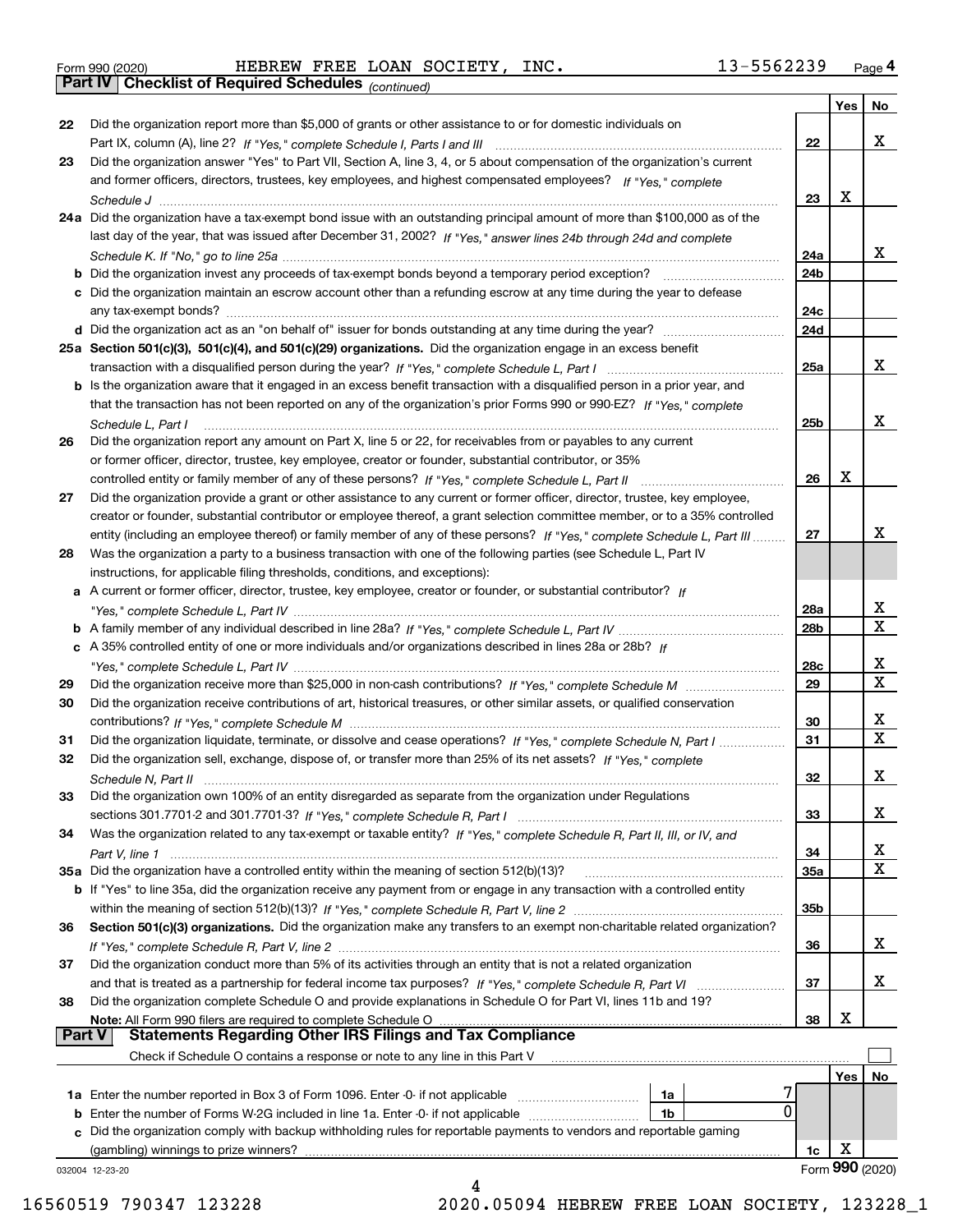| <b>Part V</b><br>Yes<br>No<br>2a Enter the number of employees reported on Form W-3, Transmittal of Wage and Tax Statements,<br>16<br>filed for the calendar year ending with or within the year covered by this return<br>2a<br>х<br>2b<br>х<br>3a<br>Did the organization have unrelated business gross income of \$1,000 or more during the year?<br>За<br>3b<br>4a At any time during the calendar year, did the organization have an interest in, or a signature or other authority over, a<br>х<br>4a<br><b>b</b> If "Yes," enter the name of the foreign country $\blacktriangleright$<br>See instructions for filing requirements for FinCEN Form 114, Report of Foreign Bank and Financial Accounts (FBAR).<br>х<br>Was the organization a party to a prohibited tax shelter transaction at any time during the tax year?<br>5a<br>5a<br>Χ<br>5b<br>b<br>5c<br>с<br>6a Does the organization have annual gross receipts that are normally greater than \$100,000, and did the organization solicit<br>x<br>any contributions that were not tax deductible as charitable contributions?<br>6a<br><b>b</b> If "Yes," did the organization include with every solicitation an express statement that such contributions or gifts<br>were not tax deductible?<br>6b<br>Organizations that may receive deductible contributions under section 170(c).<br>7<br>х<br>Did the organization receive a payment in excess of \$75 made partly as a contribution and partly for goods and services provided to the payor?<br>7a<br>а<br>If "Yes," did the organization notify the donor of the value of the goods or services provided?<br>7b<br>b<br>Did the organization sell, exchange, or otherwise dispose of tangible personal property for which it was required<br>с<br>х<br>7c<br>7d<br>d If "Yes," indicate the number of Forms 8282 filed during the year manufactured in the second of the way.<br>х<br>7e<br>е<br>Χ<br>7f<br>Did the organization, during the year, pay premiums, directly or indirectly, on a personal benefit contract?<br>f<br>If the organization received a contribution of qualified intellectual property, did the organization file Form 8899 as required?<br>7g<br>g<br>If the organization received a contribution of cars, boats, airplanes, or other vehicles, did the organization file a Form 1098-C?<br>7h<br>h<br>Sponsoring organizations maintaining donor advised funds. Did a donor advised fund maintained by the<br>8<br>8<br>sponsoring organization have excess business holdings at any time during the year?<br>Sponsoring organizations maintaining donor advised funds.<br>9<br>Did the sponsoring organization make any taxable distributions under section 4966?<br>9а<br>а<br>Did the sponsoring organization make a distribution to a donor, donor advisor, or related person?<br>9b<br>b<br>Section 501(c)(7) organizations. Enter:<br>10<br>10a<br>Initiation fees and capital contributions included on Part VIII, line 12 [111] [11] [11] [12] [11] [11] [12] [<br>а<br>10 <sub>b</sub><br>Gross receipts, included on Form 990, Part VIII, line 12, for public use of club facilities<br>Section 501(c)(12) organizations. Enter:<br>11<br>Gross income from members or shareholders<br>11a<br>a<br>Gross income from other sources (Do not net amounts due or paid to other sources against<br>b<br>11b<br>12a Section 4947(a)(1) non-exempt charitable trusts. Is the organization filing Form 990 in lieu of Form 1041?<br>12a<br>12 <sub>b</sub><br><b>b</b> If "Yes," enter the amount of tax-exempt interest received or accrued during the year<br>Section 501(c)(29) qualified nonprofit health insurance issuers.<br>13<br>13a<br>a Is the organization licensed to issue qualified health plans in more than one state?<br>Note: See the instructions for additional information the organization must report on Schedule O.<br>Enter the amount of reserves the organization is required to maintain by the states in which the<br>b<br>13b<br>13 <sub>c</sub><br>с<br>х<br>Did the organization receive any payments for indoor tanning services during the tax year?<br>14a<br>14a<br>14b<br><b>b</b> If "Yes," has it filed a Form 720 to report these payments? If "No," provide an explanation on Schedule O<br>Is the organization subject to the section 4960 tax on payment(s) of more than \$1,000,000 in remuneration or<br>15<br>х<br>15<br>If "Yes," see instructions and file Form 4720, Schedule N.<br>х<br>Is the organization an educational institution subject to the section 4968 excise tax on net investment income?<br>16<br>16<br>If "Yes," complete Form 4720, Schedule O.<br>$F_{\text{Orm}}$ 990 (2020) | HEBREW FREE LOAN SOCIETY, INC.<br>Form 990 (2020)                     | 13-5562239 | <u>Page 5</u> |
|-------------------------------------------------------------------------------------------------------------------------------------------------------------------------------------------------------------------------------------------------------------------------------------------------------------------------------------------------------------------------------------------------------------------------------------------------------------------------------------------------------------------------------------------------------------------------------------------------------------------------------------------------------------------------------------------------------------------------------------------------------------------------------------------------------------------------------------------------------------------------------------------------------------------------------------------------------------------------------------------------------------------------------------------------------------------------------------------------------------------------------------------------------------------------------------------------------------------------------------------------------------------------------------------------------------------------------------------------------------------------------------------------------------------------------------------------------------------------------------------------------------------------------------------------------------------------------------------------------------------------------------------------------------------------------------------------------------------------------------------------------------------------------------------------------------------------------------------------------------------------------------------------------------------------------------------------------------------------------------------------------------------------------------------------------------------------------------------------------------------------------------------------------------------------------------------------------------------------------------------------------------------------------------------------------------------------------------------------------------------------------------------------------------------------------------------------------------------------------------------------------------------------------------------------------------------------------------------------------------------------------------------------------------------------------------------------------------------------------------------------------------------------------------------------------------------------------------------------------------------------------------------------------------------------------------------------------------------------------------------------------------------------------------------------------------------------------------------------------------------------------------------------------------------------------------------------------------------------------------------------------------------------------------------------------------------------------------------------------------------------------------------------------------------------------------------------------------------------------------------------------------------------------------------------------------------------------------------------------------------------------------------------------------------------------------------------------------------------------------------------------------------------------------------------------------------------------------------------------------------------------------------------------------------------------------------------------------------------------------------------------------------------------------------------------------------------------------------------------------------------------------------------------------------------------------------------------------------------------------------------------------------------------------------------------------------------------------------------------------------------------------------------------------------------------------------------------------------------------------------------------------------------------------------------------------------------------------------------------------------------------------------------------------------------------------------------------------|-----------------------------------------------------------------------|------------|---------------|
|                                                                                                                                                                                                                                                                                                                                                                                                                                                                                                                                                                                                                                                                                                                                                                                                                                                                                                                                                                                                                                                                                                                                                                                                                                                                                                                                                                                                                                                                                                                                                                                                                                                                                                                                                                                                                                                                                                                                                                                                                                                                                                                                                                                                                                                                                                                                                                                                                                                                                                                                                                                                                                                                                                                                                                                                                                                                                                                                                                                                                                                                                                                                                                                                                                                                                                                                                                                                                                                                                                                                                                                                                                                                                                                                                                                                                                                                                                                                                                                                                                                                                                                                                                                                                                                                                                                                                                                                                                                                                                                                                                                                                                                                                                             | Statements Regarding Other IRS Filings and Tax Compliance (continued) |            |               |
|                                                                                                                                                                                                                                                                                                                                                                                                                                                                                                                                                                                                                                                                                                                                                                                                                                                                                                                                                                                                                                                                                                                                                                                                                                                                                                                                                                                                                                                                                                                                                                                                                                                                                                                                                                                                                                                                                                                                                                                                                                                                                                                                                                                                                                                                                                                                                                                                                                                                                                                                                                                                                                                                                                                                                                                                                                                                                                                                                                                                                                                                                                                                                                                                                                                                                                                                                                                                                                                                                                                                                                                                                                                                                                                                                                                                                                                                                                                                                                                                                                                                                                                                                                                                                                                                                                                                                                                                                                                                                                                                                                                                                                                                                                             |                                                                       |            |               |
|                                                                                                                                                                                                                                                                                                                                                                                                                                                                                                                                                                                                                                                                                                                                                                                                                                                                                                                                                                                                                                                                                                                                                                                                                                                                                                                                                                                                                                                                                                                                                                                                                                                                                                                                                                                                                                                                                                                                                                                                                                                                                                                                                                                                                                                                                                                                                                                                                                                                                                                                                                                                                                                                                                                                                                                                                                                                                                                                                                                                                                                                                                                                                                                                                                                                                                                                                                                                                                                                                                                                                                                                                                                                                                                                                                                                                                                                                                                                                                                                                                                                                                                                                                                                                                                                                                                                                                                                                                                                                                                                                                                                                                                                                                             |                                                                       |            |               |
|                                                                                                                                                                                                                                                                                                                                                                                                                                                                                                                                                                                                                                                                                                                                                                                                                                                                                                                                                                                                                                                                                                                                                                                                                                                                                                                                                                                                                                                                                                                                                                                                                                                                                                                                                                                                                                                                                                                                                                                                                                                                                                                                                                                                                                                                                                                                                                                                                                                                                                                                                                                                                                                                                                                                                                                                                                                                                                                                                                                                                                                                                                                                                                                                                                                                                                                                                                                                                                                                                                                                                                                                                                                                                                                                                                                                                                                                                                                                                                                                                                                                                                                                                                                                                                                                                                                                                                                                                                                                                                                                                                                                                                                                                                             |                                                                       |            |               |
|                                                                                                                                                                                                                                                                                                                                                                                                                                                                                                                                                                                                                                                                                                                                                                                                                                                                                                                                                                                                                                                                                                                                                                                                                                                                                                                                                                                                                                                                                                                                                                                                                                                                                                                                                                                                                                                                                                                                                                                                                                                                                                                                                                                                                                                                                                                                                                                                                                                                                                                                                                                                                                                                                                                                                                                                                                                                                                                                                                                                                                                                                                                                                                                                                                                                                                                                                                                                                                                                                                                                                                                                                                                                                                                                                                                                                                                                                                                                                                                                                                                                                                                                                                                                                                                                                                                                                                                                                                                                                                                                                                                                                                                                                                             |                                                                       |            |               |
|                                                                                                                                                                                                                                                                                                                                                                                                                                                                                                                                                                                                                                                                                                                                                                                                                                                                                                                                                                                                                                                                                                                                                                                                                                                                                                                                                                                                                                                                                                                                                                                                                                                                                                                                                                                                                                                                                                                                                                                                                                                                                                                                                                                                                                                                                                                                                                                                                                                                                                                                                                                                                                                                                                                                                                                                                                                                                                                                                                                                                                                                                                                                                                                                                                                                                                                                                                                                                                                                                                                                                                                                                                                                                                                                                                                                                                                                                                                                                                                                                                                                                                                                                                                                                                                                                                                                                                                                                                                                                                                                                                                                                                                                                                             |                                                                       |            |               |
|                                                                                                                                                                                                                                                                                                                                                                                                                                                                                                                                                                                                                                                                                                                                                                                                                                                                                                                                                                                                                                                                                                                                                                                                                                                                                                                                                                                                                                                                                                                                                                                                                                                                                                                                                                                                                                                                                                                                                                                                                                                                                                                                                                                                                                                                                                                                                                                                                                                                                                                                                                                                                                                                                                                                                                                                                                                                                                                                                                                                                                                                                                                                                                                                                                                                                                                                                                                                                                                                                                                                                                                                                                                                                                                                                                                                                                                                                                                                                                                                                                                                                                                                                                                                                                                                                                                                                                                                                                                                                                                                                                                                                                                                                                             |                                                                       |            |               |
|                                                                                                                                                                                                                                                                                                                                                                                                                                                                                                                                                                                                                                                                                                                                                                                                                                                                                                                                                                                                                                                                                                                                                                                                                                                                                                                                                                                                                                                                                                                                                                                                                                                                                                                                                                                                                                                                                                                                                                                                                                                                                                                                                                                                                                                                                                                                                                                                                                                                                                                                                                                                                                                                                                                                                                                                                                                                                                                                                                                                                                                                                                                                                                                                                                                                                                                                                                                                                                                                                                                                                                                                                                                                                                                                                                                                                                                                                                                                                                                                                                                                                                                                                                                                                                                                                                                                                                                                                                                                                                                                                                                                                                                                                                             |                                                                       |            |               |
|                                                                                                                                                                                                                                                                                                                                                                                                                                                                                                                                                                                                                                                                                                                                                                                                                                                                                                                                                                                                                                                                                                                                                                                                                                                                                                                                                                                                                                                                                                                                                                                                                                                                                                                                                                                                                                                                                                                                                                                                                                                                                                                                                                                                                                                                                                                                                                                                                                                                                                                                                                                                                                                                                                                                                                                                                                                                                                                                                                                                                                                                                                                                                                                                                                                                                                                                                                                                                                                                                                                                                                                                                                                                                                                                                                                                                                                                                                                                                                                                                                                                                                                                                                                                                                                                                                                                                                                                                                                                                                                                                                                                                                                                                                             |                                                                       |            |               |
|                                                                                                                                                                                                                                                                                                                                                                                                                                                                                                                                                                                                                                                                                                                                                                                                                                                                                                                                                                                                                                                                                                                                                                                                                                                                                                                                                                                                                                                                                                                                                                                                                                                                                                                                                                                                                                                                                                                                                                                                                                                                                                                                                                                                                                                                                                                                                                                                                                                                                                                                                                                                                                                                                                                                                                                                                                                                                                                                                                                                                                                                                                                                                                                                                                                                                                                                                                                                                                                                                                                                                                                                                                                                                                                                                                                                                                                                                                                                                                                                                                                                                                                                                                                                                                                                                                                                                                                                                                                                                                                                                                                                                                                                                                             |                                                                       |            |               |
|                                                                                                                                                                                                                                                                                                                                                                                                                                                                                                                                                                                                                                                                                                                                                                                                                                                                                                                                                                                                                                                                                                                                                                                                                                                                                                                                                                                                                                                                                                                                                                                                                                                                                                                                                                                                                                                                                                                                                                                                                                                                                                                                                                                                                                                                                                                                                                                                                                                                                                                                                                                                                                                                                                                                                                                                                                                                                                                                                                                                                                                                                                                                                                                                                                                                                                                                                                                                                                                                                                                                                                                                                                                                                                                                                                                                                                                                                                                                                                                                                                                                                                                                                                                                                                                                                                                                                                                                                                                                                                                                                                                                                                                                                                             |                                                                       |            |               |
|                                                                                                                                                                                                                                                                                                                                                                                                                                                                                                                                                                                                                                                                                                                                                                                                                                                                                                                                                                                                                                                                                                                                                                                                                                                                                                                                                                                                                                                                                                                                                                                                                                                                                                                                                                                                                                                                                                                                                                                                                                                                                                                                                                                                                                                                                                                                                                                                                                                                                                                                                                                                                                                                                                                                                                                                                                                                                                                                                                                                                                                                                                                                                                                                                                                                                                                                                                                                                                                                                                                                                                                                                                                                                                                                                                                                                                                                                                                                                                                                                                                                                                                                                                                                                                                                                                                                                                                                                                                                                                                                                                                                                                                                                                             |                                                                       |            |               |
|                                                                                                                                                                                                                                                                                                                                                                                                                                                                                                                                                                                                                                                                                                                                                                                                                                                                                                                                                                                                                                                                                                                                                                                                                                                                                                                                                                                                                                                                                                                                                                                                                                                                                                                                                                                                                                                                                                                                                                                                                                                                                                                                                                                                                                                                                                                                                                                                                                                                                                                                                                                                                                                                                                                                                                                                                                                                                                                                                                                                                                                                                                                                                                                                                                                                                                                                                                                                                                                                                                                                                                                                                                                                                                                                                                                                                                                                                                                                                                                                                                                                                                                                                                                                                                                                                                                                                                                                                                                                                                                                                                                                                                                                                                             |                                                                       |            |               |
|                                                                                                                                                                                                                                                                                                                                                                                                                                                                                                                                                                                                                                                                                                                                                                                                                                                                                                                                                                                                                                                                                                                                                                                                                                                                                                                                                                                                                                                                                                                                                                                                                                                                                                                                                                                                                                                                                                                                                                                                                                                                                                                                                                                                                                                                                                                                                                                                                                                                                                                                                                                                                                                                                                                                                                                                                                                                                                                                                                                                                                                                                                                                                                                                                                                                                                                                                                                                                                                                                                                                                                                                                                                                                                                                                                                                                                                                                                                                                                                                                                                                                                                                                                                                                                                                                                                                                                                                                                                                                                                                                                                                                                                                                                             |                                                                       |            |               |
|                                                                                                                                                                                                                                                                                                                                                                                                                                                                                                                                                                                                                                                                                                                                                                                                                                                                                                                                                                                                                                                                                                                                                                                                                                                                                                                                                                                                                                                                                                                                                                                                                                                                                                                                                                                                                                                                                                                                                                                                                                                                                                                                                                                                                                                                                                                                                                                                                                                                                                                                                                                                                                                                                                                                                                                                                                                                                                                                                                                                                                                                                                                                                                                                                                                                                                                                                                                                                                                                                                                                                                                                                                                                                                                                                                                                                                                                                                                                                                                                                                                                                                                                                                                                                                                                                                                                                                                                                                                                                                                                                                                                                                                                                                             |                                                                       |            |               |
|                                                                                                                                                                                                                                                                                                                                                                                                                                                                                                                                                                                                                                                                                                                                                                                                                                                                                                                                                                                                                                                                                                                                                                                                                                                                                                                                                                                                                                                                                                                                                                                                                                                                                                                                                                                                                                                                                                                                                                                                                                                                                                                                                                                                                                                                                                                                                                                                                                                                                                                                                                                                                                                                                                                                                                                                                                                                                                                                                                                                                                                                                                                                                                                                                                                                                                                                                                                                                                                                                                                                                                                                                                                                                                                                                                                                                                                                                                                                                                                                                                                                                                                                                                                                                                                                                                                                                                                                                                                                                                                                                                                                                                                                                                             |                                                                       |            |               |
|                                                                                                                                                                                                                                                                                                                                                                                                                                                                                                                                                                                                                                                                                                                                                                                                                                                                                                                                                                                                                                                                                                                                                                                                                                                                                                                                                                                                                                                                                                                                                                                                                                                                                                                                                                                                                                                                                                                                                                                                                                                                                                                                                                                                                                                                                                                                                                                                                                                                                                                                                                                                                                                                                                                                                                                                                                                                                                                                                                                                                                                                                                                                                                                                                                                                                                                                                                                                                                                                                                                                                                                                                                                                                                                                                                                                                                                                                                                                                                                                                                                                                                                                                                                                                                                                                                                                                                                                                                                                                                                                                                                                                                                                                                             |                                                                       |            |               |
|                                                                                                                                                                                                                                                                                                                                                                                                                                                                                                                                                                                                                                                                                                                                                                                                                                                                                                                                                                                                                                                                                                                                                                                                                                                                                                                                                                                                                                                                                                                                                                                                                                                                                                                                                                                                                                                                                                                                                                                                                                                                                                                                                                                                                                                                                                                                                                                                                                                                                                                                                                                                                                                                                                                                                                                                                                                                                                                                                                                                                                                                                                                                                                                                                                                                                                                                                                                                                                                                                                                                                                                                                                                                                                                                                                                                                                                                                                                                                                                                                                                                                                                                                                                                                                                                                                                                                                                                                                                                                                                                                                                                                                                                                                             |                                                                       |            |               |
|                                                                                                                                                                                                                                                                                                                                                                                                                                                                                                                                                                                                                                                                                                                                                                                                                                                                                                                                                                                                                                                                                                                                                                                                                                                                                                                                                                                                                                                                                                                                                                                                                                                                                                                                                                                                                                                                                                                                                                                                                                                                                                                                                                                                                                                                                                                                                                                                                                                                                                                                                                                                                                                                                                                                                                                                                                                                                                                                                                                                                                                                                                                                                                                                                                                                                                                                                                                                                                                                                                                                                                                                                                                                                                                                                                                                                                                                                                                                                                                                                                                                                                                                                                                                                                                                                                                                                                                                                                                                                                                                                                                                                                                                                                             |                                                                       |            |               |
|                                                                                                                                                                                                                                                                                                                                                                                                                                                                                                                                                                                                                                                                                                                                                                                                                                                                                                                                                                                                                                                                                                                                                                                                                                                                                                                                                                                                                                                                                                                                                                                                                                                                                                                                                                                                                                                                                                                                                                                                                                                                                                                                                                                                                                                                                                                                                                                                                                                                                                                                                                                                                                                                                                                                                                                                                                                                                                                                                                                                                                                                                                                                                                                                                                                                                                                                                                                                                                                                                                                                                                                                                                                                                                                                                                                                                                                                                                                                                                                                                                                                                                                                                                                                                                                                                                                                                                                                                                                                                                                                                                                                                                                                                                             |                                                                       |            |               |
|                                                                                                                                                                                                                                                                                                                                                                                                                                                                                                                                                                                                                                                                                                                                                                                                                                                                                                                                                                                                                                                                                                                                                                                                                                                                                                                                                                                                                                                                                                                                                                                                                                                                                                                                                                                                                                                                                                                                                                                                                                                                                                                                                                                                                                                                                                                                                                                                                                                                                                                                                                                                                                                                                                                                                                                                                                                                                                                                                                                                                                                                                                                                                                                                                                                                                                                                                                                                                                                                                                                                                                                                                                                                                                                                                                                                                                                                                                                                                                                                                                                                                                                                                                                                                                                                                                                                                                                                                                                                                                                                                                                                                                                                                                             |                                                                       |            |               |
|                                                                                                                                                                                                                                                                                                                                                                                                                                                                                                                                                                                                                                                                                                                                                                                                                                                                                                                                                                                                                                                                                                                                                                                                                                                                                                                                                                                                                                                                                                                                                                                                                                                                                                                                                                                                                                                                                                                                                                                                                                                                                                                                                                                                                                                                                                                                                                                                                                                                                                                                                                                                                                                                                                                                                                                                                                                                                                                                                                                                                                                                                                                                                                                                                                                                                                                                                                                                                                                                                                                                                                                                                                                                                                                                                                                                                                                                                                                                                                                                                                                                                                                                                                                                                                                                                                                                                                                                                                                                                                                                                                                                                                                                                                             |                                                                       |            |               |
|                                                                                                                                                                                                                                                                                                                                                                                                                                                                                                                                                                                                                                                                                                                                                                                                                                                                                                                                                                                                                                                                                                                                                                                                                                                                                                                                                                                                                                                                                                                                                                                                                                                                                                                                                                                                                                                                                                                                                                                                                                                                                                                                                                                                                                                                                                                                                                                                                                                                                                                                                                                                                                                                                                                                                                                                                                                                                                                                                                                                                                                                                                                                                                                                                                                                                                                                                                                                                                                                                                                                                                                                                                                                                                                                                                                                                                                                                                                                                                                                                                                                                                                                                                                                                                                                                                                                                                                                                                                                                                                                                                                                                                                                                                             |                                                                       |            |               |
|                                                                                                                                                                                                                                                                                                                                                                                                                                                                                                                                                                                                                                                                                                                                                                                                                                                                                                                                                                                                                                                                                                                                                                                                                                                                                                                                                                                                                                                                                                                                                                                                                                                                                                                                                                                                                                                                                                                                                                                                                                                                                                                                                                                                                                                                                                                                                                                                                                                                                                                                                                                                                                                                                                                                                                                                                                                                                                                                                                                                                                                                                                                                                                                                                                                                                                                                                                                                                                                                                                                                                                                                                                                                                                                                                                                                                                                                                                                                                                                                                                                                                                                                                                                                                                                                                                                                                                                                                                                                                                                                                                                                                                                                                                             |                                                                       |            |               |
|                                                                                                                                                                                                                                                                                                                                                                                                                                                                                                                                                                                                                                                                                                                                                                                                                                                                                                                                                                                                                                                                                                                                                                                                                                                                                                                                                                                                                                                                                                                                                                                                                                                                                                                                                                                                                                                                                                                                                                                                                                                                                                                                                                                                                                                                                                                                                                                                                                                                                                                                                                                                                                                                                                                                                                                                                                                                                                                                                                                                                                                                                                                                                                                                                                                                                                                                                                                                                                                                                                                                                                                                                                                                                                                                                                                                                                                                                                                                                                                                                                                                                                                                                                                                                                                                                                                                                                                                                                                                                                                                                                                                                                                                                                             |                                                                       |            |               |
|                                                                                                                                                                                                                                                                                                                                                                                                                                                                                                                                                                                                                                                                                                                                                                                                                                                                                                                                                                                                                                                                                                                                                                                                                                                                                                                                                                                                                                                                                                                                                                                                                                                                                                                                                                                                                                                                                                                                                                                                                                                                                                                                                                                                                                                                                                                                                                                                                                                                                                                                                                                                                                                                                                                                                                                                                                                                                                                                                                                                                                                                                                                                                                                                                                                                                                                                                                                                                                                                                                                                                                                                                                                                                                                                                                                                                                                                                                                                                                                                                                                                                                                                                                                                                                                                                                                                                                                                                                                                                                                                                                                                                                                                                                             |                                                                       |            |               |
|                                                                                                                                                                                                                                                                                                                                                                                                                                                                                                                                                                                                                                                                                                                                                                                                                                                                                                                                                                                                                                                                                                                                                                                                                                                                                                                                                                                                                                                                                                                                                                                                                                                                                                                                                                                                                                                                                                                                                                                                                                                                                                                                                                                                                                                                                                                                                                                                                                                                                                                                                                                                                                                                                                                                                                                                                                                                                                                                                                                                                                                                                                                                                                                                                                                                                                                                                                                                                                                                                                                                                                                                                                                                                                                                                                                                                                                                                                                                                                                                                                                                                                                                                                                                                                                                                                                                                                                                                                                                                                                                                                                                                                                                                                             |                                                                       |            |               |
|                                                                                                                                                                                                                                                                                                                                                                                                                                                                                                                                                                                                                                                                                                                                                                                                                                                                                                                                                                                                                                                                                                                                                                                                                                                                                                                                                                                                                                                                                                                                                                                                                                                                                                                                                                                                                                                                                                                                                                                                                                                                                                                                                                                                                                                                                                                                                                                                                                                                                                                                                                                                                                                                                                                                                                                                                                                                                                                                                                                                                                                                                                                                                                                                                                                                                                                                                                                                                                                                                                                                                                                                                                                                                                                                                                                                                                                                                                                                                                                                                                                                                                                                                                                                                                                                                                                                                                                                                                                                                                                                                                                                                                                                                                             |                                                                       |            |               |
|                                                                                                                                                                                                                                                                                                                                                                                                                                                                                                                                                                                                                                                                                                                                                                                                                                                                                                                                                                                                                                                                                                                                                                                                                                                                                                                                                                                                                                                                                                                                                                                                                                                                                                                                                                                                                                                                                                                                                                                                                                                                                                                                                                                                                                                                                                                                                                                                                                                                                                                                                                                                                                                                                                                                                                                                                                                                                                                                                                                                                                                                                                                                                                                                                                                                                                                                                                                                                                                                                                                                                                                                                                                                                                                                                                                                                                                                                                                                                                                                                                                                                                                                                                                                                                                                                                                                                                                                                                                                                                                                                                                                                                                                                                             |                                                                       |            |               |
|                                                                                                                                                                                                                                                                                                                                                                                                                                                                                                                                                                                                                                                                                                                                                                                                                                                                                                                                                                                                                                                                                                                                                                                                                                                                                                                                                                                                                                                                                                                                                                                                                                                                                                                                                                                                                                                                                                                                                                                                                                                                                                                                                                                                                                                                                                                                                                                                                                                                                                                                                                                                                                                                                                                                                                                                                                                                                                                                                                                                                                                                                                                                                                                                                                                                                                                                                                                                                                                                                                                                                                                                                                                                                                                                                                                                                                                                                                                                                                                                                                                                                                                                                                                                                                                                                                                                                                                                                                                                                                                                                                                                                                                                                                             |                                                                       |            |               |
|                                                                                                                                                                                                                                                                                                                                                                                                                                                                                                                                                                                                                                                                                                                                                                                                                                                                                                                                                                                                                                                                                                                                                                                                                                                                                                                                                                                                                                                                                                                                                                                                                                                                                                                                                                                                                                                                                                                                                                                                                                                                                                                                                                                                                                                                                                                                                                                                                                                                                                                                                                                                                                                                                                                                                                                                                                                                                                                                                                                                                                                                                                                                                                                                                                                                                                                                                                                                                                                                                                                                                                                                                                                                                                                                                                                                                                                                                                                                                                                                                                                                                                                                                                                                                                                                                                                                                                                                                                                                                                                                                                                                                                                                                                             |                                                                       |            |               |
|                                                                                                                                                                                                                                                                                                                                                                                                                                                                                                                                                                                                                                                                                                                                                                                                                                                                                                                                                                                                                                                                                                                                                                                                                                                                                                                                                                                                                                                                                                                                                                                                                                                                                                                                                                                                                                                                                                                                                                                                                                                                                                                                                                                                                                                                                                                                                                                                                                                                                                                                                                                                                                                                                                                                                                                                                                                                                                                                                                                                                                                                                                                                                                                                                                                                                                                                                                                                                                                                                                                                                                                                                                                                                                                                                                                                                                                                                                                                                                                                                                                                                                                                                                                                                                                                                                                                                                                                                                                                                                                                                                                                                                                                                                             |                                                                       |            |               |
|                                                                                                                                                                                                                                                                                                                                                                                                                                                                                                                                                                                                                                                                                                                                                                                                                                                                                                                                                                                                                                                                                                                                                                                                                                                                                                                                                                                                                                                                                                                                                                                                                                                                                                                                                                                                                                                                                                                                                                                                                                                                                                                                                                                                                                                                                                                                                                                                                                                                                                                                                                                                                                                                                                                                                                                                                                                                                                                                                                                                                                                                                                                                                                                                                                                                                                                                                                                                                                                                                                                                                                                                                                                                                                                                                                                                                                                                                                                                                                                                                                                                                                                                                                                                                                                                                                                                                                                                                                                                                                                                                                                                                                                                                                             |                                                                       |            |               |
|                                                                                                                                                                                                                                                                                                                                                                                                                                                                                                                                                                                                                                                                                                                                                                                                                                                                                                                                                                                                                                                                                                                                                                                                                                                                                                                                                                                                                                                                                                                                                                                                                                                                                                                                                                                                                                                                                                                                                                                                                                                                                                                                                                                                                                                                                                                                                                                                                                                                                                                                                                                                                                                                                                                                                                                                                                                                                                                                                                                                                                                                                                                                                                                                                                                                                                                                                                                                                                                                                                                                                                                                                                                                                                                                                                                                                                                                                                                                                                                                                                                                                                                                                                                                                                                                                                                                                                                                                                                                                                                                                                                                                                                                                                             |                                                                       |            |               |
|                                                                                                                                                                                                                                                                                                                                                                                                                                                                                                                                                                                                                                                                                                                                                                                                                                                                                                                                                                                                                                                                                                                                                                                                                                                                                                                                                                                                                                                                                                                                                                                                                                                                                                                                                                                                                                                                                                                                                                                                                                                                                                                                                                                                                                                                                                                                                                                                                                                                                                                                                                                                                                                                                                                                                                                                                                                                                                                                                                                                                                                                                                                                                                                                                                                                                                                                                                                                                                                                                                                                                                                                                                                                                                                                                                                                                                                                                                                                                                                                                                                                                                                                                                                                                                                                                                                                                                                                                                                                                                                                                                                                                                                                                                             |                                                                       |            |               |
|                                                                                                                                                                                                                                                                                                                                                                                                                                                                                                                                                                                                                                                                                                                                                                                                                                                                                                                                                                                                                                                                                                                                                                                                                                                                                                                                                                                                                                                                                                                                                                                                                                                                                                                                                                                                                                                                                                                                                                                                                                                                                                                                                                                                                                                                                                                                                                                                                                                                                                                                                                                                                                                                                                                                                                                                                                                                                                                                                                                                                                                                                                                                                                                                                                                                                                                                                                                                                                                                                                                                                                                                                                                                                                                                                                                                                                                                                                                                                                                                                                                                                                                                                                                                                                                                                                                                                                                                                                                                                                                                                                                                                                                                                                             |                                                                       |            |               |
|                                                                                                                                                                                                                                                                                                                                                                                                                                                                                                                                                                                                                                                                                                                                                                                                                                                                                                                                                                                                                                                                                                                                                                                                                                                                                                                                                                                                                                                                                                                                                                                                                                                                                                                                                                                                                                                                                                                                                                                                                                                                                                                                                                                                                                                                                                                                                                                                                                                                                                                                                                                                                                                                                                                                                                                                                                                                                                                                                                                                                                                                                                                                                                                                                                                                                                                                                                                                                                                                                                                                                                                                                                                                                                                                                                                                                                                                                                                                                                                                                                                                                                                                                                                                                                                                                                                                                                                                                                                                                                                                                                                                                                                                                                             |                                                                       |            |               |
|                                                                                                                                                                                                                                                                                                                                                                                                                                                                                                                                                                                                                                                                                                                                                                                                                                                                                                                                                                                                                                                                                                                                                                                                                                                                                                                                                                                                                                                                                                                                                                                                                                                                                                                                                                                                                                                                                                                                                                                                                                                                                                                                                                                                                                                                                                                                                                                                                                                                                                                                                                                                                                                                                                                                                                                                                                                                                                                                                                                                                                                                                                                                                                                                                                                                                                                                                                                                                                                                                                                                                                                                                                                                                                                                                                                                                                                                                                                                                                                                                                                                                                                                                                                                                                                                                                                                                                                                                                                                                                                                                                                                                                                                                                             |                                                                       |            |               |
|                                                                                                                                                                                                                                                                                                                                                                                                                                                                                                                                                                                                                                                                                                                                                                                                                                                                                                                                                                                                                                                                                                                                                                                                                                                                                                                                                                                                                                                                                                                                                                                                                                                                                                                                                                                                                                                                                                                                                                                                                                                                                                                                                                                                                                                                                                                                                                                                                                                                                                                                                                                                                                                                                                                                                                                                                                                                                                                                                                                                                                                                                                                                                                                                                                                                                                                                                                                                                                                                                                                                                                                                                                                                                                                                                                                                                                                                                                                                                                                                                                                                                                                                                                                                                                                                                                                                                                                                                                                                                                                                                                                                                                                                                                             |                                                                       |            |               |
|                                                                                                                                                                                                                                                                                                                                                                                                                                                                                                                                                                                                                                                                                                                                                                                                                                                                                                                                                                                                                                                                                                                                                                                                                                                                                                                                                                                                                                                                                                                                                                                                                                                                                                                                                                                                                                                                                                                                                                                                                                                                                                                                                                                                                                                                                                                                                                                                                                                                                                                                                                                                                                                                                                                                                                                                                                                                                                                                                                                                                                                                                                                                                                                                                                                                                                                                                                                                                                                                                                                                                                                                                                                                                                                                                                                                                                                                                                                                                                                                                                                                                                                                                                                                                                                                                                                                                                                                                                                                                                                                                                                                                                                                                                             |                                                                       |            |               |
|                                                                                                                                                                                                                                                                                                                                                                                                                                                                                                                                                                                                                                                                                                                                                                                                                                                                                                                                                                                                                                                                                                                                                                                                                                                                                                                                                                                                                                                                                                                                                                                                                                                                                                                                                                                                                                                                                                                                                                                                                                                                                                                                                                                                                                                                                                                                                                                                                                                                                                                                                                                                                                                                                                                                                                                                                                                                                                                                                                                                                                                                                                                                                                                                                                                                                                                                                                                                                                                                                                                                                                                                                                                                                                                                                                                                                                                                                                                                                                                                                                                                                                                                                                                                                                                                                                                                                                                                                                                                                                                                                                                                                                                                                                             |                                                                       |            |               |
|                                                                                                                                                                                                                                                                                                                                                                                                                                                                                                                                                                                                                                                                                                                                                                                                                                                                                                                                                                                                                                                                                                                                                                                                                                                                                                                                                                                                                                                                                                                                                                                                                                                                                                                                                                                                                                                                                                                                                                                                                                                                                                                                                                                                                                                                                                                                                                                                                                                                                                                                                                                                                                                                                                                                                                                                                                                                                                                                                                                                                                                                                                                                                                                                                                                                                                                                                                                                                                                                                                                                                                                                                                                                                                                                                                                                                                                                                                                                                                                                                                                                                                                                                                                                                                                                                                                                                                                                                                                                                                                                                                                                                                                                                                             |                                                                       |            |               |
|                                                                                                                                                                                                                                                                                                                                                                                                                                                                                                                                                                                                                                                                                                                                                                                                                                                                                                                                                                                                                                                                                                                                                                                                                                                                                                                                                                                                                                                                                                                                                                                                                                                                                                                                                                                                                                                                                                                                                                                                                                                                                                                                                                                                                                                                                                                                                                                                                                                                                                                                                                                                                                                                                                                                                                                                                                                                                                                                                                                                                                                                                                                                                                                                                                                                                                                                                                                                                                                                                                                                                                                                                                                                                                                                                                                                                                                                                                                                                                                                                                                                                                                                                                                                                                                                                                                                                                                                                                                                                                                                                                                                                                                                                                             |                                                                       |            |               |
|                                                                                                                                                                                                                                                                                                                                                                                                                                                                                                                                                                                                                                                                                                                                                                                                                                                                                                                                                                                                                                                                                                                                                                                                                                                                                                                                                                                                                                                                                                                                                                                                                                                                                                                                                                                                                                                                                                                                                                                                                                                                                                                                                                                                                                                                                                                                                                                                                                                                                                                                                                                                                                                                                                                                                                                                                                                                                                                                                                                                                                                                                                                                                                                                                                                                                                                                                                                                                                                                                                                                                                                                                                                                                                                                                                                                                                                                                                                                                                                                                                                                                                                                                                                                                                                                                                                                                                                                                                                                                                                                                                                                                                                                                                             |                                                                       |            |               |
|                                                                                                                                                                                                                                                                                                                                                                                                                                                                                                                                                                                                                                                                                                                                                                                                                                                                                                                                                                                                                                                                                                                                                                                                                                                                                                                                                                                                                                                                                                                                                                                                                                                                                                                                                                                                                                                                                                                                                                                                                                                                                                                                                                                                                                                                                                                                                                                                                                                                                                                                                                                                                                                                                                                                                                                                                                                                                                                                                                                                                                                                                                                                                                                                                                                                                                                                                                                                                                                                                                                                                                                                                                                                                                                                                                                                                                                                                                                                                                                                                                                                                                                                                                                                                                                                                                                                                                                                                                                                                                                                                                                                                                                                                                             |                                                                       |            |               |
|                                                                                                                                                                                                                                                                                                                                                                                                                                                                                                                                                                                                                                                                                                                                                                                                                                                                                                                                                                                                                                                                                                                                                                                                                                                                                                                                                                                                                                                                                                                                                                                                                                                                                                                                                                                                                                                                                                                                                                                                                                                                                                                                                                                                                                                                                                                                                                                                                                                                                                                                                                                                                                                                                                                                                                                                                                                                                                                                                                                                                                                                                                                                                                                                                                                                                                                                                                                                                                                                                                                                                                                                                                                                                                                                                                                                                                                                                                                                                                                                                                                                                                                                                                                                                                                                                                                                                                                                                                                                                                                                                                                                                                                                                                             |                                                                       |            |               |
|                                                                                                                                                                                                                                                                                                                                                                                                                                                                                                                                                                                                                                                                                                                                                                                                                                                                                                                                                                                                                                                                                                                                                                                                                                                                                                                                                                                                                                                                                                                                                                                                                                                                                                                                                                                                                                                                                                                                                                                                                                                                                                                                                                                                                                                                                                                                                                                                                                                                                                                                                                                                                                                                                                                                                                                                                                                                                                                                                                                                                                                                                                                                                                                                                                                                                                                                                                                                                                                                                                                                                                                                                                                                                                                                                                                                                                                                                                                                                                                                                                                                                                                                                                                                                                                                                                                                                                                                                                                                                                                                                                                                                                                                                                             |                                                                       |            |               |
|                                                                                                                                                                                                                                                                                                                                                                                                                                                                                                                                                                                                                                                                                                                                                                                                                                                                                                                                                                                                                                                                                                                                                                                                                                                                                                                                                                                                                                                                                                                                                                                                                                                                                                                                                                                                                                                                                                                                                                                                                                                                                                                                                                                                                                                                                                                                                                                                                                                                                                                                                                                                                                                                                                                                                                                                                                                                                                                                                                                                                                                                                                                                                                                                                                                                                                                                                                                                                                                                                                                                                                                                                                                                                                                                                                                                                                                                                                                                                                                                                                                                                                                                                                                                                                                                                                                                                                                                                                                                                                                                                                                                                                                                                                             |                                                                       |            |               |
|                                                                                                                                                                                                                                                                                                                                                                                                                                                                                                                                                                                                                                                                                                                                                                                                                                                                                                                                                                                                                                                                                                                                                                                                                                                                                                                                                                                                                                                                                                                                                                                                                                                                                                                                                                                                                                                                                                                                                                                                                                                                                                                                                                                                                                                                                                                                                                                                                                                                                                                                                                                                                                                                                                                                                                                                                                                                                                                                                                                                                                                                                                                                                                                                                                                                                                                                                                                                                                                                                                                                                                                                                                                                                                                                                                                                                                                                                                                                                                                                                                                                                                                                                                                                                                                                                                                                                                                                                                                                                                                                                                                                                                                                                                             |                                                                       |            |               |
|                                                                                                                                                                                                                                                                                                                                                                                                                                                                                                                                                                                                                                                                                                                                                                                                                                                                                                                                                                                                                                                                                                                                                                                                                                                                                                                                                                                                                                                                                                                                                                                                                                                                                                                                                                                                                                                                                                                                                                                                                                                                                                                                                                                                                                                                                                                                                                                                                                                                                                                                                                                                                                                                                                                                                                                                                                                                                                                                                                                                                                                                                                                                                                                                                                                                                                                                                                                                                                                                                                                                                                                                                                                                                                                                                                                                                                                                                                                                                                                                                                                                                                                                                                                                                                                                                                                                                                                                                                                                                                                                                                                                                                                                                                             |                                                                       |            |               |
|                                                                                                                                                                                                                                                                                                                                                                                                                                                                                                                                                                                                                                                                                                                                                                                                                                                                                                                                                                                                                                                                                                                                                                                                                                                                                                                                                                                                                                                                                                                                                                                                                                                                                                                                                                                                                                                                                                                                                                                                                                                                                                                                                                                                                                                                                                                                                                                                                                                                                                                                                                                                                                                                                                                                                                                                                                                                                                                                                                                                                                                                                                                                                                                                                                                                                                                                                                                                                                                                                                                                                                                                                                                                                                                                                                                                                                                                                                                                                                                                                                                                                                                                                                                                                                                                                                                                                                                                                                                                                                                                                                                                                                                                                                             |                                                                       |            |               |
|                                                                                                                                                                                                                                                                                                                                                                                                                                                                                                                                                                                                                                                                                                                                                                                                                                                                                                                                                                                                                                                                                                                                                                                                                                                                                                                                                                                                                                                                                                                                                                                                                                                                                                                                                                                                                                                                                                                                                                                                                                                                                                                                                                                                                                                                                                                                                                                                                                                                                                                                                                                                                                                                                                                                                                                                                                                                                                                                                                                                                                                                                                                                                                                                                                                                                                                                                                                                                                                                                                                                                                                                                                                                                                                                                                                                                                                                                                                                                                                                                                                                                                                                                                                                                                                                                                                                                                                                                                                                                                                                                                                                                                                                                                             |                                                                       |            |               |
|                                                                                                                                                                                                                                                                                                                                                                                                                                                                                                                                                                                                                                                                                                                                                                                                                                                                                                                                                                                                                                                                                                                                                                                                                                                                                                                                                                                                                                                                                                                                                                                                                                                                                                                                                                                                                                                                                                                                                                                                                                                                                                                                                                                                                                                                                                                                                                                                                                                                                                                                                                                                                                                                                                                                                                                                                                                                                                                                                                                                                                                                                                                                                                                                                                                                                                                                                                                                                                                                                                                                                                                                                                                                                                                                                                                                                                                                                                                                                                                                                                                                                                                                                                                                                                                                                                                                                                                                                                                                                                                                                                                                                                                                                                             |                                                                       |            |               |
|                                                                                                                                                                                                                                                                                                                                                                                                                                                                                                                                                                                                                                                                                                                                                                                                                                                                                                                                                                                                                                                                                                                                                                                                                                                                                                                                                                                                                                                                                                                                                                                                                                                                                                                                                                                                                                                                                                                                                                                                                                                                                                                                                                                                                                                                                                                                                                                                                                                                                                                                                                                                                                                                                                                                                                                                                                                                                                                                                                                                                                                                                                                                                                                                                                                                                                                                                                                                                                                                                                                                                                                                                                                                                                                                                                                                                                                                                                                                                                                                                                                                                                                                                                                                                                                                                                                                                                                                                                                                                                                                                                                                                                                                                                             |                                                                       |            |               |
|                                                                                                                                                                                                                                                                                                                                                                                                                                                                                                                                                                                                                                                                                                                                                                                                                                                                                                                                                                                                                                                                                                                                                                                                                                                                                                                                                                                                                                                                                                                                                                                                                                                                                                                                                                                                                                                                                                                                                                                                                                                                                                                                                                                                                                                                                                                                                                                                                                                                                                                                                                                                                                                                                                                                                                                                                                                                                                                                                                                                                                                                                                                                                                                                                                                                                                                                                                                                                                                                                                                                                                                                                                                                                                                                                                                                                                                                                                                                                                                                                                                                                                                                                                                                                                                                                                                                                                                                                                                                                                                                                                                                                                                                                                             |                                                                       |            |               |
|                                                                                                                                                                                                                                                                                                                                                                                                                                                                                                                                                                                                                                                                                                                                                                                                                                                                                                                                                                                                                                                                                                                                                                                                                                                                                                                                                                                                                                                                                                                                                                                                                                                                                                                                                                                                                                                                                                                                                                                                                                                                                                                                                                                                                                                                                                                                                                                                                                                                                                                                                                                                                                                                                                                                                                                                                                                                                                                                                                                                                                                                                                                                                                                                                                                                                                                                                                                                                                                                                                                                                                                                                                                                                                                                                                                                                                                                                                                                                                                                                                                                                                                                                                                                                                                                                                                                                                                                                                                                                                                                                                                                                                                                                                             |                                                                       |            |               |

5

Form (2020) **990**

032005 12-23-20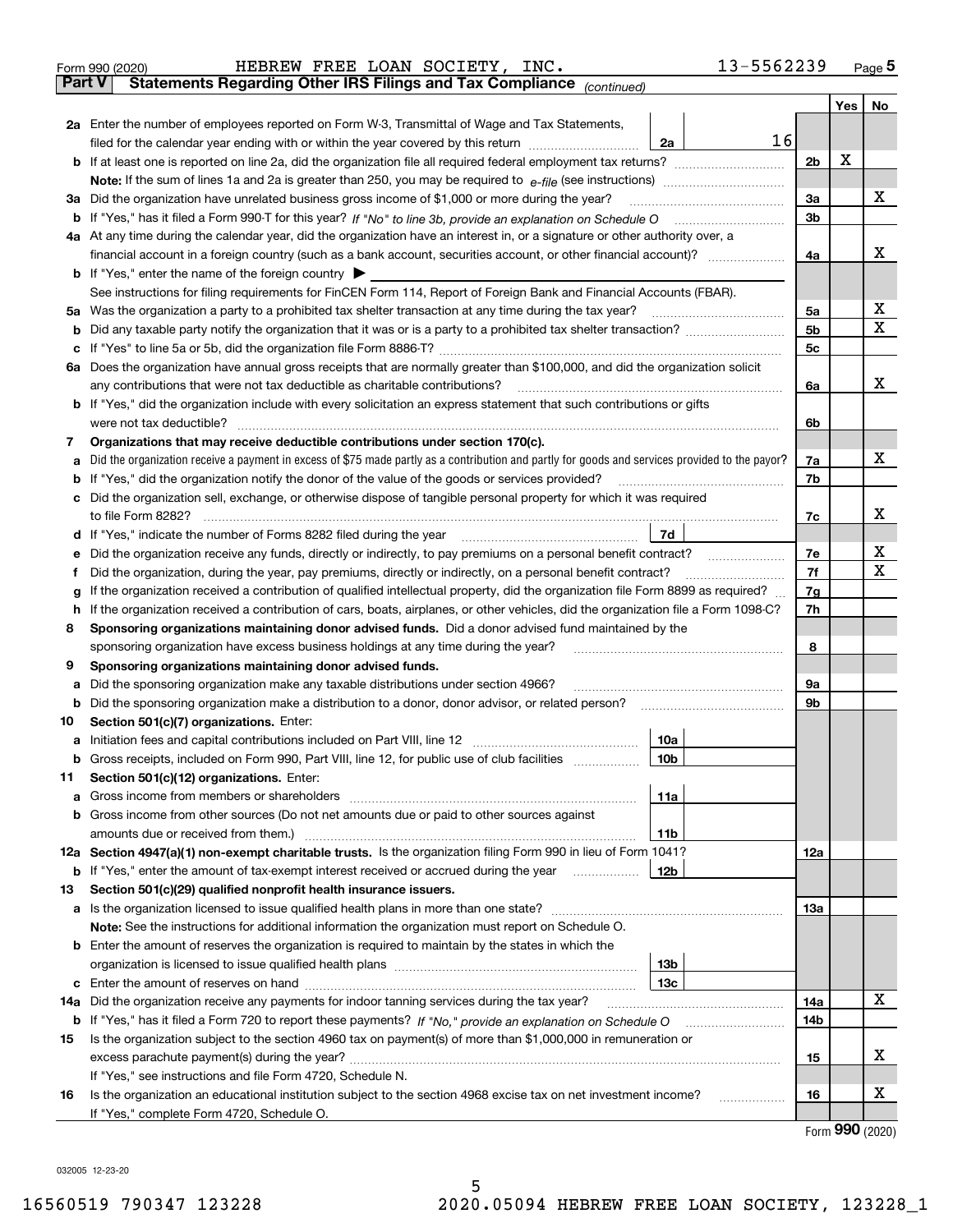|  | Form 990 (2020) |
|--|-----------------|
|  |                 |

| Form 990 (2020) |  |  | HEBREW FREE LOAN SOCIETY, INC. | 13-5562239                                                                                                                  | $P_{\text{aqe}}$ 6 |
|-----------------|--|--|--------------------------------|-----------------------------------------------------------------------------------------------------------------------------|--------------------|
|                 |  |  |                                | Part VI Governance, Management, and Disclosure For each "Yes" response to lines 2 through 7b below, and for a "No" response |                    |
|                 |  |  |                                | to line 8a, 8b, or 10b below, describe the circumstances, processes, or changes on Schedule O. See instructions.            |                    |

|    |                                                                                                                                                                            |          |                 | Yes             | No                      |
|----|----------------------------------------------------------------------------------------------------------------------------------------------------------------------------|----------|-----------------|-----------------|-------------------------|
|    | 1a Enter the number of voting members of the governing body at the end of the tax year <i>manument</i>                                                                     | 26<br>1a |                 |                 |                         |
|    | If there are material differences in voting rights among members of the governing body, or if the governing                                                                |          |                 |                 |                         |
|    | body delegated broad authority to an executive committee or similar committee, explain on Schedule O.                                                                      |          |                 |                 |                         |
|    | <b>b</b> Enter the number of voting members included on line 1a, above, who are independent                                                                                | 23<br>1b |                 |                 |                         |
| 2  | Did any officer, director, trustee, or key employee have a family relationship or a business relationship with any other                                                   |          |                 |                 |                         |
|    | officer, director, trustee, or key employee?                                                                                                                               |          | $\mathbf{2}$    |                 | X                       |
| 3  | Did the organization delegate control over management duties customarily performed by or under the direct supervision                                                      |          |                 |                 |                         |
|    |                                                                                                                                                                            |          | 3               |                 | $\mathbf{x}$            |
| 4  | Did the organization make any significant changes to its governing documents since the prior Form 990 was filed?                                                           |          | 4               |                 | $\overline{\textbf{x}}$ |
| 5  |                                                                                                                                                                            |          | 5               |                 | $\overline{\mathbf{x}}$ |
| 6  |                                                                                                                                                                            |          | 6               |                 | $\overline{\mathbf{X}}$ |
| 7a | Did the organization have members, stockholders, or other persons who had the power to elect or appoint one or                                                             |          |                 |                 |                         |
|    |                                                                                                                                                                            |          | 7a              |                 | X                       |
|    | <b>b</b> Are any governance decisions of the organization reserved to (or subject to approval by) members, stockholders, or                                                |          |                 |                 |                         |
|    | persons other than the governing body?                                                                                                                                     |          | 7b              |                 | X                       |
| 8  | Did the organization contemporaneously document the meetings held or written actions undertaken during the year by the following:                                          |          |                 |                 |                         |
| a  |                                                                                                                                                                            |          | 8а              | X               |                         |
| b  | Each committee with authority to act on behalf of the governing body?<br>Fach committee with authority to act on behalf of the governing body?                             |          | 8b              | $\mathbf X$     |                         |
| 9  | Is there any officer, director, trustee, or key employee listed in Part VII, Section A, who cannot be reached at the                                                       |          |                 |                 |                         |
|    |                                                                                                                                                                            |          | 9               |                 | X                       |
|    | Section B. Policies (This Section B requests information about policies not required by the Internal Revenue Code.)                                                        |          |                 |                 |                         |
|    |                                                                                                                                                                            |          |                 | Yes             | <b>No</b>               |
|    |                                                                                                                                                                            |          | 10a             |                 | X                       |
|    | <b>b</b> If "Yes," did the organization have written policies and procedures governing the activities of such chapters, affiliates,                                        |          |                 |                 |                         |
|    | and branches to ensure their operations are consistent with the organization's exempt purposes?                                                                            |          | 10 <sub>b</sub> |                 |                         |
|    | 11a Has the organization provided a complete copy of this Form 990 to all members of its governing body before filing the form?                                            |          | 11a             | X               |                         |
|    | <b>b</b> Describe in Schedule O the process, if any, used by the organization to review this Form 990.                                                                     |          |                 |                 |                         |
|    |                                                                                                                                                                            |          | 12a             | X               |                         |
|    |                                                                                                                                                                            |          | 12 <sub>b</sub> | X               |                         |
|    | c Did the organization regularly and consistently monitor and enforce compliance with the policy? If "Yes," describe                                                       |          |                 |                 |                         |
|    | in Schedule O how this was done www.communication.com/www.communications.com/www.communications.com/                                                                       |          | 12c             | X               |                         |
| 13 | Did the organization have a written whistleblower policy?                                                                                                                  |          | 13              | X               |                         |
| 14 | Did the organization have a written document retention and destruction policy? manufactured and the organization have a written document retention and destruction policy? |          | 14              | X               |                         |
| 15 | Did the process for determining compensation of the following persons include a review and approval by independent                                                         |          |                 |                 |                         |
|    | persons, comparability data, and contemporaneous substantiation of the deliberation and decision?                                                                          |          |                 |                 |                         |
|    |                                                                                                                                                                            |          | 15a             | X               |                         |
|    |                                                                                                                                                                            |          | 15 <sub>b</sub> |                 | X                       |
|    | If "Yes" to line 15a or 15b, describe the process in Schedule O (see instructions).                                                                                        |          |                 |                 |                         |
|    | 16a Did the organization invest in, contribute assets to, or participate in a joint venture or similar arrangement with a                                                  |          |                 |                 |                         |
|    | taxable entity during the year?                                                                                                                                            |          | 16a             |                 | X                       |
|    | b If "Yes," did the organization follow a written policy or procedure requiring the organization to evaluate its participation                                             |          |                 |                 |                         |
|    | in joint venture arrangements under applicable federal tax law, and take steps to safeguard the organization's                                                             |          |                 |                 |                         |
|    | exempt status with respect to such arrangements?                                                                                                                           |          | 16b             |                 |                         |
|    | <b>Section C. Disclosure</b>                                                                                                                                               |          |                 |                 |                         |
| 17 | List the states with which a copy of this Form 990 is required to be filed $\blacktriangleright$ CA, CO, CT, FL, GA, IL, NJ, NY, GA, DC, KS, MD                            |          |                 |                 |                         |
| 18 | Section 6104 requires an organization to make its Forms 1023 (1024 or 1024-A, if applicable), 990, and 990-T (Section 501(c)(3)s only) available                           |          |                 |                 |                         |
|    | for public inspection. Indicate how you made these available. Check all that apply.                                                                                        |          |                 |                 |                         |
|    | X   Own website<br>$X$ Upon request<br>Another's website<br>Other (explain on Schedule O)                                                                                  |          |                 |                 |                         |
| 19 | Describe on Schedule O whether (and if so, how) the organization made its governing documents, conflict of interest policy, and financial                                  |          |                 |                 |                         |
|    | statements available to the public during the tax year.                                                                                                                    |          |                 |                 |                         |
| 20 | State the name, address, and telephone number of the person who possesses the organization's books and records                                                             |          |                 |                 |                         |
|    | DAREN SCOTT - (212)687-0188                                                                                                                                                |          |                 |                 |                         |
|    | 10017<br>675<br>THIRD AVENUE SUITE 1900, NEW YORK, NY                                                                                                                      |          |                 |                 |                         |
|    | SEE SCHEDULE O FOR FULL LIST OF STATES                                                                                                                                     |          |                 | Form 990 (2020) |                         |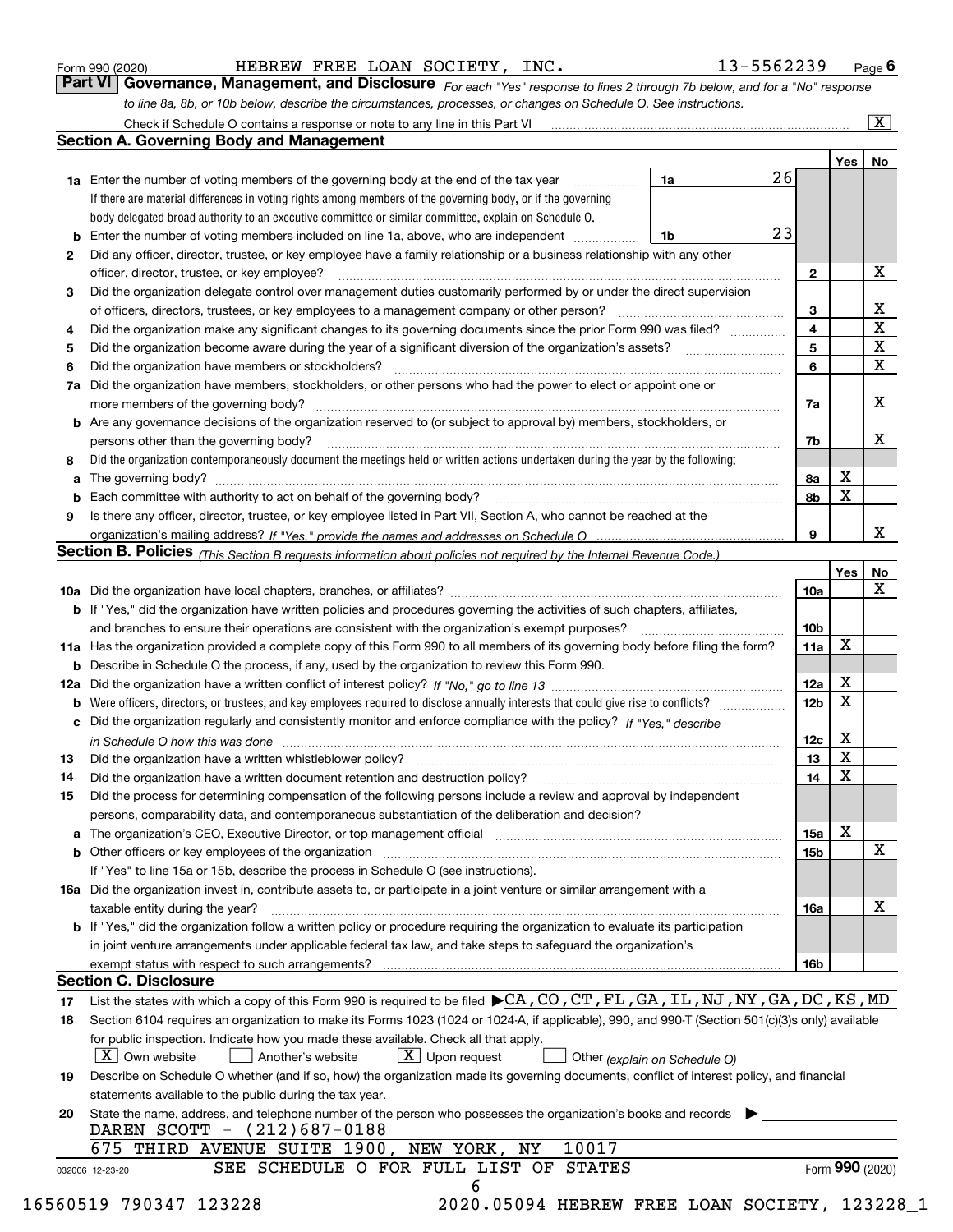|  | Form 990 (2020) |
|--|-----------------|
|  |                 |

 $\mathcal{L}^{\text{max}}$ 

| Form 990 (2020) |                                               |  | HEBREW FREE LOAN SOCIETY, INC. | 13-5562239                                                                                 | Page 7 |
|-----------------|-----------------------------------------------|--|--------------------------------|--------------------------------------------------------------------------------------------|--------|
|                 |                                               |  |                                | Part VII Compensation of Officers, Directors, Trustees, Key Employees, Highest Compensated |        |
|                 | <b>Employees, and Independent Contractors</b> |  |                                |                                                                                            |        |

Check if Schedule O contains a response or note to any line in this Part VII

**Section A. Officers, Directors, Trustees, Key Employees, and Highest Compensated Employees**

**1a**  Complete this table for all persons required to be listed. Report compensation for the calendar year ending with or within the organization's tax year. **•** List all of the organization's current officers, directors, trustees (whether individuals or organizations), regardless of amount of compensation.

Enter -0- in columns (D), (E), and (F) if no compensation was paid.

 $\bullet$  List all of the organization's  $\,$ current key employees, if any. See instructions for definition of "key employee."

**•** List the organization's five current highest compensated employees (other than an officer, director, trustee, or key employee) who received reportable compensation (Box 5 of Form W-2 and/or Box 7 of Form 1099-MISC) of more than \$100,000 from the organization and any related organizations.

**•** List all of the organization's former officers, key employees, and highest compensated employees who received more than \$100,000 of reportable compensation from the organization and any related organizations.

**former directors or trustees**  ¥ List all of the organization's that received, in the capacity as a former director or trustee of the organization, more than \$10,000 of reportable compensation from the organization and any related organizations.

See instructions for the order in which to list the persons above.

Check this box if neither the organization nor any related organization compensated any current officer, director, or trustee.  $\mathcal{L}^{\text{max}}$ 

| (A)                           | (B)                    |                               |                                                                  | (C)      |              |                                  |        | (D)                 | (E)                              | (F)                             |
|-------------------------------|------------------------|-------------------------------|------------------------------------------------------------------|----------|--------------|----------------------------------|--------|---------------------|----------------------------------|---------------------------------|
| Name and title                | Average                |                               | (do not check more than one                                      | Position |              |                                  |        | Reportable          | Reportable                       | Estimated                       |
|                               | hours per              |                               | box, unless person is both an<br>officer and a director/trustee) |          |              |                                  |        | compensation        | compensation                     | amount of                       |
|                               | week                   |                               |                                                                  |          |              |                                  |        | from                | from related                     | other                           |
|                               | (list any<br>hours for |                               |                                                                  |          |              |                                  |        | the<br>organization | organizations<br>(W-2/1099-MISC) | compensation<br>from the        |
|                               | related                |                               |                                                                  |          |              |                                  |        | (W-2/1099-MISC)     |                                  | organization                    |
|                               | organizations          |                               |                                                                  |          |              |                                  |        |                     |                                  | and related                     |
|                               | below                  | ndividual trustee or director | nstitutional trustee                                             |          | Key employee |                                  |        |                     |                                  | organizations                   |
|                               | line)                  |                               |                                                                  | Officer  |              | Highest compensated<br> employee | Former |                     |                                  |                                 |
| DAVID ROSENN<br>(1)           | 40.00                  |                               |                                                                  |          |              |                                  |        |                     |                                  |                                 |
| EXECUTIVE DIRECTOR            |                        |                               |                                                                  | X        |              |                                  |        | 196,208.            | 0.                               | 63,669.                         |
| (2)<br>RACHEL CHASKY          | 40.00                  |                               |                                                                  |          |              |                                  |        |                     |                                  |                                 |
| DIRECTOR OF DEVELOPMENT       |                        |                               |                                                                  |          |              | X                                |        | 134,824.            | 0.                               | 31,398.                         |
| DAREN SCOTT<br>(3)            | 40.00                  |                               |                                                                  |          |              |                                  |        |                     |                                  |                                 |
| DIRECTOR OF FINANCE AND ADMIN |                        |                               |                                                                  | X        |              |                                  |        | 127,593.            | 0.                               | 30,972.                         |
| KIMBERLEY KAPLAN<br>(4)       | 40.00                  |                               |                                                                  |          |              |                                  |        |                     |                                  |                                 |
| DEPUTY DIRECTOR               |                        |                               |                                                                  |          |              | X                                |        | 117,027.            | 0.                               | 31,661.                         |
| SHLOMO HAFT<br>(5)            | 40.00                  |                               |                                                                  |          |              |                                  |        |                     |                                  |                                 |
| DIRECTOR OF ME PROGRAM        |                        |                               |                                                                  |          |              | X                                |        | 118,604.            | 0.                               | 11,798.                         |
| IAN SHRANK<br>(6)             | 8.00                   |                               |                                                                  |          |              |                                  |        |                     |                                  |                                 |
| <b>BOARD PRESIDENT</b>        |                        | X                             |                                                                  | X        |              |                                  |        | 0.                  | 0.                               | 0.                              |
| ELLEN M. BRAITMAN<br>(7)      | 1.00                   |                               |                                                                  |          |              |                                  |        |                     |                                  |                                 |
| VICE PRESIDENT                |                        | X                             |                                                                  | X        |              |                                  |        | 0.                  | 0.                               | $0_{.}$                         |
| EDWARD S. KARAN<br>(8)        | 1.00                   |                               |                                                                  |          |              |                                  |        |                     |                                  |                                 |
| VICE PRESIDENT                |                        | $\mathbf X$                   |                                                                  | X        |              |                                  |        | 0.                  | 0.                               | $\mathbf 0$ .                   |
| PAUL SIEGEL<br>(9)            | 1.00                   |                               |                                                                  |          |              |                                  |        |                     |                                  |                                 |
| <b>TREASURER</b>              |                        | X                             |                                                                  | Χ        |              |                                  |        | 0.                  | 0.                               | $\mathbf 0$ .                   |
| (10) ALON LEDERMAN            | 1.00                   |                               |                                                                  |          |              |                                  |        |                     |                                  |                                 |
| <b>SECRETARY</b>              |                        | $\mathbf X$                   |                                                                  | X        |              |                                  |        | 0.                  | 0.                               | $\mathbf 0$ .                   |
| (11) STEVEN ADELSBERG         | 0.50                   |                               |                                                                  |          |              |                                  |        |                     |                                  |                                 |
| <b>BOARD MEMBER</b>           |                        | X                             |                                                                  |          |              |                                  |        | 0.                  | 0.                               | $\mathbf 0$ .                   |
| (12) DANIEL BENDHEIM          | 0.50                   |                               |                                                                  |          |              |                                  |        |                     |                                  |                                 |
| <b>BOARD MEMBER</b>           |                        | X                             |                                                                  |          |              |                                  |        | 0.                  | 0.                               | $0_{.}$                         |
| (13) VICTORIA BENGUALID       | 0.50                   |                               |                                                                  |          |              |                                  |        |                     |                                  |                                 |
| <b>BOARD MEMBER</b>           |                        | X                             |                                                                  |          |              |                                  |        | 0.                  | 0.                               | $\mathbf 0$ .                   |
| (14) WILL BRESSMAN            | 0.50                   |                               |                                                                  |          |              |                                  |        |                     |                                  |                                 |
| BOARD MEMBER                  |                        | X                             |                                                                  |          |              |                                  |        | 0.                  | 0.                               | 0.                              |
| (15) JOSHUA DURST             | 0.50                   |                               |                                                                  |          |              |                                  |        |                     |                                  |                                 |
| <b>BOARD MEMBER</b>           |                        | X                             |                                                                  |          |              |                                  |        | 0.                  | 0.                               | 0.                              |
| (16) JANE EISNER              | 0.50                   |                               |                                                                  |          |              |                                  |        |                     |                                  |                                 |
| <b>BOARD MEMBER</b>           |                        | X                             |                                                                  |          |              |                                  |        | 0.                  | 0.                               | $0_{.}$                         |
| (17) MARK GERSTEIN            | 0.50                   |                               |                                                                  |          |              |                                  |        |                     |                                  |                                 |
| BOARD MEMBER                  |                        | $\overline{\textbf{X}}$       |                                                                  |          |              |                                  |        | 0.                  | 0.                               | $\mathbf 0$ .<br>$\overline{2}$ |

7

032007 12-23-20

Form (2020) **990**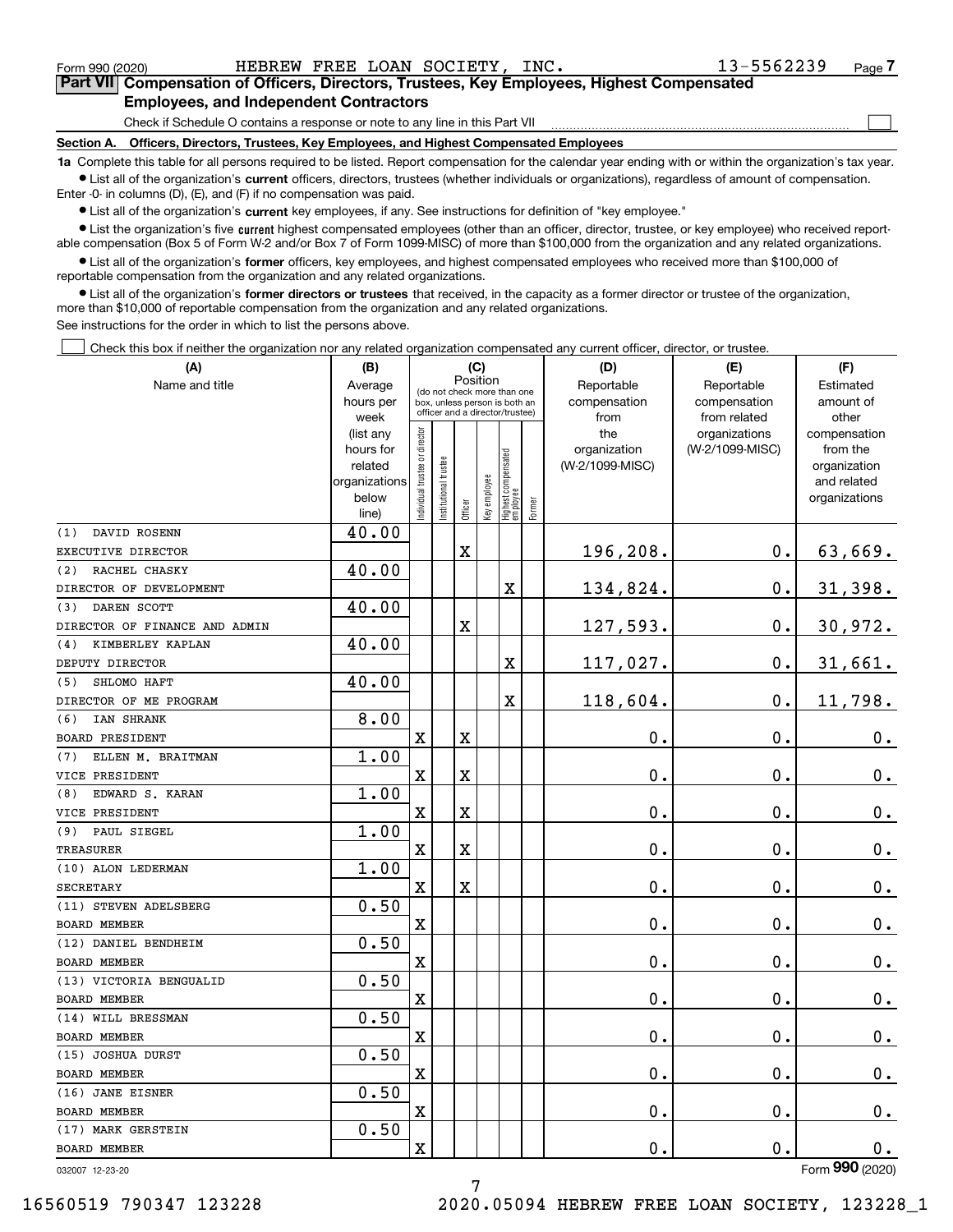| HEBREW FREE LOAN SOCIETY, INC.<br>Form 990 (2020)                                                                                                                                                                                                           |                                                                              |                                |                        |          |              |                                                                                                 |        |                                                | 13-5562239                                       |                               |                                                                                   | Page 8 |
|-------------------------------------------------------------------------------------------------------------------------------------------------------------------------------------------------------------------------------------------------------------|------------------------------------------------------------------------------|--------------------------------|------------------------|----------|--------------|-------------------------------------------------------------------------------------------------|--------|------------------------------------------------|--------------------------------------------------|-------------------------------|-----------------------------------------------------------------------------------|--------|
| <b>Part VII</b><br>Section A. Officers, Directors, Trustees, Key Employees, and Highest Compensated Employees (continued)                                                                                                                                   |                                                                              |                                |                        |          |              |                                                                                                 |        |                                                |                                                  |                               |                                                                                   |        |
| (A)<br>Name and title                                                                                                                                                                                                                                       | (B)<br>Average<br>hours per                                                  |                                |                        | Position | (C)          | (do not check more than one<br>box, unless person is both an<br>officer and a director/trustee) |        | (D)<br>Reportable<br>compensation              | (E)<br>Reportable<br>compensation                | (F)<br>Estimated<br>amount of |                                                                                   |        |
|                                                                                                                                                                                                                                                             | week<br>(list any<br>hours for<br>related<br>organizations<br>below<br>line) | Individual trustee or director | In stitutional trustee | Officer  | Key employee | Highest compensated<br> employee                                                                | Former | from<br>the<br>organization<br>(W-2/1099-MISC) | from related<br>organizations<br>(W-2/1099-MISC) |                               | other<br>compensation<br>from the<br>organization<br>and related<br>organizations |        |
| (18) DAVID G.GLASSER<br><b>BOARD MEMBER</b>                                                                                                                                                                                                                 | 0.50                                                                         | X                              |                        |          |              |                                                                                                 |        | Ο.                                             | 0.                                               |                               |                                                                                   | $0$ .  |
| (19) JOEL HIRSCHTRITT                                                                                                                                                                                                                                       | 0.50                                                                         |                                |                        |          |              |                                                                                                 |        |                                                |                                                  |                               |                                                                                   |        |
| <b>BOARD MEMBER</b>                                                                                                                                                                                                                                         |                                                                              | X                              |                        |          |              |                                                                                                 |        | Ο.                                             | 0.                                               |                               |                                                                                   | 0.     |
| (20) KIMBERLEY JOHNSON<br><b>BOARD MEMBER</b>                                                                                                                                                                                                               | 0.50                                                                         | X                              |                        |          |              |                                                                                                 |        | Ο.                                             | 0.                                               |                               |                                                                                   | 0.     |
| (21) ALAN LAYTNER                                                                                                                                                                                                                                           | 0.50                                                                         |                                |                        |          |              |                                                                                                 |        |                                                |                                                  |                               |                                                                                   |        |
| <b>BOARD MEMBER</b>                                                                                                                                                                                                                                         |                                                                              | X                              |                        |          |              |                                                                                                 |        | Ο.                                             | 0.                                               |                               |                                                                                   | 0.     |
| (22) GREG LEVIN                                                                                                                                                                                                                                             | 0.50                                                                         |                                |                        |          |              |                                                                                                 |        |                                                |                                                  |                               |                                                                                   |        |
| <b>BOARD MEMBER</b>                                                                                                                                                                                                                                         |                                                                              | X                              |                        |          |              |                                                                                                 |        | Ο.                                             | 0.                                               |                               |                                                                                   | 0.     |
| (23) SHELLEY LEVINE<br><b>BOARD MEMBER</b>                                                                                                                                                                                                                  | 0.50                                                                         | X                              |                        |          |              |                                                                                                 |        | Ο.                                             | 0.                                               |                               |                                                                                   | 0.     |
| (24) VIVIAN MAMELAK                                                                                                                                                                                                                                         | 0.50                                                                         |                                |                        |          |              |                                                                                                 |        |                                                |                                                  |                               |                                                                                   |        |
| <b>BOARD MEMBER</b>                                                                                                                                                                                                                                         |                                                                              | X                              |                        |          |              |                                                                                                 |        | 0.                                             | 0.                                               |                               |                                                                                   | 0.     |
| (25) MARK RUBIN<br><b>BOARD MEMBER</b>                                                                                                                                                                                                                      | 0.50                                                                         | X                              |                        |          |              |                                                                                                 |        | Ο.                                             | 0.                                               |                               |                                                                                   | $0$ .  |
| (26) PHILIP SCHATTEN                                                                                                                                                                                                                                        | 0.50                                                                         |                                |                        |          |              |                                                                                                 |        |                                                |                                                  |                               |                                                                                   |        |
| <b>BOARD MEMBER</b>                                                                                                                                                                                                                                         |                                                                              | $\mathbf X$                    |                        |          |              |                                                                                                 |        | Ο.                                             | 0.                                               |                               |                                                                                   | 0.     |
| 1b Subtotal                                                                                                                                                                                                                                                 |                                                                              |                                |                        |          |              |                                                                                                 |        | 694,256.                                       | 0.                                               |                               | 169,498.                                                                          |        |
| c Total from continuation sheets to Part VII, Section A manufactured in the Total from continuum                                                                                                                                                            |                                                                              |                                |                        |          |              |                                                                                                 |        | 0.<br>694,256.                                 | 0.<br>0.                                         |                               | 169,498.                                                                          | 0.     |
| Total number of individuals (including but not limited to those listed above) who received more than \$100,000 of reportable<br>2                                                                                                                           |                                                                              |                                |                        |          |              |                                                                                                 |        |                                                |                                                  |                               |                                                                                   |        |
| compensation from the organization                                                                                                                                                                                                                          |                                                                              |                                |                        |          |              |                                                                                                 |        |                                                |                                                  |                               |                                                                                   | 5      |
| Did the organization list any former officer, director, trustee, key employee, or highest compensated employee on<br>3                                                                                                                                      |                                                                              |                                |                        |          |              |                                                                                                 |        |                                                |                                                  |                               | Yes                                                                               | No     |
|                                                                                                                                                                                                                                                             |                                                                              |                                |                        |          |              |                                                                                                 |        |                                                |                                                  | 3                             |                                                                                   | X      |
| For any individual listed on line 1a, is the sum of reportable compensation and other compensation from the organization<br>4                                                                                                                               |                                                                              |                                |                        |          |              |                                                                                                 |        |                                                |                                                  |                               | х                                                                                 |        |
| Did any person listed on line 1a receive or accrue compensation from any unrelated organization or individual for services<br>5                                                                                                                             |                                                                              |                                |                        |          |              |                                                                                                 |        |                                                |                                                  | 4                             |                                                                                   |        |
|                                                                                                                                                                                                                                                             |                                                                              |                                |                        |          |              |                                                                                                 |        |                                                |                                                  | 5                             |                                                                                   | x      |
| <b>Section B. Independent Contractors</b>                                                                                                                                                                                                                   |                                                                              |                                |                        |          |              |                                                                                                 |        |                                                |                                                  |                               |                                                                                   |        |
| Complete this table for your five highest compensated independent contractors that received more than \$100,000 of compensation from<br>1<br>the organization. Report compensation for the calendar year ending with or within the organization's tax year. |                                                                              |                                |                        |          |              |                                                                                                 |        |                                                |                                                  |                               |                                                                                   |        |
| (A)                                                                                                                                                                                                                                                         |                                                                              |                                |                        |          |              |                                                                                                 |        | (B)                                            |                                                  | (C)                           |                                                                                   |        |
| Name and business address                                                                                                                                                                                                                                   |                                                                              |                                | <b>NONE</b>            |          |              |                                                                                                 |        | Description of services                        |                                                  | Compensation                  |                                                                                   |        |
|                                                                                                                                                                                                                                                             |                                                                              |                                |                        |          |              |                                                                                                 |        |                                                |                                                  |                               |                                                                                   |        |
|                                                                                                                                                                                                                                                             |                                                                              |                                |                        |          |              |                                                                                                 |        |                                                |                                                  |                               |                                                                                   |        |
|                                                                                                                                                                                                                                                             |                                                                              |                                |                        |          |              |                                                                                                 |        |                                                |                                                  |                               |                                                                                   |        |
|                                                                                                                                                                                                                                                             |                                                                              |                                |                        |          |              |                                                                                                 |        |                                                |                                                  |                               |                                                                                   |        |
|                                                                                                                                                                                                                                                             |                                                                              |                                |                        |          |              |                                                                                                 |        |                                                |                                                  |                               |                                                                                   |        |
|                                                                                                                                                                                                                                                             |                                                                              |                                |                        |          |              |                                                                                                 |        |                                                |                                                  |                               |                                                                                   |        |
|                                                                                                                                                                                                                                                             |                                                                              |                                |                        |          |              |                                                                                                 |        |                                                |                                                  |                               |                                                                                   |        |
| Total number of independent contractors (including but not limited to those listed above) who received more than<br>2<br>\$100,000 of compensation from the organization >                                                                                  |                                                                              |                                |                        |          | 0            |                                                                                                 |        |                                                |                                                  |                               |                                                                                   |        |
| SEE PART VII, SECTION A CONTINUATION SHEETS                                                                                                                                                                                                                 |                                                                              |                                |                        |          |              |                                                                                                 |        |                                                |                                                  | Form 990 (2020)               |                                                                                   |        |

032008 12-23-20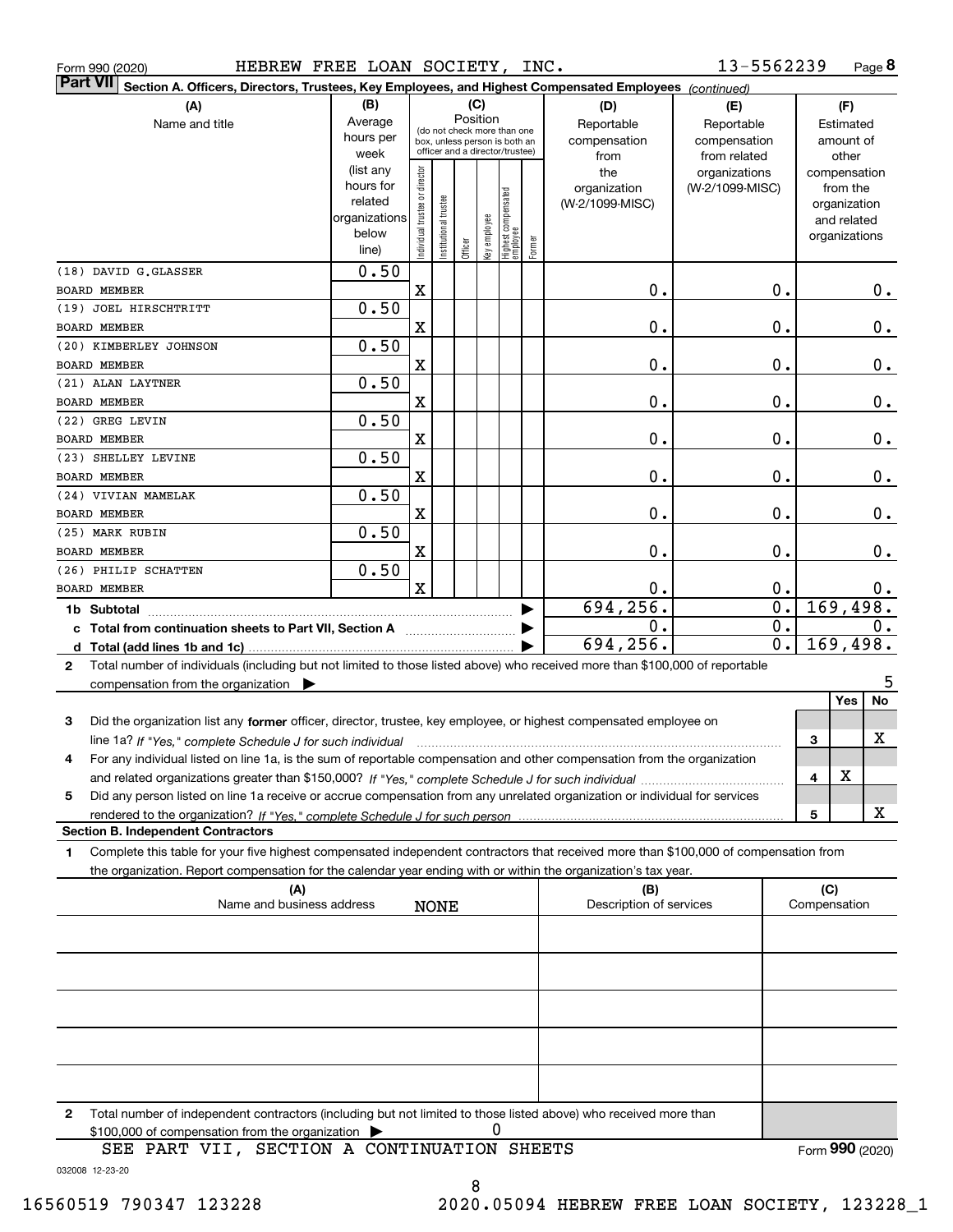| HEBREW FREE LOAN SOCIETY,<br>Form 990                                                                                     |                   |                                |                       |         |              |                              | INC.   |                     | 13-5562239                       |                          |
|---------------------------------------------------------------------------------------------------------------------------|-------------------|--------------------------------|-----------------------|---------|--------------|------------------------------|--------|---------------------|----------------------------------|--------------------------|
| <b>Part VII</b><br>Section A. Officers, Directors, Trustees, Key Employees, and Highest Compensated Employees (continued) |                   |                                |                       |         |              |                              |        |                     |                                  |                          |
| (A)                                                                                                                       | (B)               |                                |                       |         | (C)          |                              |        | (D)                 | (E)                              | (F)                      |
| Name and title                                                                                                            | Average           |                                |                       |         | Position     |                              |        | Reportable          | Reportable                       | Estimated                |
|                                                                                                                           | hours             |                                |                       |         |              | (check all that apply)       |        | compensation        | compensation                     | amount of                |
|                                                                                                                           | per               |                                |                       |         |              |                              |        | from                | from related                     | other                    |
|                                                                                                                           | week<br>(list any |                                |                       |         |              |                              |        | the<br>organization | organizations<br>(W-2/1099-MISC) | compensation<br>from the |
|                                                                                                                           | hours for         |                                |                       |         |              |                              |        | (W-2/1099-MISC)     |                                  | organization             |
|                                                                                                                           | related           |                                |                       |         |              |                              |        |                     |                                  | and related              |
|                                                                                                                           | organizations     | Individual trustee or director | Institutional trustee |         | Key employee | Highest compensated employee |        |                     |                                  | organizations            |
|                                                                                                                           | below             |                                |                       | Officer |              |                              | Former |                     |                                  |                          |
|                                                                                                                           | line)             |                                |                       |         |              |                              |        |                     |                                  |                          |
| (27) SIMEON SIEGEL                                                                                                        | 0.50              |                                |                       |         |              |                              |        |                     |                                  |                          |
| <b>BOARD MEMBER</b>                                                                                                       |                   | $\mathbf x$                    |                       |         |              |                              |        | $\mathbf 0$ .       | $0$ .                            | 0.                       |
| (28) ANDREW TANANBAUM                                                                                                     | 0.50              |                                |                       |         |              |                              |        |                     |                                  |                          |
| BOARD MEMBER                                                                                                              |                   | $\mathbf x$                    |                       |         |              |                              |        | $\mathbf 0$ .       | $0$ .                            | 0.                       |
| (29) CORY WISHENGRAD<br>BOARD MEMBER                                                                                      | 0.50              | $\mathbf x$                    |                       |         |              |                              |        | $0$ .               | $0$ .                            |                          |
| (30) STACEY ZOLAND                                                                                                        | 0.50              |                                |                       |         |              |                              |        |                     |                                  | 0.                       |
| BOARD MEMBER                                                                                                              |                   | $\mathbf x$                    |                       |         |              |                              |        | $\mathbf 0$ .       | $0$ .                            | 0.                       |
| (31) SETH BERKOWITZ - UNTIL 6/30/21                                                                                       | 0.50              |                                |                       |         |              |                              |        |                     |                                  |                          |
| BOARD MEMBER                                                                                                              |                   | $\mathbf x$                    |                       |         |              |                              |        | $\mathbf 0$ .       | $0$ .                            | 0.                       |
|                                                                                                                           |                   |                                |                       |         |              |                              |        |                     |                                  |                          |
|                                                                                                                           |                   |                                |                       |         |              |                              |        |                     |                                  |                          |
|                                                                                                                           |                   |                                |                       |         |              |                              |        |                     |                                  |                          |
|                                                                                                                           |                   |                                |                       |         |              |                              |        |                     |                                  |                          |
|                                                                                                                           |                   |                                |                       |         |              |                              |        |                     |                                  |                          |
|                                                                                                                           |                   |                                |                       |         |              |                              |        |                     |                                  |                          |
|                                                                                                                           |                   |                                |                       |         |              |                              |        |                     |                                  |                          |
|                                                                                                                           |                   |                                |                       |         |              |                              |        |                     |                                  |                          |
|                                                                                                                           |                   |                                |                       |         |              |                              |        |                     |                                  |                          |
|                                                                                                                           |                   |                                |                       |         |              |                              |        |                     |                                  |                          |
|                                                                                                                           |                   |                                |                       |         |              |                              |        |                     |                                  |                          |
|                                                                                                                           |                   |                                |                       |         |              |                              |        |                     |                                  |                          |
|                                                                                                                           |                   |                                |                       |         |              |                              |        |                     |                                  |                          |
|                                                                                                                           |                   |                                |                       |         |              |                              |        |                     |                                  |                          |
|                                                                                                                           |                   |                                |                       |         |              |                              |        |                     |                                  |                          |
|                                                                                                                           |                   |                                |                       |         |              |                              |        |                     |                                  |                          |
|                                                                                                                           |                   |                                |                       |         |              |                              |        |                     |                                  |                          |
|                                                                                                                           |                   |                                |                       |         |              |                              |        |                     |                                  |                          |
|                                                                                                                           |                   |                                |                       |         |              |                              |        |                     |                                  |                          |
|                                                                                                                           |                   |                                |                       |         |              |                              |        |                     |                                  |                          |
|                                                                                                                           |                   |                                |                       |         |              |                              |        |                     |                                  |                          |
|                                                                                                                           |                   |                                |                       |         |              |                              |        |                     |                                  |                          |
|                                                                                                                           |                   |                                |                       |         |              |                              |        |                     |                                  |                          |
|                                                                                                                           |                   |                                |                       |         |              |                              |        |                     |                                  |                          |
|                                                                                                                           |                   |                                |                       |         |              |                              |        |                     |                                  |                          |
|                                                                                                                           |                   |                                |                       |         |              |                              |        |                     |                                  |                          |
|                                                                                                                           |                   |                                |                       |         |              |                              |        |                     |                                  |                          |
|                                                                                                                           |                   |                                |                       |         |              |                              |        |                     |                                  |                          |
|                                                                                                                           |                   |                                |                       |         |              |                              |        |                     |                                  |                          |
|                                                                                                                           |                   |                                |                       |         |              |                              |        |                     |                                  |                          |
| Total to Part VII, Section A, line 1c                                                                                     |                   |                                |                       |         |              |                              |        |                     |                                  |                          |

032201 04-01-20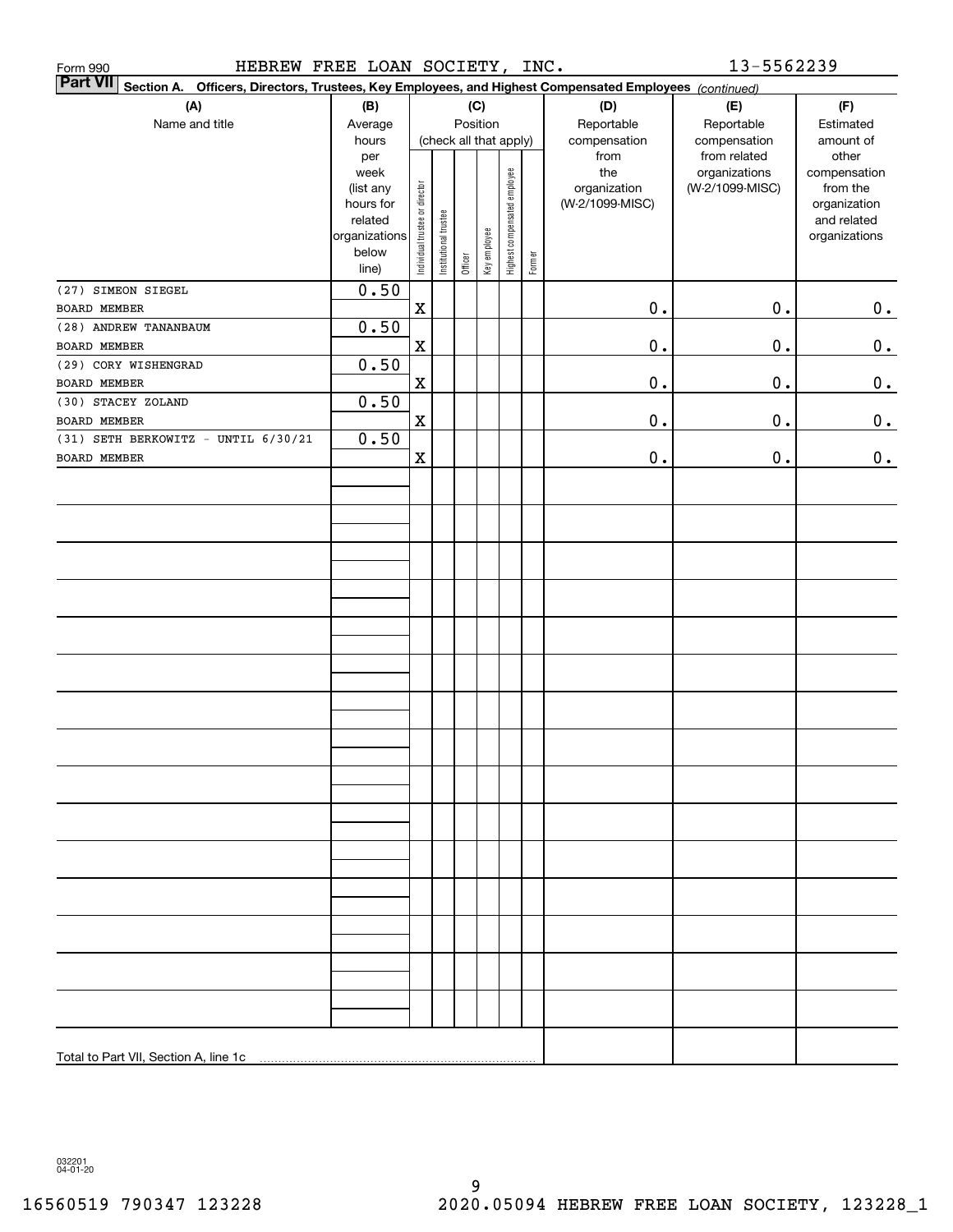|                                                           |                       |   | Form 990 (2020)                                                                                                     |                |                                |                      | HEBREW FREE LOAN SOCIETY, INC. |                           | 13-5562239       | Page 9                               |
|-----------------------------------------------------------|-----------------------|---|---------------------------------------------------------------------------------------------------------------------|----------------|--------------------------------|----------------------|--------------------------------|---------------------------|------------------|--------------------------------------|
|                                                           | <b>Part VIII</b>      |   | <b>Statement of Revenue</b>                                                                                         |                |                                |                      |                                |                           |                  |                                      |
|                                                           |                       |   | Check if Schedule O contains a response or note to any line in this Part VIII                                       |                |                                |                      |                                | $\overline{(\mathsf{B})}$ | $\overline{(C)}$ | (D)                                  |
|                                                           |                       |   |                                                                                                                     |                |                                |                      | (A)<br>Total revenue           | Related or exempt         | Unrelated        | Revenue excluded                     |
|                                                           |                       |   |                                                                                                                     |                |                                |                      |                                | function revenue          | business revenue | from tax under<br>sections 512 - 514 |
|                                                           |                       |   | <b>1 a</b> Federated campaigns                                                                                      |                | 1a                             | 266,777.             |                                |                           |                  |                                      |
| Contributions, Gifts, Grants<br>and Other Similar Amounts |                       |   | <b>b</b> Membership dues                                                                                            |                | 1 <sub>b</sub>                 |                      |                                |                           |                  |                                      |
|                                                           |                       |   | c Fundraising events                                                                                                |                | 1 <sub>c</sub>                 |                      |                                |                           |                  |                                      |
|                                                           |                       |   | d Related organizations                                                                                             |                | 1 <sub>d</sub>                 |                      |                                |                           |                  |                                      |
|                                                           |                       |   | e Government grants (contributions)                                                                                 |                | 1e                             |                      |                                |                           |                  |                                      |
|                                                           |                       |   | f All other contributions, gifts, grants, and                                                                       |                |                                |                      |                                |                           |                  |                                      |
|                                                           |                       |   | similar amounts not included above                                                                                  |                | 1f                             | 4,436,780.           |                                |                           |                  |                                      |
|                                                           |                       |   | g Noncash contributions included in lines 1a-1f                                                                     |                | $1g$ \$                        |                      |                                |                           |                  |                                      |
|                                                           |                       |   |                                                                                                                     |                |                                | <b>Business Code</b> | 4,703,557.                     |                           |                  |                                      |
|                                                           |                       |   |                                                                                                                     |                |                                |                      |                                |                           |                  |                                      |
| Program Service<br>Revenue                                | 2a                    | b |                                                                                                                     |                |                                |                      |                                |                           |                  |                                      |
|                                                           |                       | с | <u> 1980 - Andrea Andrew Maria (h. 1980).</u>                                                                       |                |                                |                      |                                |                           |                  |                                      |
| evenue                                                    |                       | d | <u> 1980 - Jan Sterling, mars and de la politica de la politica de la politica de la politica de la politica de</u> |                |                                |                      |                                |                           |                  |                                      |
|                                                           |                       | е |                                                                                                                     |                |                                |                      |                                |                           |                  |                                      |
|                                                           |                       |   |                                                                                                                     |                |                                |                      |                                |                           |                  |                                      |
|                                                           |                       | a |                                                                                                                     |                |                                |                      |                                |                           |                  |                                      |
|                                                           | 3                     |   | Investment income (including dividends, interest, and                                                               |                |                                |                      |                                |                           |                  |                                      |
|                                                           |                       |   |                                                                                                                     |                |                                |                      | 34,729.                        |                           |                  | 34,729.                              |
|                                                           | 4                     |   | Income from investment of tax-exempt bond proceeds                                                                  |                |                                |                      |                                |                           |                  |                                      |
|                                                           | 5                     |   |                                                                                                                     |                | (i) Real                       | (ii) Personal        |                                |                           |                  |                                      |
|                                                           |                       |   | 6 a Gross rents                                                                                                     | 6a             |                                |                      |                                |                           |                  |                                      |
|                                                           |                       | b | Less: rental expenses                                                                                               | 6b             |                                |                      |                                |                           |                  |                                      |
|                                                           |                       | с | Rental income or (loss)                                                                                             | 6c             |                                |                      |                                |                           |                  |                                      |
|                                                           |                       |   | d Net rental income or (loss)                                                                                       |                |                                |                      |                                |                           |                  |                                      |
|                                                           |                       |   | 7 a Gross amount from sales of                                                                                      |                | (i) Securities                 | (ii) Other           |                                |                           |                  |                                      |
|                                                           |                       |   | assets other than inventory                                                                                         | 7a             | 3,500,000.                     |                      |                                |                           |                  |                                      |
|                                                           |                       |   | <b>b</b> Less: cost or other basis                                                                                  |                |                                |                      |                                |                           |                  |                                      |
| venue                                                     |                       |   | and sales expenses                                                                                                  | 7 <sub>b</sub> | $\vert$ 2,687,444.<br>812,556. |                      |                                |                           |                  |                                      |
|                                                           |                       |   | <b>c</b> Gain or (loss) $\ldots$                                                                                    | 7c             |                                |                      | 812,556.                       |                           |                  | 812,556.                             |
| Other R                                                   |                       |   | 8 a Gross income from fundraising events (not                                                                       |                |                                |                      |                                |                           |                  |                                      |
|                                                           |                       |   | including \$                                                                                                        |                |                                |                      |                                |                           |                  |                                      |
|                                                           |                       |   | contributions reported on line 1c). See                                                                             |                |                                |                      |                                |                           |                  |                                      |
|                                                           |                       |   |                                                                                                                     |                | 8a                             |                      |                                |                           |                  |                                      |
|                                                           |                       |   | b Less: direct expenses                                                                                             |                | 8b                             |                      |                                |                           |                  |                                      |
|                                                           |                       |   | c Net income or (loss) from fundraising events                                                                      |                |                                |                      |                                |                           |                  |                                      |
|                                                           |                       |   | 9 a Gross income from gaming activities. See                                                                        |                |                                |                      |                                |                           |                  |                                      |
|                                                           |                       |   |                                                                                                                     |                | 9а                             |                      |                                |                           |                  |                                      |
|                                                           |                       |   | <b>b</b> Less: direct expenses <b>manually</b>                                                                      |                | 9 <sub>b</sub>                 |                      |                                |                           |                  |                                      |
|                                                           |                       |   | c Net income or (loss) from gaming activities<br>10 a Gross sales of inventory, less returns                        |                |                                |                      |                                |                           |                  |                                      |
|                                                           |                       |   |                                                                                                                     |                | 10a                            |                      |                                |                           |                  |                                      |
|                                                           |                       |   | <b>b</b> Less: cost of goods sold                                                                                   |                | 10 <sub>b</sub>                |                      |                                |                           |                  |                                      |
|                                                           |                       |   | c Net income or (loss) from sales of inventory.                                                                     |                |                                |                      |                                |                           |                  |                                      |
|                                                           |                       |   |                                                                                                                     |                |                                | <b>Business Code</b> |                                |                           |                  |                                      |
|                                                           | 11 a                  |   | OTHER ADMINISTRATIVE FEES                                                                                           |                |                                | 611430               | 247,789.                       | 247,789.                  |                  |                                      |
| Miscellaneous<br>Revenue                                  |                       | b | BAD DEBT RECOVERY                                                                                                   |                |                                | 611430               | 16,099.                        | 16,099.                   |                  |                                      |
|                                                           |                       | с |                                                                                                                     |                |                                |                      |                                |                           |                  |                                      |
|                                                           |                       |   |                                                                                                                     |                |                                |                      |                                |                           |                  |                                      |
|                                                           |                       |   |                                                                                                                     |                |                                | ▶                    | 263,888.<br>5,814,730.         | 263,888.                  | 0.               | 847,285.                             |
|                                                           | 12<br>032009 12-23-20 |   |                                                                                                                     |                |                                |                      |                                |                           |                  | Form 990 (2020)                      |

032009 12-23-20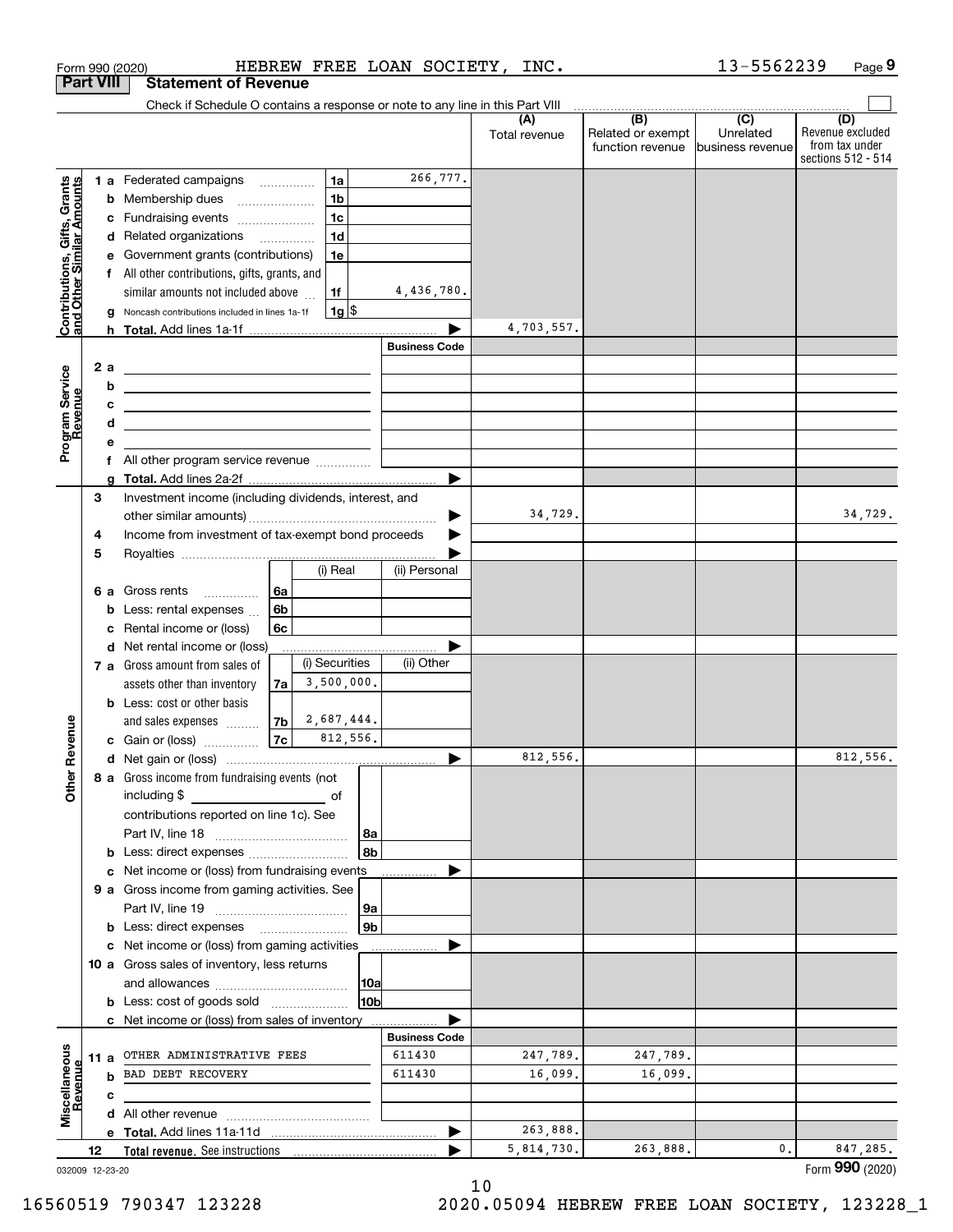Form 990 (2020) HEBREW FREE LOAN SOCIETY, INC. 13-5562239 <sub>Page</sub> **Part IX Statement of Functional Expenses**

|                  | Section 501(c)(3) and 501(c)(4) organizations must complete all columns. All other organizations must complete column (A).                                                                                 |                       |                                    |                                           |                                |
|------------------|------------------------------------------------------------------------------------------------------------------------------------------------------------------------------------------------------------|-----------------------|------------------------------------|-------------------------------------------|--------------------------------|
|                  | Check if Schedule O contains a response or note to any line in this Part IX                                                                                                                                |                       |                                    |                                           |                                |
|                  | Do not include amounts reported on lines 6b,<br>7b, 8b, 9b, and 10b of Part VIII.                                                                                                                          | (A)<br>Total expenses | (B)<br>Program service<br>expenses | (C)<br>Management and<br>general expenses | (D)<br>Fundraising<br>expenses |
| 1.               | Grants and other assistance to domestic organizations                                                                                                                                                      |                       |                                    |                                           |                                |
|                  | and domestic governments. See Part IV, line 21                                                                                                                                                             |                       |                                    |                                           |                                |
| $\mathbf{2}$     | Grants and other assistance to domestic                                                                                                                                                                    |                       |                                    |                                           |                                |
|                  | individuals. See Part IV, line 22                                                                                                                                                                          |                       |                                    |                                           |                                |
| 3                | Grants and other assistance to foreign                                                                                                                                                                     |                       |                                    |                                           |                                |
|                  | organizations, foreign governments, and foreign                                                                                                                                                            |                       |                                    |                                           |                                |
|                  | individuals. See Part IV, lines 15 and 16                                                                                                                                                                  |                       |                                    |                                           |                                |
| 4                | Benefits paid to or for members                                                                                                                                                                            |                       |                                    |                                           |                                |
| 5                | Compensation of current officers, directors,                                                                                                                                                               |                       |                                    |                                           |                                |
|                  | trustees, and key employees                                                                                                                                                                                | 458,894.              | 385,678.                           | 51,355.                                   | 21,861.                        |
| 6                | Compensation not included above to disqualified                                                                                                                                                            |                       |                                    |                                           |                                |
|                  | persons (as defined under section 4958(f)(1)) and                                                                                                                                                          |                       |                                    |                                           |                                |
|                  | persons described in section $4958(c)(3)(B)$                                                                                                                                                               |                       |                                    |                                           |                                |
| 7                |                                                                                                                                                                                                            | 1,157,198.            | 761,935.                           | 173,976.                                  | 221,287.                       |
| 8                | Pension plan accruals and contributions (include                                                                                                                                                           |                       |                                    |                                           |                                |
|                  | section 401(k) and 403(b) employer contributions)                                                                                                                                                          | 784,028.              | 603, 267.                          | 81,451.                                   | 99,310.                        |
| 9                |                                                                                                                                                                                                            | 337,070.              | 259, 357.                          | 35,017.                                   | $\overline{42,696}$ .          |
| 10               |                                                                                                                                                                                                            | 103, 771.             | $\overline{79,846}$ .              | 10,781.                                   | 13, 144.                       |
| 11               | Fees for services (nonemployees):                                                                                                                                                                          |                       |                                    |                                           |                                |
| а                |                                                                                                                                                                                                            |                       |                                    |                                           |                                |
| b                |                                                                                                                                                                                                            | 792.                  | 618.                               | 79.                                       | 95.                            |
| c                |                                                                                                                                                                                                            | 33,100.               | $\overline{25,818}$ .              | 3,310.                                    | 3,972.                         |
| d                |                                                                                                                                                                                                            |                       |                                    |                                           |                                |
| е                | Professional fundraising services. See Part IV, line 17                                                                                                                                                    |                       |                                    |                                           |                                |
| f                | Investment management fees                                                                                                                                                                                 | 10, 264.              |                                    | 10, 264.                                  |                                |
| g                | Other. (If line 11g amount exceeds 10% of line 25,                                                                                                                                                         |                       |                                    |                                           |                                |
|                  | column (A) amount, list line 11g expenses on Sch O.)                                                                                                                                                       | 130,279.              | 102, 256.                          | 14,393.                                   | 13,630.                        |
| 12 <sup>12</sup> |                                                                                                                                                                                                            | 77,918.               | 77,918.                            |                                           |                                |
| 13               |                                                                                                                                                                                                            | 56, 198.              | 32,761.                            | 8,597.                                    | 14,840.                        |
| 14               |                                                                                                                                                                                                            | 70, 167.              | 59,642.                            | 7,017.                                    | 3,508.                         |
| 15               |                                                                                                                                                                                                            |                       |                                    |                                           |                                |
| 16               |                                                                                                                                                                                                            | 171,246.              | 150,697.                           | 11,987.                                   | 8,562.                         |
| 17               |                                                                                                                                                                                                            |                       |                                    |                                           |                                |
| 18               | Payments of travel or entertainment expenses                                                                                                                                                               |                       |                                    |                                           |                                |
|                  | for any federal, state, or local public officials                                                                                                                                                          |                       |                                    |                                           |                                |
| 19               | Conferences, conventions, and meetings                                                                                                                                                                     | 6,502.                | 5,527.                             | 780.                                      | 195.                           |
| 20               | Interest                                                                                                                                                                                                   | 73,992.               | 73,992.                            |                                           |                                |
| 21               |                                                                                                                                                                                                            |                       |                                    |                                           |                                |
| 22               | Depreciation, depletion, and amortization                                                                                                                                                                  | 22,222.               | 15,556.                            | 4,444.                                    | 2,222.                         |
| 23               | Insurance                                                                                                                                                                                                  | 35,771.               | 30,405.                            | 3,577.                                    | 1,789.                         |
| 24               | Other expenses. Itemize expenses not covered<br>above (List miscellaneous expenses on line 24e. If<br>line 24e amount exceeds 10% of line 25, column (A)<br>amount, list line 24e expenses on Schedule O.) |                       |                                    |                                           |                                |
|                  | a PROGRAM EXPENSE                                                                                                                                                                                          | 42,500.               | 42,500.                            |                                           |                                |
| b                | BANK FEES AND CREDIT RE                                                                                                                                                                                    | 35,836.               | 28,829.                            |                                           | 7,007.                         |
| C.               | PRINTING AND PUBLICATIO                                                                                                                                                                                    | 13,955.               | 5,106.                             | 59.                                       | 8,790.                         |
| d                | <b>TELEPHONE</b>                                                                                                                                                                                           | 12,938.               | 9,056.                             | 2,588.                                    | 1,294.                         |
|                  | e All other expenses                                                                                                                                                                                       | $\overline{8,733}$ .  | 1,765.                             |                                           | 6,968.                         |
| 25               | Total functional expenses. Add lines 1 through 24e                                                                                                                                                         | 3,643,374.            | 2,752,529.                         | 419,675.                                  | 471,170.                       |
| 26               | <b>Joint costs.</b> Complete this line only if the organization                                                                                                                                            |                       |                                    |                                           |                                |
|                  | reported in column (B) joint costs from a combined                                                                                                                                                         |                       |                                    |                                           |                                |
|                  | educational campaign and fundraising solicitation.                                                                                                                                                         |                       |                                    |                                           |                                |
|                  | Check here $\blacktriangleright$<br>if following SOP 98-2 (ASC 958-720)                                                                                                                                    |                       |                                    |                                           |                                |

11

032010 12-23-20

Form (2020) **990**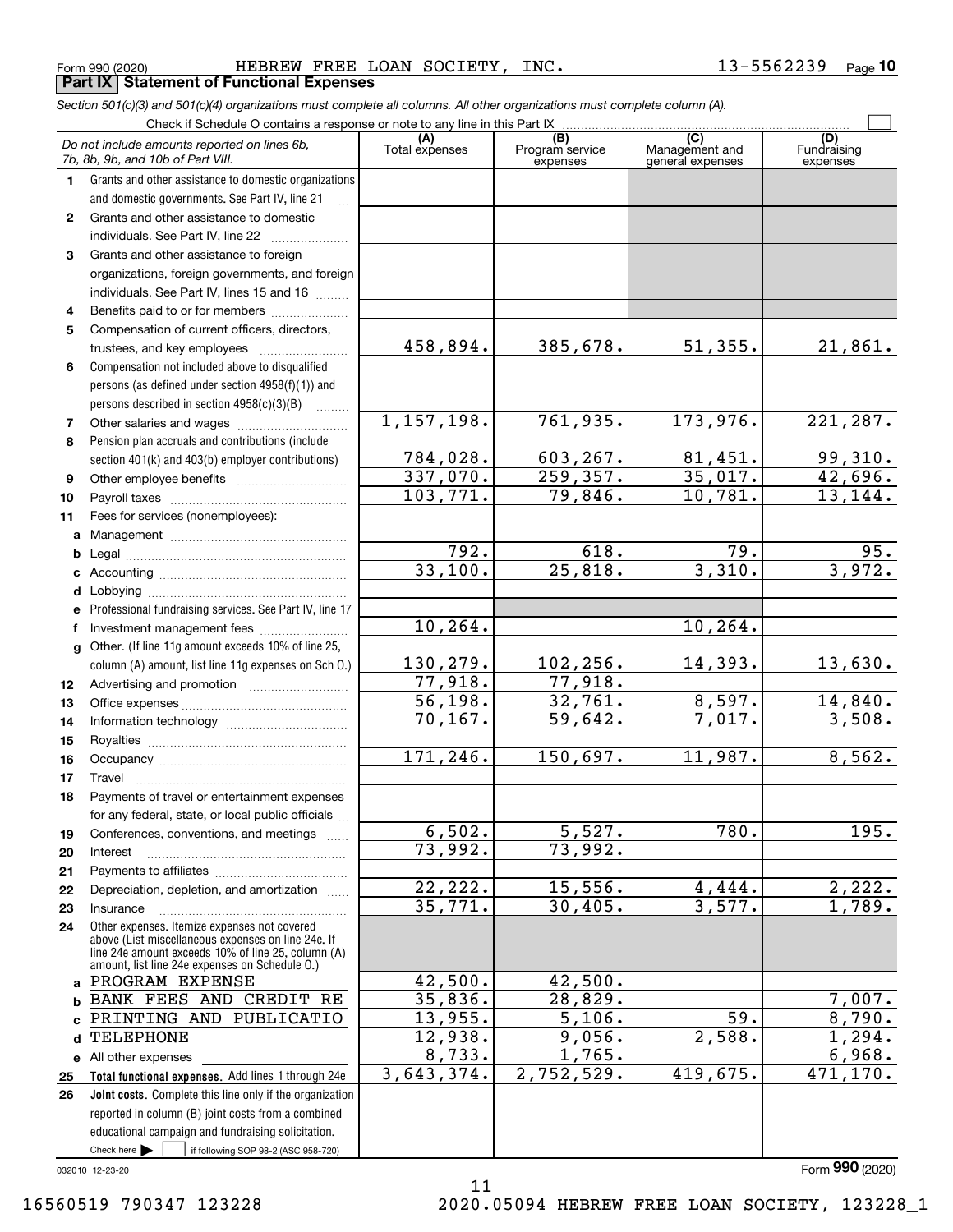**33**

Total liabilities and net assets/fund balances

### Form 990 (2020) HEBREW FREE LOAN SOCIETY, INC. 13-5562239 <sub>Page</sub> **Part X** Balance Sheet

Check if Schedule O contains a response or note to any line in this Part X

**(A) (B)** Beginning of year | | End of year 1,943,814. 1 3,321,904. **11**Cash - non-interest-bearing ~~~~~~~~~~~~~~~~~~~~~~~~~  $4,702,213. | z | 1,500,599.$ **22**Savings and temporary cash investments ~~~~~~~~~~~~~~~~~~ $206,449.$  3 325,132. **33** Pledges and grants receivable, net  $\ldots$  **multimes contained and grants receivable**, net **multimes contained and grants receivable**, net **multimes contained and grants receivable** Accounts receivable, net ~~~~~~~~~~~~~~~~~~~~~~~~~~ 31,591. **445**Loans and other receivables from any current or former officer, director, trustee, key employee, creator or founder, substantial contributor, or 35% controlled entity or family member of any of these persons ............................ **5**Loans and other receivables from other disqualified persons (as defined **6**under section  $4958(f)(1)$ , and persons described in section  $4958(c)(3)(B)$ **6** $19,444,309$ .  $7 \mid 19,448,080$ . **77**Notes and loans receivable, net ~~~~~~~~~~~~~~~~~~~~~~~**Assets 88**Inventories for sale or use ~~~~~~~~~~~~~~~~~~~~~~~~~~  $12,935.$   $9 \mid 5,850.$ **99**Prepaid expenses and deferred charges ~~~~~~~~~~~~~~~~~~ **10a**Land, buildings, and equipment: cost or other 539,582. basis. Complete Part VI of Schedule D www.ptimes.  $299, 162.$  45, 425.  $10c$  240, 420. **10cb** Less: accumulated depreciation  $\ldots$  **10b 1111**Investments - publicly traded securities ~~~~~~~~~~~~~~~~~~~  $8,777,618.$   $12 \mid 14,266,099.$ **1212**Investments - other securities. See Part IV, line 11 ~~~~~~~~~~~~~~ **1313** Investments - program-related. See Part IV, line 11 ~~~~~~~~~~~~~**1414**Intangible assets ~~~~~~~~~~~~~~~~~~~~~~~~~~~~~~ Other assets. See Part IV, line 11 ~~~~~~~~~~~~~~~~~~~~~~ **1515**<u>35,132,763. | 16 | 39,139,675.</u> **1616Total assets.**  Add lines 1 through 15 (must equal line 33)  $90,953.$   $17$   $161,302.$ **1717**Accounts payable and accrued expenses ~~~~~~~~~~~~~~~~~~ **1818**Grants payable ~~~~~~~~~~~~~~~~~~~~~~~~~~~~~~~  $117,417.$  108,720. **1919**Deferred revenue ~~~~~~~~~~~~~~~~~~~~~~~~~~~~~~ **2020**Tax-exempt bond liabilities …………………………………………………………… 161,582. Escrow or custodial account liability. Complete Part IV of Schedule D **212122**Loans and other payables to any current or former officer, director, iabilities **Liabilities** trustee, key employee, creator or founder, substantial contributor, or 35%  $325,000$ .  $|22|$  300,000. **22**controlled entity or family member of any of these persons ~~~~~~~~~**23**Secured mortgages and notes payable to unrelated third parties **23**Unsecured notes and loans payable to unrelated third parties ~~~~~~~~ **242425**Other liabilities (including federal income tax, payables to related third parties, and other liabilities not included on lines 17-24). Complete Part X  $8,345,760$ .  $25$  8,226,804. **25**of Schedule D ~~~~~~~~~~~~~~~~~~~~~~~~~~~~~~~  $8,879,130.$   $26$  8,958,408. **2626Total liabilities.**  Add lines 17 through 25 **Organizations that follow FASB ASC 958, check here** | X Assets or Fund Balances **Net Assets or Fund Balances and complete lines 27, 28, 32, and 33.** 18,657,462. 20,617,019. **2727**Net assets without donor restrictions ~~~~~~~~~~~~~~~~~~~~  $7,596,171. |28 | 9,564,248.$ **2828**Net assets with donor restrictions ~~~~~~~~~~~~~~~~~~~~~~**Organizations that do not follow FASB ASC 958, check here** | **and complete lines 29 through 33. 2929**Capital stock or trust principal, or current funds ~~~~~~~~~~~~~~~ **3030**Paid-in or capital surplus, or land, building, or equipment fund www.commun.com **3131**Retained earnings, endowment, accumulated income, or other funds www.com  $\frac{1}{2}$ Total net assets or fund balances ~~~~~~~~~~~~~~~~~~~~~~  $26, 253, 633.$  32 30, 181, 267. **3232**

 $\mathcal{L}^{\text{max}}$ 

Form (2020) **990**

**33**

 $35,132,763.$   $39,139,675.$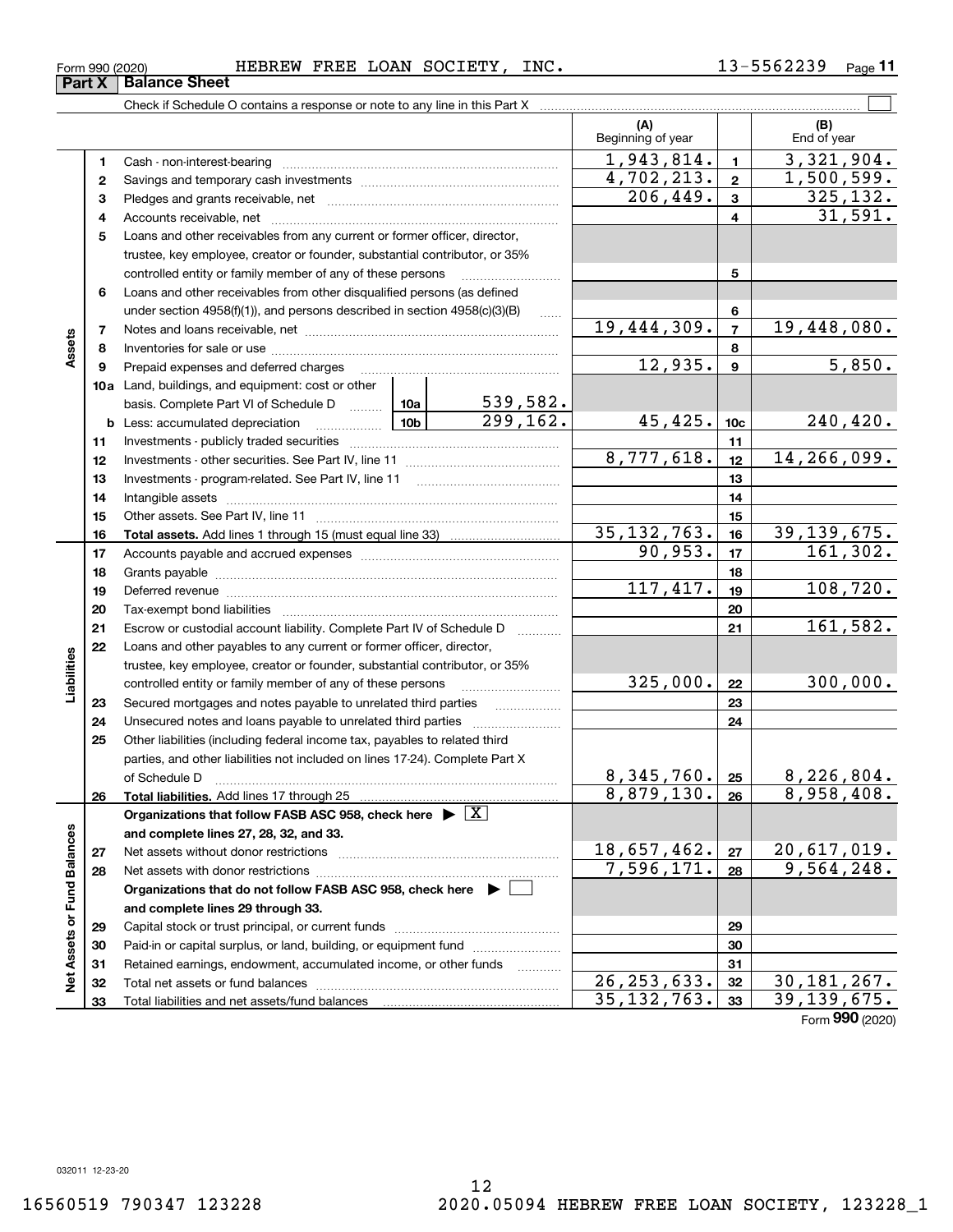| Part XI<br>5,814,730.<br>$\mathbf{1}$<br>1<br>3,643,374.<br>$\overline{2}$<br>2<br>2,171,356.<br>3<br>Revenue less expenses. Subtract line 2 from line 1<br>з<br>26, 253, 633.<br>$\overline{\mathbf{4}}$<br>4<br>1,756,278.<br>5<br>5<br>6<br>6<br>$\overline{7}$<br>7<br>8<br>8<br>$\overline{0}$ .<br>9<br>Other changes in net assets or fund balances (explain on Schedule O)<br>9<br>Net assets or fund balances at end of year. Combine lines 3 through 9 (must equal Part X, line 32,<br>10<br>30, 181, 267.<br>10<br>Part XII Financial Statements and Reporting<br>$\overline{\mathbf{X}}$<br>Yes<br><b>No</b><br>$\boxed{\mathbf{X}}$ Accrual<br>Accounting method used to prepare the Form 990: <u>[</u> Cash<br>Other<br>1.<br>If the organization changed its method of accounting from a prior year or checked "Other," explain in Schedule O.<br>х<br>2a Were the organization's financial statements compiled or reviewed by an independent accountant?<br>2a<br>If "Yes," check a box below to indicate whether the financial statements for the year were compiled or reviewed on a<br>separate basis, consolidated basis, or both:<br>Separate basis<br>Both consolidated and separate basis<br>Consolidated basis<br>X<br>b Were the organization's financial statements audited by an independent accountant?<br>2 <sub>b</sub><br>If "Yes," check a box below to indicate whether the financial statements for the year were audited on a separate basis,<br>consolidated basis, or both:<br>$X$ Separate basis<br>Consolidated basis<br>Both consolidated and separate basis<br>c If "Yes" to line 2a or 2b, does the organization have a committee that assumes responsibility for oversight of the audit,<br>X<br>2c<br>If the organization changed either its oversight process or selection process during the tax year, explain on Schedule O.<br>3a As a result of a federal award, was the organization required to undergo an audit or audits as set forth in the Single Audit<br>x<br>За<br>b If "Yes," did the organization undergo the required audit or audits? If the organization did not undergo the required audit | HEBREW FREE LOAN SOCIETY, INC.<br>Form 990 (2020) | 13-5562239 | Page 12 |
|------------------------------------------------------------------------------------------------------------------------------------------------------------------------------------------------------------------------------------------------------------------------------------------------------------------------------------------------------------------------------------------------------------------------------------------------------------------------------------------------------------------------------------------------------------------------------------------------------------------------------------------------------------------------------------------------------------------------------------------------------------------------------------------------------------------------------------------------------------------------------------------------------------------------------------------------------------------------------------------------------------------------------------------------------------------------------------------------------------------------------------------------------------------------------------------------------------------------------------------------------------------------------------------------------------------------------------------------------------------------------------------------------------------------------------------------------------------------------------------------------------------------------------------------------------------------------------------------------------------------------------------------------------------------------------------------------------------------------------------------------------------------------------------------------------------------------------------------------------------------------------------------------------------------------------------------------------------------------------------------------------------------------------------------------------------------------------------------------------------------------------------------------------|---------------------------------------------------|------------|---------|
|                                                                                                                                                                                                                                                                                                                                                                                                                                                                                                                                                                                                                                                                                                                                                                                                                                                                                                                                                                                                                                                                                                                                                                                                                                                                                                                                                                                                                                                                                                                                                                                                                                                                                                                                                                                                                                                                                                                                                                                                                                                                                                                                                            | <b>Reconciliation of Net Assets</b>               |            |         |
|                                                                                                                                                                                                                                                                                                                                                                                                                                                                                                                                                                                                                                                                                                                                                                                                                                                                                                                                                                                                                                                                                                                                                                                                                                                                                                                                                                                                                                                                                                                                                                                                                                                                                                                                                                                                                                                                                                                                                                                                                                                                                                                                                            |                                                   |            |         |
|                                                                                                                                                                                                                                                                                                                                                                                                                                                                                                                                                                                                                                                                                                                                                                                                                                                                                                                                                                                                                                                                                                                                                                                                                                                                                                                                                                                                                                                                                                                                                                                                                                                                                                                                                                                                                                                                                                                                                                                                                                                                                                                                                            |                                                   |            |         |
|                                                                                                                                                                                                                                                                                                                                                                                                                                                                                                                                                                                                                                                                                                                                                                                                                                                                                                                                                                                                                                                                                                                                                                                                                                                                                                                                                                                                                                                                                                                                                                                                                                                                                                                                                                                                                                                                                                                                                                                                                                                                                                                                                            |                                                   |            |         |
|                                                                                                                                                                                                                                                                                                                                                                                                                                                                                                                                                                                                                                                                                                                                                                                                                                                                                                                                                                                                                                                                                                                                                                                                                                                                                                                                                                                                                                                                                                                                                                                                                                                                                                                                                                                                                                                                                                                                                                                                                                                                                                                                                            |                                                   |            |         |
|                                                                                                                                                                                                                                                                                                                                                                                                                                                                                                                                                                                                                                                                                                                                                                                                                                                                                                                                                                                                                                                                                                                                                                                                                                                                                                                                                                                                                                                                                                                                                                                                                                                                                                                                                                                                                                                                                                                                                                                                                                                                                                                                                            |                                                   |            |         |
|                                                                                                                                                                                                                                                                                                                                                                                                                                                                                                                                                                                                                                                                                                                                                                                                                                                                                                                                                                                                                                                                                                                                                                                                                                                                                                                                                                                                                                                                                                                                                                                                                                                                                                                                                                                                                                                                                                                                                                                                                                                                                                                                                            |                                                   |            |         |
|                                                                                                                                                                                                                                                                                                                                                                                                                                                                                                                                                                                                                                                                                                                                                                                                                                                                                                                                                                                                                                                                                                                                                                                                                                                                                                                                                                                                                                                                                                                                                                                                                                                                                                                                                                                                                                                                                                                                                                                                                                                                                                                                                            |                                                   |            |         |
|                                                                                                                                                                                                                                                                                                                                                                                                                                                                                                                                                                                                                                                                                                                                                                                                                                                                                                                                                                                                                                                                                                                                                                                                                                                                                                                                                                                                                                                                                                                                                                                                                                                                                                                                                                                                                                                                                                                                                                                                                                                                                                                                                            |                                                   |            |         |
|                                                                                                                                                                                                                                                                                                                                                                                                                                                                                                                                                                                                                                                                                                                                                                                                                                                                                                                                                                                                                                                                                                                                                                                                                                                                                                                                                                                                                                                                                                                                                                                                                                                                                                                                                                                                                                                                                                                                                                                                                                                                                                                                                            |                                                   |            |         |
|                                                                                                                                                                                                                                                                                                                                                                                                                                                                                                                                                                                                                                                                                                                                                                                                                                                                                                                                                                                                                                                                                                                                                                                                                                                                                                                                                                                                                                                                                                                                                                                                                                                                                                                                                                                                                                                                                                                                                                                                                                                                                                                                                            |                                                   |            |         |
|                                                                                                                                                                                                                                                                                                                                                                                                                                                                                                                                                                                                                                                                                                                                                                                                                                                                                                                                                                                                                                                                                                                                                                                                                                                                                                                                                                                                                                                                                                                                                                                                                                                                                                                                                                                                                                                                                                                                                                                                                                                                                                                                                            |                                                   |            |         |
|                                                                                                                                                                                                                                                                                                                                                                                                                                                                                                                                                                                                                                                                                                                                                                                                                                                                                                                                                                                                                                                                                                                                                                                                                                                                                                                                                                                                                                                                                                                                                                                                                                                                                                                                                                                                                                                                                                                                                                                                                                                                                                                                                            |                                                   |            |         |
|                                                                                                                                                                                                                                                                                                                                                                                                                                                                                                                                                                                                                                                                                                                                                                                                                                                                                                                                                                                                                                                                                                                                                                                                                                                                                                                                                                                                                                                                                                                                                                                                                                                                                                                                                                                                                                                                                                                                                                                                                                                                                                                                                            |                                                   |            |         |
|                                                                                                                                                                                                                                                                                                                                                                                                                                                                                                                                                                                                                                                                                                                                                                                                                                                                                                                                                                                                                                                                                                                                                                                                                                                                                                                                                                                                                                                                                                                                                                                                                                                                                                                                                                                                                                                                                                                                                                                                                                                                                                                                                            |                                                   |            |         |
|                                                                                                                                                                                                                                                                                                                                                                                                                                                                                                                                                                                                                                                                                                                                                                                                                                                                                                                                                                                                                                                                                                                                                                                                                                                                                                                                                                                                                                                                                                                                                                                                                                                                                                                                                                                                                                                                                                                                                                                                                                                                                                                                                            |                                                   |            |         |
|                                                                                                                                                                                                                                                                                                                                                                                                                                                                                                                                                                                                                                                                                                                                                                                                                                                                                                                                                                                                                                                                                                                                                                                                                                                                                                                                                                                                                                                                                                                                                                                                                                                                                                                                                                                                                                                                                                                                                                                                                                                                                                                                                            |                                                   |            |         |
|                                                                                                                                                                                                                                                                                                                                                                                                                                                                                                                                                                                                                                                                                                                                                                                                                                                                                                                                                                                                                                                                                                                                                                                                                                                                                                                                                                                                                                                                                                                                                                                                                                                                                                                                                                                                                                                                                                                                                                                                                                                                                                                                                            |                                                   |            |         |
|                                                                                                                                                                                                                                                                                                                                                                                                                                                                                                                                                                                                                                                                                                                                                                                                                                                                                                                                                                                                                                                                                                                                                                                                                                                                                                                                                                                                                                                                                                                                                                                                                                                                                                                                                                                                                                                                                                                                                                                                                                                                                                                                                            |                                                   |            |         |
|                                                                                                                                                                                                                                                                                                                                                                                                                                                                                                                                                                                                                                                                                                                                                                                                                                                                                                                                                                                                                                                                                                                                                                                                                                                                                                                                                                                                                                                                                                                                                                                                                                                                                                                                                                                                                                                                                                                                                                                                                                                                                                                                                            |                                                   |            |         |
|                                                                                                                                                                                                                                                                                                                                                                                                                                                                                                                                                                                                                                                                                                                                                                                                                                                                                                                                                                                                                                                                                                                                                                                                                                                                                                                                                                                                                                                                                                                                                                                                                                                                                                                                                                                                                                                                                                                                                                                                                                                                                                                                                            |                                                   |            |         |
|                                                                                                                                                                                                                                                                                                                                                                                                                                                                                                                                                                                                                                                                                                                                                                                                                                                                                                                                                                                                                                                                                                                                                                                                                                                                                                                                                                                                                                                                                                                                                                                                                                                                                                                                                                                                                                                                                                                                                                                                                                                                                                                                                            |                                                   |            |         |
|                                                                                                                                                                                                                                                                                                                                                                                                                                                                                                                                                                                                                                                                                                                                                                                                                                                                                                                                                                                                                                                                                                                                                                                                                                                                                                                                                                                                                                                                                                                                                                                                                                                                                                                                                                                                                                                                                                                                                                                                                                                                                                                                                            |                                                   |            |         |
|                                                                                                                                                                                                                                                                                                                                                                                                                                                                                                                                                                                                                                                                                                                                                                                                                                                                                                                                                                                                                                                                                                                                                                                                                                                                                                                                                                                                                                                                                                                                                                                                                                                                                                                                                                                                                                                                                                                                                                                                                                                                                                                                                            |                                                   |            |         |
|                                                                                                                                                                                                                                                                                                                                                                                                                                                                                                                                                                                                                                                                                                                                                                                                                                                                                                                                                                                                                                                                                                                                                                                                                                                                                                                                                                                                                                                                                                                                                                                                                                                                                                                                                                                                                                                                                                                                                                                                                                                                                                                                                            |                                                   |            |         |
|                                                                                                                                                                                                                                                                                                                                                                                                                                                                                                                                                                                                                                                                                                                                                                                                                                                                                                                                                                                                                                                                                                                                                                                                                                                                                                                                                                                                                                                                                                                                                                                                                                                                                                                                                                                                                                                                                                                                                                                                                                                                                                                                                            |                                                   |            |         |
|                                                                                                                                                                                                                                                                                                                                                                                                                                                                                                                                                                                                                                                                                                                                                                                                                                                                                                                                                                                                                                                                                                                                                                                                                                                                                                                                                                                                                                                                                                                                                                                                                                                                                                                                                                                                                                                                                                                                                                                                                                                                                                                                                            |                                                   |            |         |
|                                                                                                                                                                                                                                                                                                                                                                                                                                                                                                                                                                                                                                                                                                                                                                                                                                                                                                                                                                                                                                                                                                                                                                                                                                                                                                                                                                                                                                                                                                                                                                                                                                                                                                                                                                                                                                                                                                                                                                                                                                                                                                                                                            |                                                   |            |         |
|                                                                                                                                                                                                                                                                                                                                                                                                                                                                                                                                                                                                                                                                                                                                                                                                                                                                                                                                                                                                                                                                                                                                                                                                                                                                                                                                                                                                                                                                                                                                                                                                                                                                                                                                                                                                                                                                                                                                                                                                                                                                                                                                                            |                                                   |            |         |
|                                                                                                                                                                                                                                                                                                                                                                                                                                                                                                                                                                                                                                                                                                                                                                                                                                                                                                                                                                                                                                                                                                                                                                                                                                                                                                                                                                                                                                                                                                                                                                                                                                                                                                                                                                                                                                                                                                                                                                                                                                                                                                                                                            |                                                   |            |         |
|                                                                                                                                                                                                                                                                                                                                                                                                                                                                                                                                                                                                                                                                                                                                                                                                                                                                                                                                                                                                                                                                                                                                                                                                                                                                                                                                                                                                                                                                                                                                                                                                                                                                                                                                                                                                                                                                                                                                                                                                                                                                                                                                                            |                                                   |            |         |
|                                                                                                                                                                                                                                                                                                                                                                                                                                                                                                                                                                                                                                                                                                                                                                                                                                                                                                                                                                                                                                                                                                                                                                                                                                                                                                                                                                                                                                                                                                                                                                                                                                                                                                                                                                                                                                                                                                                                                                                                                                                                                                                                                            |                                                   |            |         |
|                                                                                                                                                                                                                                                                                                                                                                                                                                                                                                                                                                                                                                                                                                                                                                                                                                                                                                                                                                                                                                                                                                                                                                                                                                                                                                                                                                                                                                                                                                                                                                                                                                                                                                                                                                                                                                                                                                                                                                                                                                                                                                                                                            |                                                   |            |         |
| <b>nnn</b>                                                                                                                                                                                                                                                                                                                                                                                                                                                                                                                                                                                                                                                                                                                                                                                                                                                                                                                                                                                                                                                                                                                                                                                                                                                                                                                                                                                                                                                                                                                                                                                                                                                                                                                                                                                                                                                                                                                                                                                                                                                                                                                                                 |                                                   | 3b         |         |

Form (2020) **990**

032012 12-23-20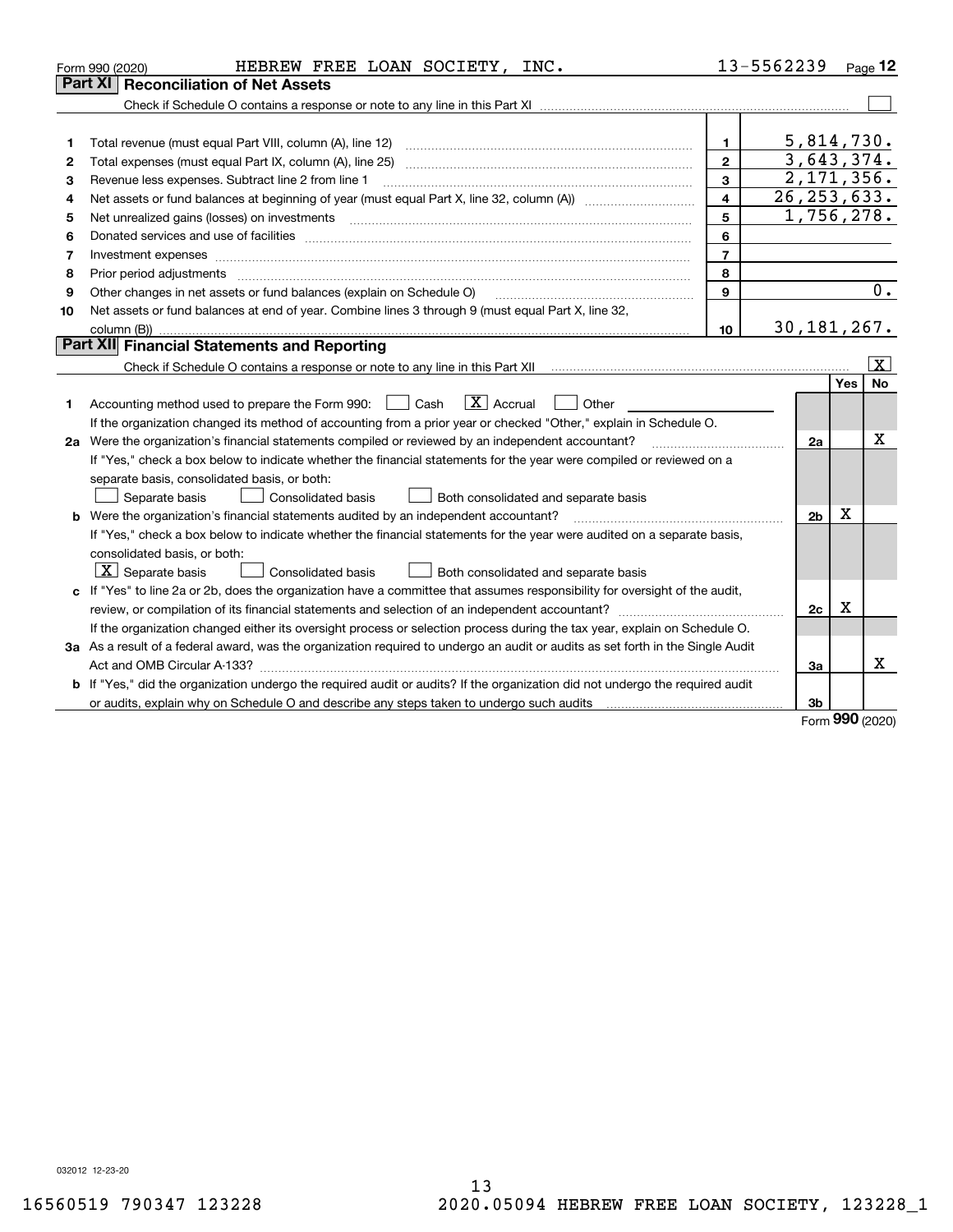| <b>SCHEDULE A</b> |
|-------------------|
|-------------------|

Department of the Treasury Internal Revenue Service

| (Form 990 or 990-EZ) |  |  |  |  |
|----------------------|--|--|--|--|
|----------------------|--|--|--|--|

# **Public Charity Status and Public Support**

**Complete if the organization is a section 501(c)(3) organization or a section 4947(a)(1) nonexempt charitable trust. | Attach to Form 990 or Form 990-EZ.** 

| <b>P</b> Allach to Form 330 or Form 330-LZ.                              |  |
|--------------------------------------------------------------------------|--|
| ► Go to www.irs.gov/Form990 for instructions and the latest information. |  |
|                                                                          |  |

| 021                                 |
|-------------------------------------|
| <b>Open to Public</b><br>Inspection |

OMB No. 1545-0047

**Name of the organization Employer identification number Employer identification number** 

|                                         |                                                                                                                                                                                                                                                                                                                                                                                                                                                                                                                                                                                                                                                                                                                                                                                                                                                                                                                                                                                                                                                               |          | HEBREW FREE LOAN SOCIETY, INC.                                                      |                                                                       |    |                                                      | 13-5562239                                         |
|-----------------------------------------|---------------------------------------------------------------------------------------------------------------------------------------------------------------------------------------------------------------------------------------------------------------------------------------------------------------------------------------------------------------------------------------------------------------------------------------------------------------------------------------------------------------------------------------------------------------------------------------------------------------------------------------------------------------------------------------------------------------------------------------------------------------------------------------------------------------------------------------------------------------------------------------------------------------------------------------------------------------------------------------------------------------------------------------------------------------|----------|-------------------------------------------------------------------------------------|-----------------------------------------------------------------------|----|------------------------------------------------------|----------------------------------------------------|
| Part I                                  | Reason for Public Charity Status. (All organizations must complete this part.) See instructions.                                                                                                                                                                                                                                                                                                                                                                                                                                                                                                                                                                                                                                                                                                                                                                                                                                                                                                                                                              |          |                                                                                     |                                                                       |    |                                                      |                                                    |
| 1.<br>2<br>З<br>4<br>5                  | The organization is not a private foundation because it is: (For lines 1 through 12, check only one box.)<br>A church, convention of churches, or association of churches described in section 170(b)(1)(A)(i).<br>A school described in section 170(b)(1)(A)(ii). (Attach Schedule E (Form 990 or 990-EZ).)<br>A hospital or a cooperative hospital service organization described in section $170(b)(1)(A)(iii)$ .<br>A medical research organization operated in conjunction with a hospital described in section 170(b)(1)(A)(iii). Enter the hospital's name,<br>city, and state:<br>An organization operated for the benefit of a college or university owned or operated by a governmental unit described in                                                                                                                                                                                                                                                                                                                                           |          |                                                                                     |                                                                       |    |                                                      |                                                    |
| 6<br>$\lfloor x \rfloor$<br>7<br>8<br>9 | section 170(b)(1)(A)(iv). (Complete Part II.)<br>A federal, state, or local government or governmental unit described in section 170(b)(1)(A)(v).<br>An organization that normally receives a substantial part of its support from a governmental unit or from the general public described in<br>section 170(b)(1)(A)(vi). (Complete Part II.)<br>A community trust described in section 170(b)(1)(A)(vi). (Complete Part II.)<br>An agricultural research organization described in section 170(b)(1)(A)(ix) operated in conjunction with a land-grant college<br>or university or a non-land-grant college of agriculture (see instructions). Enter the name, city, and state of the college or<br>university:                                                                                                                                                                                                                                                                                                                                             |          |                                                                                     |                                                                       |    |                                                      |                                                    |
| 10<br>11                                | An organization that normally receives (1) more than 33 1/3% of its support from contributions, membership fees, and gross receipts from<br>activities related to its exempt functions, subject to certain exceptions; and (2) no more than 33 1/3% of its support from gross investment<br>income and unrelated business taxable income (less section 511 tax) from businesses acquired by the organization after June 30, 1975.<br>See section 509(a)(2). (Complete Part III.)<br>An organization organized and operated exclusively to test for public safety. See section 509(a)(4).                                                                                                                                                                                                                                                                                                                                                                                                                                                                      |          |                                                                                     |                                                                       |    |                                                      |                                                    |
| 12<br>a<br>b                            | An organization organized and operated exclusively for the benefit of, to perform the functions of, or to carry out the purposes of one or<br>more publicly supported organizations described in section 509(a)(1) or section 509(a)(2). See section 509(a)(3). Check the box in<br>lines 12a through 12d that describes the type of supporting organization and complete lines 12e, 12f, and 12g.<br>Type I. A supporting organization operated, supervised, or controlled by its supported organization(s), typically by giving<br>the supported organization(s) the power to regularly appoint or elect a majority of the directors or trustees of the supporting<br>organization. You must complete Part IV, Sections A and B.<br><b>Type II.</b> A supporting organization supervised or controlled in connection with its supported organization(s), by having<br>control or management of the supporting organization vested in the same persons that control or manage the supported<br>organization(s). You must complete Part IV, Sections A and C. |          |                                                                                     |                                                                       |    |                                                      |                                                    |
| с<br>d<br>е                             | Type III functionally integrated. A supporting organization operated in connection with, and functionally integrated with,<br>its supported organization(s) (see instructions). You must complete Part IV, Sections A, D, and E.<br>Type III non-functionally integrated. A supporting organization operated in connection with its supported organization(s)<br>that is not functionally integrated. The organization generally must satisfy a distribution requirement and an attentiveness<br>requirement (see instructions). You must complete Part IV, Sections A and D, and Part V.<br>Check this box if the organization received a written determination from the IRS that it is a Type I, Type II, Type III                                                                                                                                                                                                                                                                                                                                          |          |                                                                                     |                                                                       |    |                                                      |                                                    |
| f                                       | functionally integrated, or Type III non-functionally integrated supporting organization.<br>Enter the number of supported organizations                                                                                                                                                                                                                                                                                                                                                                                                                                                                                                                                                                                                                                                                                                                                                                                                                                                                                                                      |          |                                                                                     |                                                                       |    |                                                      |                                                    |
|                                         | Provide the following information about the supported organization(s).                                                                                                                                                                                                                                                                                                                                                                                                                                                                                                                                                                                                                                                                                                                                                                                                                                                                                                                                                                                        |          |                                                                                     |                                                                       |    |                                                      |                                                    |
|                                         | (i) Name of supported<br>organization                                                                                                                                                                                                                                                                                                                                                                                                                                                                                                                                                                                                                                                                                                                                                                                                                                                                                                                                                                                                                         | (ii) EIN | (iii) Type of organization<br>(described on lines 1-10<br>above (see instructions)) | (iv) Is the organization listed<br>in your governing document?<br>Yes | No | (v) Amount of monetary<br>support (see instructions) | (vi) Amount of other<br>support (see instructions) |
|                                         |                                                                                                                                                                                                                                                                                                                                                                                                                                                                                                                                                                                                                                                                                                                                                                                                                                                                                                                                                                                                                                                               |          |                                                                                     |                                                                       |    |                                                      |                                                    |
|                                         |                                                                                                                                                                                                                                                                                                                                                                                                                                                                                                                                                                                                                                                                                                                                                                                                                                                                                                                                                                                                                                                               |          |                                                                                     |                                                                       |    |                                                      |                                                    |
|                                         |                                                                                                                                                                                                                                                                                                                                                                                                                                                                                                                                                                                                                                                                                                                                                                                                                                                                                                                                                                                                                                                               |          |                                                                                     |                                                                       |    |                                                      |                                                    |
|                                         |                                                                                                                                                                                                                                                                                                                                                                                                                                                                                                                                                                                                                                                                                                                                                                                                                                                                                                                                                                                                                                                               |          |                                                                                     |                                                                       |    |                                                      |                                                    |
| Total                                   |                                                                                                                                                                                                                                                                                                                                                                                                                                                                                                                                                                                                                                                                                                                                                                                                                                                                                                                                                                                                                                                               |          |                                                                                     |                                                                       |    |                                                      |                                                    |

LHA For Paperwork Reduction Act Notice, see the Instructions for Form 990 or 990-EZ. <sub>032021</sub> o1-25-21 Schedule A (Form 990 or 990-EZ) 2020 14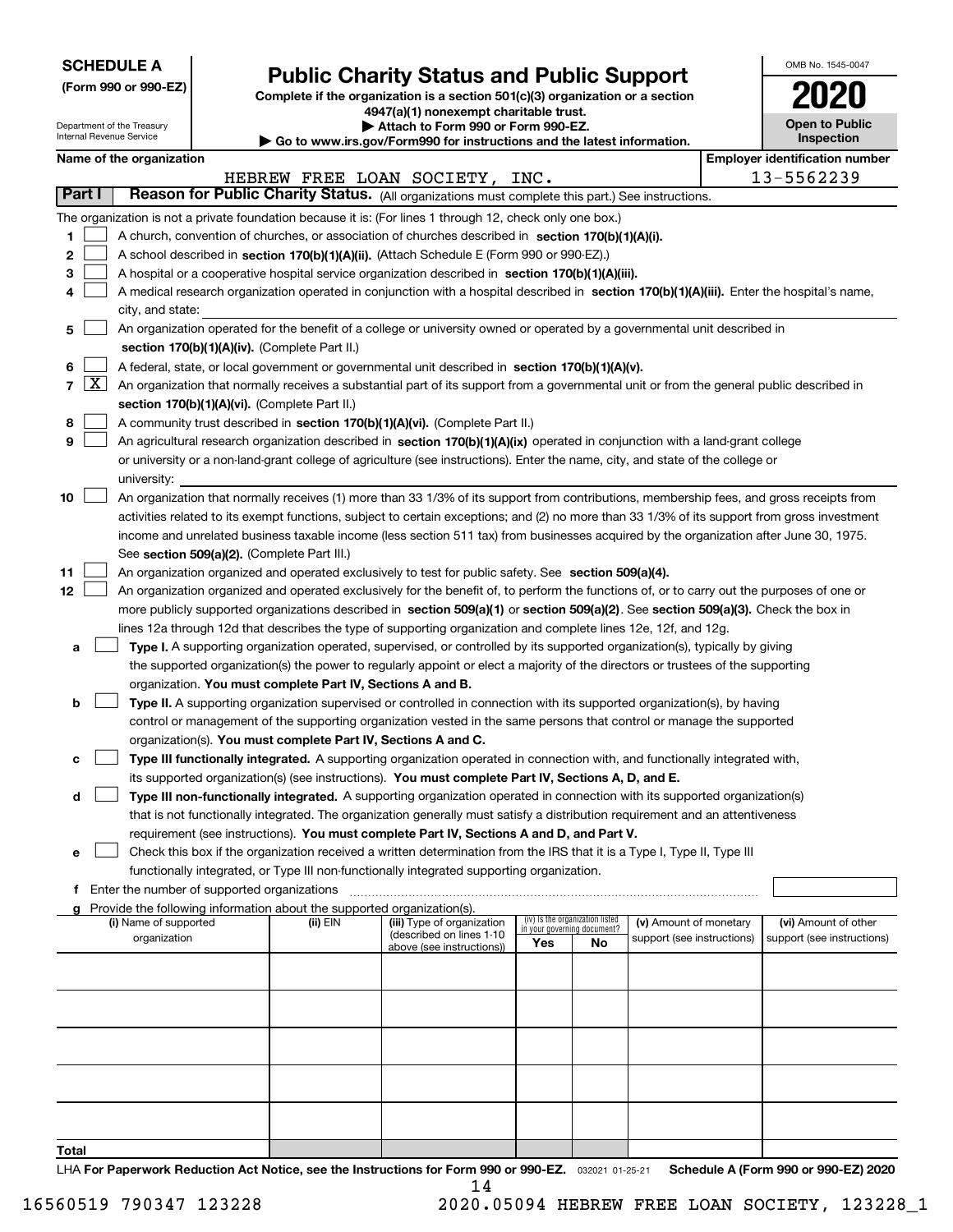### Schedule A (Form 990 or 990-EZ) 2020 <code>HEBREW FREE LOAN SOCIETY</code> , <code>INC</code> .  $13\text{--}5562239$  <code>Page</code>

(Complete only if you checked the box on line 5, 7, or 8 of Part I or if the organization failed to qualify under Part III. If the organization fails to qualify under the tests listed below, please complete Part III.) **Part II Support Schedule for Organizations Described in Sections 170(b)(1)(A)(iv) and 170(b)(1)(A)(vi)**

|    | <b>Section A. Public Support</b>                                                                                                                                                                                               |          |          |            |            |          |                                         |
|----|--------------------------------------------------------------------------------------------------------------------------------------------------------------------------------------------------------------------------------|----------|----------|------------|------------|----------|-----------------------------------------|
|    | Calendar year (or fiscal year beginning in)                                                                                                                                                                                    | (a) 2016 | (b) 2017 | $(c)$ 2018 | $(d)$ 2019 | (e) 2020 | (f) Total                               |
|    | 1 Gifts, grants, contributions, and                                                                                                                                                                                            |          |          |            |            |          |                                         |
|    | membership fees received. (Do not                                                                                                                                                                                              |          |          |            |            |          |                                         |
|    | include any "unusual grants.")                                                                                                                                                                                                 | 2229478. | 1552296. | 2419732.   | 6851552.   |          | 4703557.17756615.                       |
|    | 2 Tax revenues levied for the organ-                                                                                                                                                                                           |          |          |            |            |          |                                         |
|    | ization's benefit and either paid to                                                                                                                                                                                           |          |          |            |            |          |                                         |
|    | or expended on its behalf                                                                                                                                                                                                      |          |          |            |            |          |                                         |
|    | 3 The value of services or facilities                                                                                                                                                                                          |          |          |            |            |          |                                         |
|    | furnished by a governmental unit to                                                                                                                                                                                            |          |          |            |            |          |                                         |
|    | the organization without charge                                                                                                                                                                                                |          |          |            |            |          |                                         |
|    | 4 Total. Add lines 1 through 3                                                                                                                                                                                                 | 2229478. | 1552296. | 2419732.   | 6851552.   |          | 4703557.17756615.                       |
|    | 5 The portion of total contributions                                                                                                                                                                                           |          |          |            |            |          |                                         |
|    | by each person (other than a                                                                                                                                                                                                   |          |          |            |            |          |                                         |
|    | governmental unit or publicly                                                                                                                                                                                                  |          |          |            |            |          |                                         |
|    |                                                                                                                                                                                                                                |          |          |            |            |          |                                         |
|    | supported organization) included                                                                                                                                                                                               |          |          |            |            |          |                                         |
|    | on line 1 that exceeds 2% of the                                                                                                                                                                                               |          |          |            |            |          |                                         |
|    | amount shown on line 11,                                                                                                                                                                                                       |          |          |            |            |          |                                         |
|    | column (f)                                                                                                                                                                                                                     |          |          |            |            |          | 4786685.                                |
|    | 6 Public support. Subtract line 5 from line 4.                                                                                                                                                                                 |          |          |            |            |          | 12969930.                               |
|    | <b>Section B. Total Support</b>                                                                                                                                                                                                |          |          |            |            |          |                                         |
|    | Calendar year (or fiscal year beginning in)                                                                                                                                                                                    | (a) 2016 | (b) 2017 | $(c)$ 2018 | $(d)$ 2019 | (e) 2020 | (f) Total                               |
|    | <b>7</b> Amounts from line 4                                                                                                                                                                                                   | 2229478. | 1552296. | 2419732.   | 6851552.   |          | 4703557.17756615.                       |
|    | 8 Gross income from interest,                                                                                                                                                                                                  |          |          |            |            |          |                                         |
|    | dividends, payments received on                                                                                                                                                                                                |          |          |            |            |          |                                         |
|    | securities loans, rents, royalties,                                                                                                                                                                                            |          |          |            |            |          |                                         |
|    | and income from similar sources                                                                                                                                                                                                | 9,389.   | 12,794.  | 51,319.    | 46,130.    | 34, 729. | 154, 361.                               |
|    | <b>9</b> Net income from unrelated business                                                                                                                                                                                    |          |          |            |            |          |                                         |
|    | activities, whether or not the                                                                                                                                                                                                 |          |          |            |            |          |                                         |
|    | business is regularly carried on                                                                                                                                                                                               |          |          |            |            |          |                                         |
|    | 10 Other income. Do not include gain                                                                                                                                                                                           |          |          |            |            |          |                                         |
|    | or loss from the sale of capital                                                                                                                                                                                               |          |          |            |            |          |                                         |
|    | assets (Explain in Part VI.) <b>Constant</b>                                                                                                                                                                                   |          |          |            |            |          |                                         |
|    | 11 Total support. Add lines 7 through 10                                                                                                                                                                                       |          |          |            |            |          | 17910976.                               |
|    | 12 Gross receipts from related activities, etc. (see instructions)                                                                                                                                                             |          |          |            |            | 12       | $\overline{1,039,555}$ .                |
|    | 13 First 5 years. If the Form 990 is for the organization's first, second, third, fourth, or fifth tax year as a section 501(c)(3)                                                                                             |          |          |            |            |          |                                         |
|    | organization, check this box and stop here manufactured and according to the state of the state of the state of the state of the state of the state of the state of the state of the state of the state of the state of the st |          |          |            |            |          |                                         |
|    | <b>Section C. Computation of Public Support Percentage</b>                                                                                                                                                                     |          |          |            |            |          |                                         |
|    |                                                                                                                                                                                                                                |          |          |            |            | 14       | 72.41<br>$\frac{9}{6}$                  |
|    |                                                                                                                                                                                                                                |          |          |            |            | 15       | 74.69<br>%                              |
|    | 16a 33 1/3% support test - 2020. If the organization did not check the box on line 13, and line 14 is 33 1/3% or more, check this box and                                                                                      |          |          |            |            |          |                                         |
|    | stop here. The organization qualifies as a publicly supported organization                                                                                                                                                     |          |          |            |            |          | $\blacktriangleright$ $\vert$ X $\vert$ |
|    | b 33 1/3% support test - 2019. If the organization did not check a box on line 13 or 16a, and line 15 is 33 1/3% or more, check this box                                                                                       |          |          |            |            |          |                                         |
|    | and stop here. The organization qualifies as a publicly supported organization                                                                                                                                                 |          |          |            |            |          |                                         |
|    | 17a 10% -facts-and-circumstances test - 2020. If the organization did not check a box on line 13, 16a, or 16b, and line 14 is 10% or more,                                                                                     |          |          |            |            |          |                                         |
|    | and if the organization meets the facts-and-circumstances test, check this box and stop here. Explain in Part VI how the organization                                                                                          |          |          |            |            |          |                                         |
|    |                                                                                                                                                                                                                                |          |          |            |            |          |                                         |
|    | meets the facts-and-circumstances test. The organization qualifies as a publicly supported organization                                                                                                                        |          |          |            |            |          |                                         |
|    | <b>b 10% -facts-and-circumstances test - 2019.</b> If the organization did not check a box on line 13, 16a, 16b, or 17a, and line 15 is 10% or                                                                                 |          |          |            |            |          |                                         |
|    | more, and if the organization meets the facts-and-circumstances test, check this box and stop here. Explain in Part VI how the                                                                                                 |          |          |            |            |          |                                         |
|    | organization meets the facts-and-circumstances test. The organization qualifies as a publicly supported organization                                                                                                           |          |          |            |            |          |                                         |
| 18 | Private foundation. If the organization did not check a box on line 13, 16a, 16b, 17a, or 17b, check this box and see instructions                                                                                             |          |          |            |            |          | Schedule A (Form 990 or 990-F7) 2020    |

**Schedule A (Form 990 or 990-EZ) 2020**

032022 01-25-21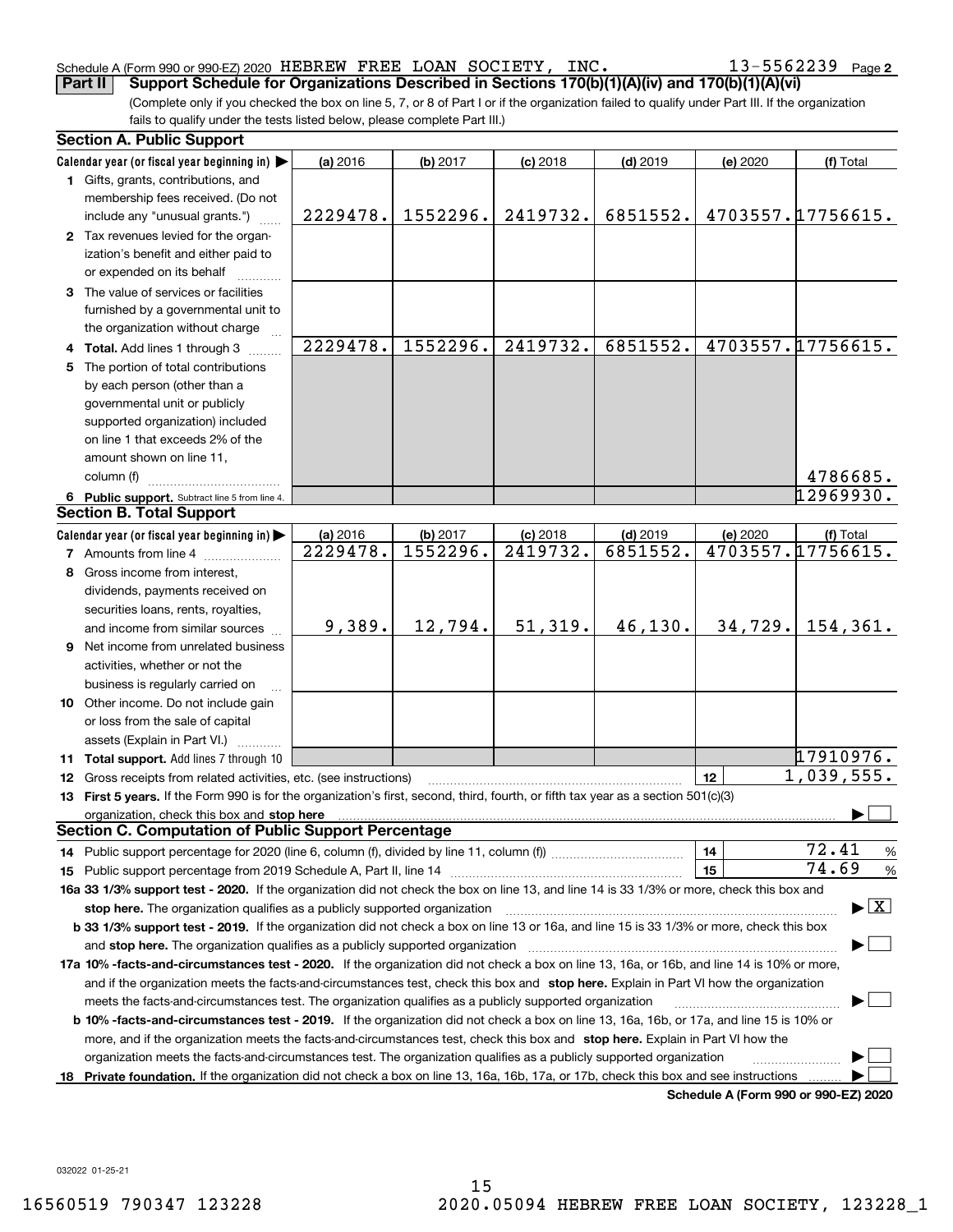### Schedule A (Form 990 or 990-EZ) 2020 <code>HEBREW FREE LOAN SOCIETY</code> , <code>INC</code> .  $13\text{--}5562239$  <code>Page</code> **Part III Support Schedule for Organizations Described in Section 509(a)(2)**

(Complete only if you checked the box on line 10 of Part I or if the organization failed to qualify under Part II. If the organization fails to qualify under the tests listed below, please complete Part II.)

|    | <b>Section A. Public Support</b>                                                                                                                                                                                              |          |          |            |            |          |                                      |
|----|-------------------------------------------------------------------------------------------------------------------------------------------------------------------------------------------------------------------------------|----------|----------|------------|------------|----------|--------------------------------------|
|    | Calendar year (or fiscal year beginning in) $\blacktriangleright$                                                                                                                                                             | (a) 2016 | (b) 2017 | $(c)$ 2018 | $(d)$ 2019 | (e) 2020 | (f) Total                            |
|    | 1 Gifts, grants, contributions, and                                                                                                                                                                                           |          |          |            |            |          |                                      |
|    | membership fees received. (Do not                                                                                                                                                                                             |          |          |            |            |          |                                      |
|    | include any "unusual grants.")                                                                                                                                                                                                |          |          |            |            |          |                                      |
|    | 2 Gross receipts from admissions,<br>merchandise sold or services per-<br>formed, or facilities furnished in<br>any activity that is related to the<br>organization's tax-exempt purpose                                      |          |          |            |            |          |                                      |
|    | 3 Gross receipts from activities that<br>are not an unrelated trade or bus-                                                                                                                                                   |          |          |            |            |          |                                      |
|    | iness under section 513                                                                                                                                                                                                       |          |          |            |            |          |                                      |
|    | 4 Tax revenues levied for the organ-                                                                                                                                                                                          |          |          |            |            |          |                                      |
|    | ization's benefit and either paid to<br>or expended on its behalf<br>.                                                                                                                                                        |          |          |            |            |          |                                      |
|    | 5 The value of services or facilities                                                                                                                                                                                         |          |          |            |            |          |                                      |
|    | furnished by a governmental unit to                                                                                                                                                                                           |          |          |            |            |          |                                      |
|    | the organization without charge                                                                                                                                                                                               |          |          |            |            |          |                                      |
|    | <b>6 Total.</b> Add lines 1 through 5                                                                                                                                                                                         |          |          |            |            |          |                                      |
|    | 7a Amounts included on lines 1, 2, and                                                                                                                                                                                        |          |          |            |            |          |                                      |
|    | 3 received from disqualified persons                                                                                                                                                                                          |          |          |            |            |          |                                      |
|    | <b>b</b> Amounts included on lines 2 and 3 received<br>from other than disqualified persons that<br>exceed the greater of \$5,000 or 1% of the<br>amount on line 13 for the year                                              |          |          |            |            |          |                                      |
|    | c Add lines 7a and 7b                                                                                                                                                                                                         |          |          |            |            |          |                                      |
|    | 8 Public support. (Subtract line 7c from line 6.)                                                                                                                                                                             |          |          |            |            |          |                                      |
|    | <b>Section B. Total Support</b>                                                                                                                                                                                               |          |          |            |            |          |                                      |
|    | Calendar year (or fiscal year beginning in) $\blacktriangleright$                                                                                                                                                             | (a) 2016 | (b) 2017 | $(c)$ 2018 | $(d)$ 2019 | (e) 2020 | (f) Total                            |
|    | 9 Amounts from line 6                                                                                                                                                                                                         |          |          |            |            |          |                                      |
|    | 10a Gross income from interest,<br>dividends, payments received on<br>securities loans, rents, royalties,<br>and income from similar sources                                                                                  |          |          |            |            |          |                                      |
|    | <b>b</b> Unrelated business taxable income<br>(less section 511 taxes) from businesses                                                                                                                                        |          |          |            |            |          |                                      |
|    | acquired after June 30, 1975                                                                                                                                                                                                  |          |          |            |            |          |                                      |
|    | c Add lines 10a and 10b<br>11 Net income from unrelated business<br>activities not included in line 10b,<br>whether or not the business is<br>regularly carried on                                                            |          |          |            |            |          |                                      |
|    | 12 Other income. Do not include gain<br>or loss from the sale of capital<br>assets (Explain in Part VI.)                                                                                                                      |          |          |            |            |          |                                      |
|    | <b>13</b> Total support. (Add lines 9, 10c, 11, and 12.)                                                                                                                                                                      |          |          |            |            |          |                                      |
|    | 14 First 5 years. If the Form 990 is for the organization's first, second, third, fourth, or fifth tax year as a section 501(c)(3) organization,                                                                              |          |          |            |            |          |                                      |
|    | check this box and stop here with the continuum control to the change of the state of the state of the change of the change of the change of the change of the change of the change of the change of the change of the change |          |          |            |            |          |                                      |
|    | Section C. Computation of Public Support Percentage                                                                                                                                                                           |          |          |            |            |          |                                      |
|    | 15 Public support percentage for 2020 (line 8, column (f), divided by line 13, column (f))                                                                                                                                    |          |          |            |            | 15       | %                                    |
|    | 16 Public support percentage from 2019 Schedule A, Part III, line 15                                                                                                                                                          |          |          |            |            | 16       | %                                    |
|    | <b>Section D. Computation of Investment Income Percentage</b>                                                                                                                                                                 |          |          |            |            |          |                                      |
|    | 17 Investment income percentage for 2020 (line 10c, column (f), divided by line 13, column (f))                                                                                                                               |          |          |            |            | 17       | %                                    |
|    | <b>18</b> Investment income percentage from <b>2019</b> Schedule A, Part III, line 17                                                                                                                                         |          |          |            |            | 18       | %                                    |
|    | 19a 33 1/3% support tests - 2020. If the organization did not check the box on line 14, and line 15 is more than 33 1/3%, and line 17 is not                                                                                  |          |          |            |            |          |                                      |
|    | more than 33 1/3%, check this box and stop here. The organization qualifies as a publicly supported organization                                                                                                              |          |          |            |            |          | ▶                                    |
|    | b 33 1/3% support tests - 2019. If the organization did not check a box on line 14 or line 19a, and line 16 is more than 33 1/3%, and                                                                                         |          |          |            |            |          |                                      |
|    | line 18 is not more than 33 1/3%, check this box and stop here. The organization qualifies as a publicly supported organization                                                                                               |          |          |            |            |          |                                      |
| 20 | <b>Private foundation.</b> If the organization did not check a box on line 14, 19a, or 19b, check this box and see instructions                                                                                               |          |          |            |            |          |                                      |
|    | 032023 01-25-21                                                                                                                                                                                                               |          | 16       |            |            |          | Schedule A (Form 990 or 990-EZ) 2020 |

16560519 790347 123228 2020.05094 HEBREW FREE LOAN SOCIETY, 123228\_1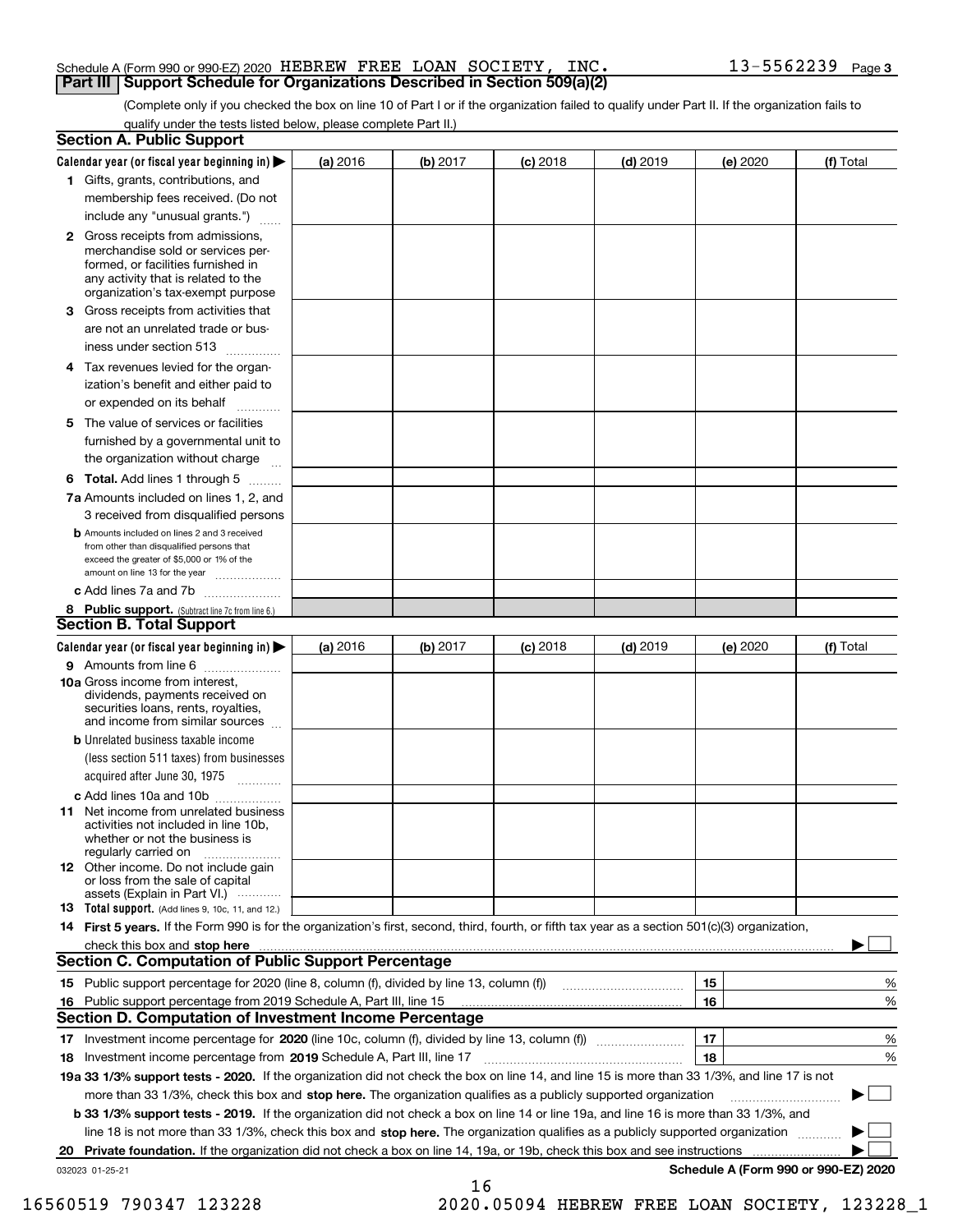**1**

**2**

**3a**

**3b**

**3c**

**4a**

**4b**

**4c**

**5a**

**5b5c**

**6**

**7**

**8**

**9a**

**9b**

**9c**

**10a**

**10b**

**YesNo**

## **Part IV Supporting Organizations**

(Complete only if you checked a box in line 12 on Part I. If you checked box 12a, Part I, complete Sections A and B. If you checked box 12b, Part I, complete Sections A and C. If you checked box 12c, Part I, complete Sections A, D, and E. If you checked box 12d, Part I, complete Sections A and D, and complete Part V.)

### **Section A. All Supporting Organizations**

- **1** Are all of the organization's supported organizations listed by name in the organization's governing documents? If "No," describe in **Part VI** how the supported organizations are designated. If designated by *class or purpose, describe the designation. If historic and continuing relationship, explain.*
- **2** Did the organization have any supported organization that does not have an IRS determination of status under section 509(a)(1) or (2)? If "Yes," explain in Part VI how the organization determined that the supported *organization was described in section 509(a)(1) or (2).*
- **3a** Did the organization have a supported organization described in section 501(c)(4), (5), or (6)? If "Yes," answer *lines 3b and 3c below.*
- **b** Did the organization confirm that each supported organization qualified under section 501(c)(4), (5), or (6) and satisfied the public support tests under section 509(a)(2)? If "Yes," describe in **Part VI** when and how the *organization made the determination.*
- **c**Did the organization ensure that all support to such organizations was used exclusively for section 170(c)(2)(B) purposes? If "Yes," explain in **Part VI** what controls the organization put in place to ensure such use.
- **4a***If* Was any supported organization not organized in the United States ("foreign supported organization")? *"Yes," and if you checked box 12a or 12b in Part I, answer lines 4b and 4c below.*
- **b** Did the organization have ultimate control and discretion in deciding whether to make grants to the foreign supported organization? If "Yes," describe in **Part VI** how the organization had such control and discretion *despite being controlled or supervised by or in connection with its supported organizations.*
- **c** Did the organization support any foreign supported organization that does not have an IRS determination under sections 501(c)(3) and 509(a)(1) or (2)? If "Yes," explain in **Part VI** what controls the organization used *to ensure that all support to the foreign supported organization was used exclusively for section 170(c)(2)(B) purposes.*
- **5a** Did the organization add, substitute, or remove any supported organizations during the tax year? If "Yes," answer lines 5b and 5c below (if applicable). Also, provide detail in **Part VI,** including (i) the names and EIN *numbers of the supported organizations added, substituted, or removed; (ii) the reasons for each such action; (iii) the authority under the organization's organizing document authorizing such action; and (iv) how the action was accomplished (such as by amendment to the organizing document).*
- **b** Type I or Type II only. Was any added or substituted supported organization part of a class already designated in the organization's organizing document?
- **cSubstitutions only.**  Was the substitution the result of an event beyond the organization's control?
- **6** Did the organization provide support (whether in the form of grants or the provision of services or facilities) to **Part VI.** *If "Yes," provide detail in* support or benefit one or more of the filing organization's supported organizations? anyone other than (i) its supported organizations, (ii) individuals that are part of the charitable class benefited by one or more of its supported organizations, or (iii) other supporting organizations that also
- **7**Did the organization provide a grant, loan, compensation, or other similar payment to a substantial contributor *If "Yes," complete Part I of Schedule L (Form 990 or 990-EZ).* regard to a substantial contributor? (as defined in section 4958(c)(3)(C)), a family member of a substantial contributor, or a 35% controlled entity with
- **8** Did the organization make a loan to a disqualified person (as defined in section 4958) not described in line 7? *If "Yes," complete Part I of Schedule L (Form 990 or 990-EZ).*
- **9a** Was the organization controlled directly or indirectly at any time during the tax year by one or more in section 509(a)(1) or (2))? If "Yes," *provide detail in* <code>Part VI.</code> disqualified persons, as defined in section 4946 (other than foundation managers and organizations described
- **b** Did one or more disqualified persons (as defined in line 9a) hold a controlling interest in any entity in which the supporting organization had an interest? If "Yes," provide detail in P**art VI**.
- **c**Did a disqualified person (as defined in line 9a) have an ownership interest in, or derive any personal benefit from, assets in which the supporting organization also had an interest? If "Yes," provide detail in P**art VI.**
- **10a** Was the organization subject to the excess business holdings rules of section 4943 because of section supporting organizations)? If "Yes," answer line 10b below. 4943(f) (regarding certain Type II supporting organizations, and all Type III non-functionally integrated
- **b** Did the organization have any excess business holdings in the tax year? (Use Schedule C, Form 4720, to *determine whether the organization had excess business holdings.)*

17

032024 01-25-21

**Schedule A (Form 990 or 990-EZ) 2020**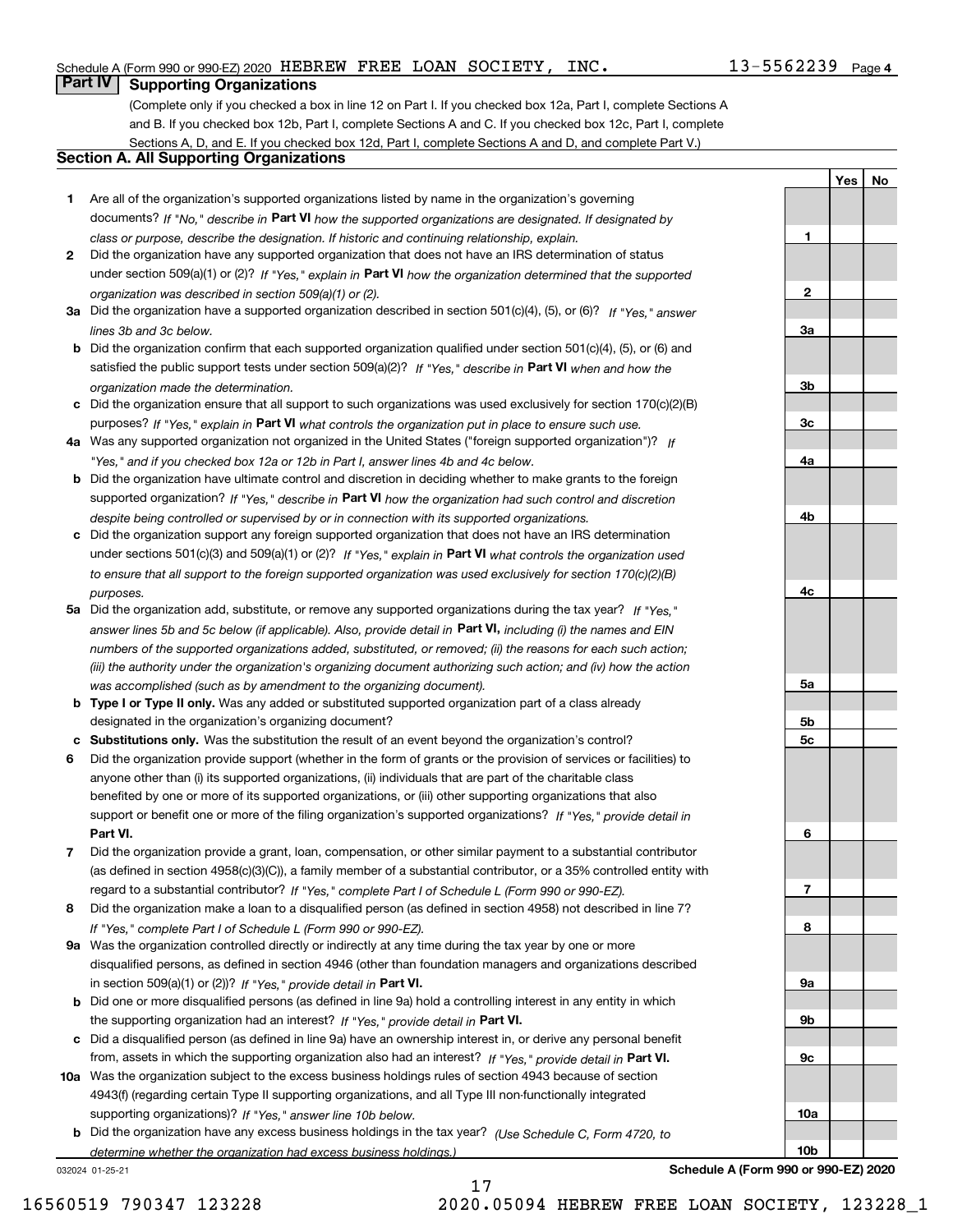### Schedule A (Form 990 or 990-EZ) 2020 <code>HEBREW FREE LOAN SOCIETY</code> , <code>INC</code> .  $13\text{--}5562239$  <code>Page</code>

|    | Scribut A (Form 330 or 330-CZ) 2020 THERMEN I KEE THOIH NOCHELLI                                                                                                                                                                                           | ,,,,,, <i>,</i> |     | raue o |
|----|------------------------------------------------------------------------------------------------------------------------------------------------------------------------------------------------------------------------------------------------------------|-----------------|-----|--------|
|    | Part IV<br><b>Supporting Organizations (continued)</b>                                                                                                                                                                                                     |                 |     |        |
|    |                                                                                                                                                                                                                                                            |                 | Yes | No     |
| 11 | Has the organization accepted a gift or contribution from any of the following persons?                                                                                                                                                                    |                 |     |        |
|    | a A person who directly or indirectly controls, either alone or together with persons described in lines 11b and                                                                                                                                           |                 |     |        |
|    | 11c below, the governing body of a supported organization?                                                                                                                                                                                                 | 11a             |     |        |
|    | <b>b</b> A family member of a person described in line 11a above?                                                                                                                                                                                          | 11 <sub>b</sub> |     |        |
|    | c A 35% controlled entity of a person described in line 11a or 11b above? If "Yes" to line 11a, 11b, or 11c, provide                                                                                                                                       |                 |     |        |
|    | detail in Part VI.                                                                                                                                                                                                                                         | 11c             |     |        |
|    | <b>Section B. Type I Supporting Organizations</b>                                                                                                                                                                                                          |                 |     |        |
|    |                                                                                                                                                                                                                                                            |                 | Yes | No     |
| 1. | Did the governing body, members of the governing body, officers acting in their official capacity, or membership of one or                                                                                                                                 |                 |     |        |
|    | more supported organizations have the power to regularly appoint or elect at least a majority of the organization's officers,                                                                                                                              |                 |     |        |
|    | directors, or trustees at all times during the tax year? If "No," describe in Part VI how the supported organization(s)                                                                                                                                    |                 |     |        |
|    | effectively operated, supervised, or controlled the organization's activities. If the organization had more than one supported<br>organization, describe how the powers to appoint and/or remove officers, directors, or trustees were allocated among the |                 |     |        |
|    | supported organizations and what conditions or restrictions, if any, applied to such powers during the tax year.                                                                                                                                           | 1               |     |        |
| 2  | Did the organization operate for the benefit of any supported organization other than the supported                                                                                                                                                        |                 |     |        |
|    | organization(s) that operated, supervised, or controlled the supporting organization? If "Yes," explain in                                                                                                                                                 |                 |     |        |
|    | Part VI how providing such benefit carried out the purposes of the supported organization(s) that operated,                                                                                                                                                |                 |     |        |
|    | supervised, or controlled the supporting organization.                                                                                                                                                                                                     | 2               |     |        |
|    | Section C. Type II Supporting Organizations                                                                                                                                                                                                                |                 |     |        |
|    |                                                                                                                                                                                                                                                            |                 | Yes | No     |
| 1. | Were a majority of the organization's directors or trustees during the tax year also a majority of the directors                                                                                                                                           |                 |     |        |
|    | or trustees of each of the organization's supported organization(s)? If "No," describe in Part VI how control                                                                                                                                              |                 |     |        |
|    |                                                                                                                                                                                                                                                            |                 |     |        |
|    | or management of the supporting organization was vested in the same persons that controlled or managed                                                                                                                                                     | 1               |     |        |
|    | the supported organization(s).<br>Section D. All Type III Supporting Organizations                                                                                                                                                                         |                 |     |        |
|    |                                                                                                                                                                                                                                                            |                 |     |        |
|    |                                                                                                                                                                                                                                                            |                 | Yes | No     |
| 1. | Did the organization provide to each of its supported organizations, by the last day of the fifth month of the                                                                                                                                             |                 |     |        |
|    | organization's tax year, (i) a written notice describing the type and amount of support provided during the prior tax                                                                                                                                      |                 |     |        |
|    | year, (ii) a copy of the Form 990 that was most recently filed as of the date of notification, and (iii) copies of the                                                                                                                                     |                 |     |        |
|    | organization's governing documents in effect on the date of notification, to the extent not previously provided?                                                                                                                                           | 1               |     |        |
| 2  | Were any of the organization's officers, directors, or trustees either (i) appointed or elected by the supported                                                                                                                                           |                 |     |        |
|    | organization(s) or (ii) serving on the governing body of a supported organization? If "No," explain in Part VI how                                                                                                                                         |                 |     |        |
|    | the organization maintained a close and continuous working relationship with the supported organization(s).                                                                                                                                                | 2               |     |        |
| 3  | By reason of the relationship described in line 2, above, did the organization's supported organizations have a                                                                                                                                            |                 |     |        |
|    | significant voice in the organization's investment policies and in directing the use of the organization's                                                                                                                                                 |                 |     |        |
|    | income or assets at all times during the tax year? If "Yes," describe in Part VI the role the organization's                                                                                                                                               |                 |     |        |
|    | supported organizations played in this regard.                                                                                                                                                                                                             | 3               |     |        |
|    | Section E. Type III Functionally Integrated Supporting Organizations                                                                                                                                                                                       |                 |     |        |
| 1  | Check the box next to the method that the organization used to satisfy the Integral Part Test during the year (see instructions).                                                                                                                          |                 |     |        |
| a  | The organization satisfied the Activities Test. Complete line 2 below.                                                                                                                                                                                     |                 |     |        |
| b  | The organization is the parent of each of its supported organizations. Complete line 3 below.                                                                                                                                                              |                 |     |        |
| c  | The organization supported a governmental entity. Describe in Part VI how you supported a governmental entity (see instructions)                                                                                                                           |                 |     |        |
| 2  | Activities Test. Answer lines 2a and 2b below.                                                                                                                                                                                                             |                 | Yes | No     |
| а  | Did substantially all of the organization's activities during the tax year directly further the exempt purposes of                                                                                                                                         |                 |     |        |
|    | the supported organization(s) to which the organization was responsive? If "Yes," then in Part VI identify                                                                                                                                                 |                 |     |        |
|    | those supported organizations and explain how these activities directly furthered their exempt purposes,                                                                                                                                                   |                 |     |        |
|    | how the organization was responsive to those supported organizations, and how the organization determined                                                                                                                                                  |                 |     |        |

- *that these activities constituted substantially all of its activities.*
- **b** Did the activities described in line 2a, above, constitute activities that, but for the organization's involvement, **Part VI**  *the reasons for the organization's position that its supported organization(s) would have engaged in* one or more of the organization's supported organization(s) would have been engaged in? If "Yes," e*xplain in these activities but for the organization's involvement.*
- **3** Parent of Supported Organizations. Answer lines 3a and 3b below.

**a** Did the organization have the power to regularly appoint or elect a majority of the officers, directors, or trustees of each of the supported organizations? If "Yes" or "No" provide details in **Part VI.** 

032025 01-25-21 **b** Did the organization exercise a substantial degree of direction over the policies, programs, and activities of each of its supported organizations? If "Yes," describe in Part VI the role played by the organization in this regard.

**Schedule A (Form 990 or 990-EZ) 2020**

**2a**

**2b**

**3a**

**3b**

16560519 790347 123228 2020.05094 HEBREW FREE LOAN SOCIETY, 123228\_1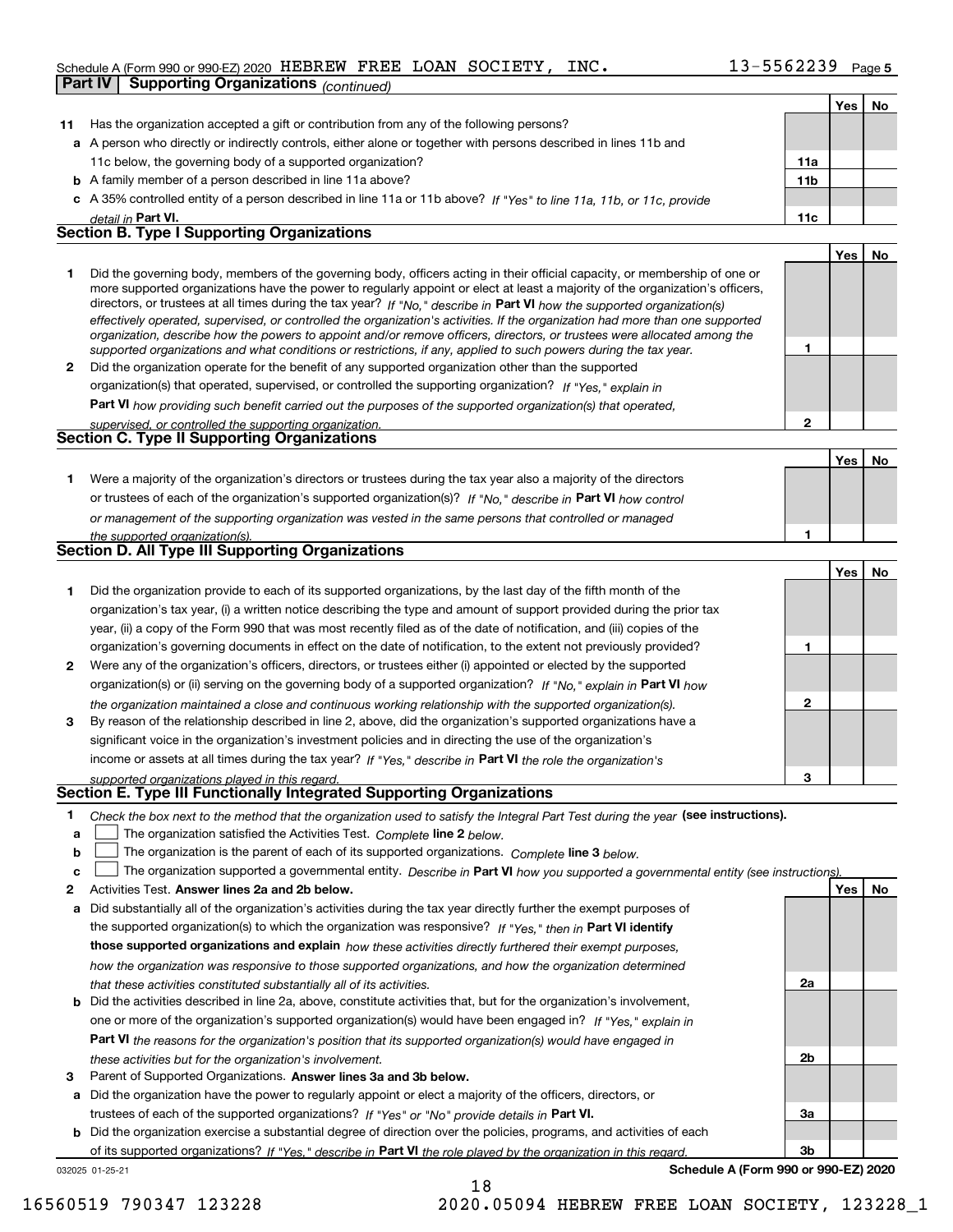|              | Type III Non-Functionally Integrated 509(a)(3) Supporting Organizations<br>Part V                                                              |                |                |                                |
|--------------|------------------------------------------------------------------------------------------------------------------------------------------------|----------------|----------------|--------------------------------|
| 1.           | Check here if the organization satisfied the Integral Part Test as a qualifying trust on Nov. 20, 1970 (explain in Part VI). See instructions. |                |                |                                |
|              | All other Type III non-functionally integrated supporting organizations must complete Sections A through E.                                    |                |                |                                |
|              | Section A - Adjusted Net Income                                                                                                                |                | (A) Prior Year | (B) Current Year<br>(optional) |
| $\mathbf 1$  | Net short-term capital gain                                                                                                                    | 1              |                |                                |
| 2            | Recoveries of prior-year distributions                                                                                                         | $\overline{2}$ |                |                                |
| 3            | Other gross income (see instructions)                                                                                                          | 3              |                |                                |
| 4            | Add lines 1 through 3.                                                                                                                         | 4              |                |                                |
| 5            | Depreciation and depletion                                                                                                                     | 5              |                |                                |
| 6            | Portion of operating expenses paid or incurred for production or                                                                               |                |                |                                |
|              | collection of gross income or for management, conservation, or                                                                                 |                |                |                                |
|              | maintenance of property held for production of income (see instructions)                                                                       | 6              |                |                                |
| 7            | Other expenses (see instructions)                                                                                                              | $\overline{7}$ |                |                                |
| 8            | Adjusted Net Income (subtract lines 5, 6, and 7 from line 4)                                                                                   | 8              |                |                                |
|              | Section B - Minimum Asset Amount                                                                                                               |                | (A) Prior Year | (B) Current Year<br>(optional) |
| 1            | Aggregate fair market value of all non-exempt-use assets (see                                                                                  |                |                |                                |
|              | instructions for short tax year or assets held for part of year):                                                                              |                |                |                                |
|              | <b>a</b> Average monthly value of securities                                                                                                   | 1a             |                |                                |
|              | <b>b</b> Average monthly cash balances                                                                                                         | 1 <sub>b</sub> |                |                                |
|              | c Fair market value of other non-exempt-use assets                                                                                             | 1c             |                |                                |
|              | <b>d</b> Total (add lines 1a, 1b, and 1c)                                                                                                      | 1d             |                |                                |
|              | e Discount claimed for blockage or other factors                                                                                               |                |                |                                |
|              | <u>(explain in detail in Part VI):</u>                                                                                                         |                |                |                                |
| $\mathbf{2}$ | Acquisition indebtedness applicable to non-exempt-use assets                                                                                   | $\mathbf{2}$   |                |                                |
| 3            | Subtract line 2 from line 1d.                                                                                                                  | 3              |                |                                |
| 4            | Cash deemed held for exempt use. Enter 0.015 of line 3 (for greater amount,                                                                    |                |                |                                |
|              | see instructions).                                                                                                                             | 4              |                |                                |
| 5            | Net value of non-exempt-use assets (subtract line 4 from line 3)                                                                               | 5              |                |                                |
| 6            | Multiply line 5 by 0.035.                                                                                                                      | 6              |                |                                |
| 7            | Recoveries of prior-year distributions                                                                                                         | $\overline{7}$ |                |                                |
| 8            | <b>Minimum Asset Amount</b> (add line 7 to line 6)                                                                                             | 8              |                |                                |
|              | <b>Section C - Distributable Amount</b>                                                                                                        |                |                | <b>Current Year</b>            |
| 1            | Adjusted net income for prior year (from Section A, line 8, column A)                                                                          | 1              |                |                                |
| $\mathbf{2}$ | Enter 0.85 of line 1.                                                                                                                          | $\mathbf{2}$   |                |                                |
| 3            | Minimum asset amount for prior year (from Section B, line 8, column A)                                                                         | 3              |                |                                |
| 4            | Enter greater of line 2 or line 3.                                                                                                             | 4              |                |                                |
| 5            | Income tax imposed in prior year                                                                                                               | 5              |                |                                |
|              |                                                                                                                                                |                |                |                                |

**6Distributable Amount.** Subtract line 5 from line 4, unless subject to

emergency temporary reduction (see instructions).

**7**Check here if the current year is the organization's first as a non-functionally integrated Type III supporting organization (see instructions).

**6**

**Schedule A (Form 990 or 990-EZ) 2020**

**6** Schedule A (Form 990 or 990-EZ) 2020 HEBREW FREE LOAN SOCIETY, INC。 I 3-556 2 2 3 9 Page HEBREW FREE LOAN SOCIETY, INC. 13-5562239

032026 01-25-21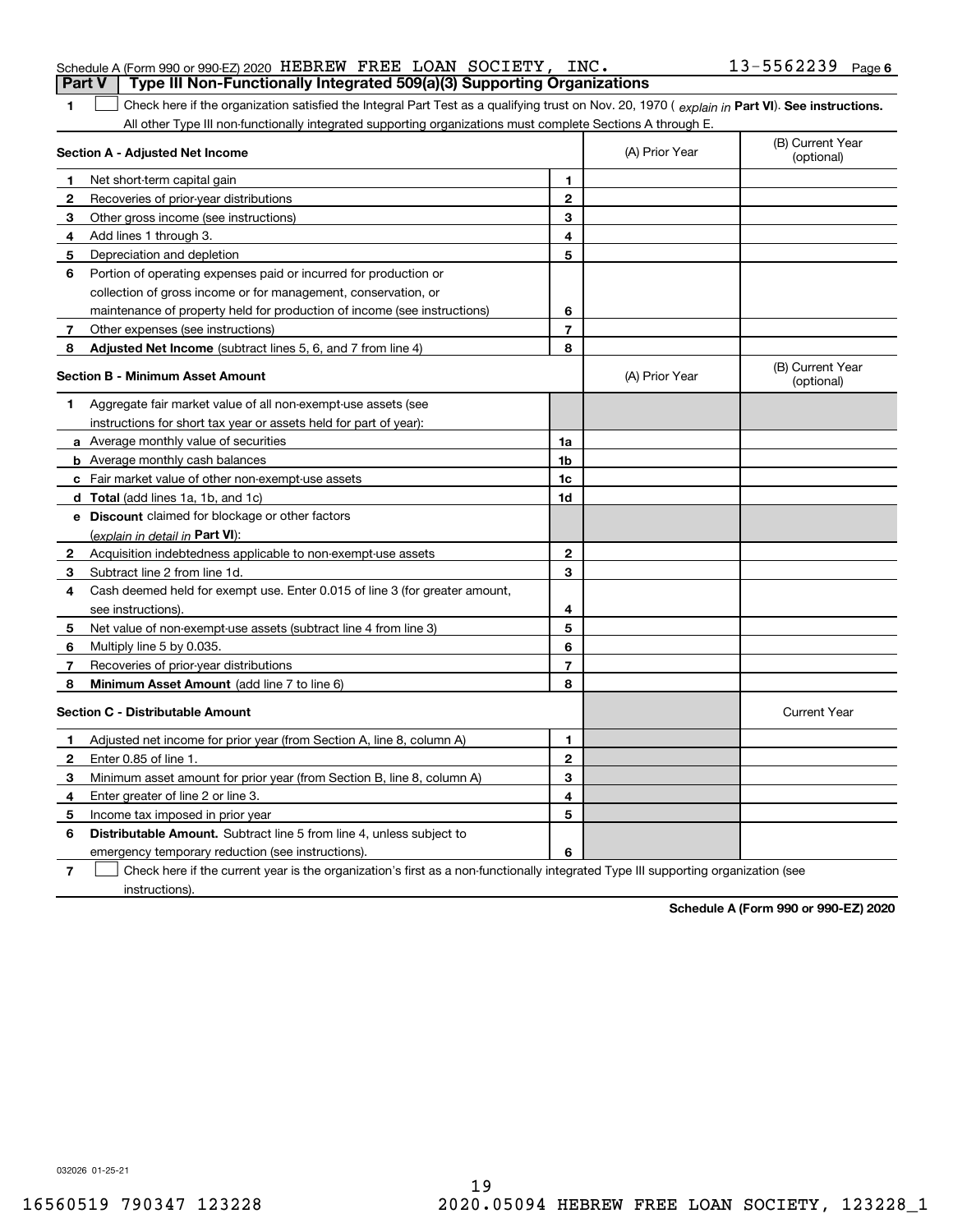| Schedule A (Form 990 or 990-EZ) 2020 HEBREW FREE LOAN SOCIETY, INC. |  |  | $13 - 5562239$ Page: |  |
|---------------------------------------------------------------------|--|--|----------------------|--|
|                                                                     |  |  |                      |  |

|    | Type III Non-Functionally Integrated 509(a)(3) Supporting Organizations<br>Part V          |                             | (continued)                           |    |                                         |
|----|--------------------------------------------------------------------------------------------|-----------------------------|---------------------------------------|----|-----------------------------------------|
|    | <b>Section D - Distributions</b>                                                           |                             |                                       |    | <b>Current Year</b>                     |
|    | Amounts paid to supported organizations to accomplish exempt purposes                      |                             |                                       | 1  |                                         |
| 2  | Amounts paid to perform activity that directly furthers exempt purposes of supported       |                             |                                       |    |                                         |
|    | organizations, in excess of income from activity                                           |                             | 2                                     |    |                                         |
| 3  | Administrative expenses paid to accomplish exempt purposes of supported organizations      |                             | 3                                     |    |                                         |
| 4  | Amounts paid to acquire exempt-use assets                                                  |                             |                                       | 4  |                                         |
| 5  | Qualified set aside amounts (prior IRS approval required - provide details in Part VI)     |                             |                                       | 5  |                                         |
| 6  | Other distributions (describe in Part VI). See instructions.                               |                             |                                       | 6  |                                         |
| 7  | Total annual distributions. Add lines 1 through 6.                                         |                             |                                       | 7  |                                         |
| 8  | Distributions to attentive supported organizations to which the organization is responsive |                             |                                       |    |                                         |
|    | (provide details in Part VI). See instructions.                                            |                             |                                       | 8  |                                         |
| 9  | Distributable amount for 2020 from Section C, line 6                                       |                             |                                       | 9  |                                         |
| 10 | Line 8 amount divided by line 9 amount                                                     |                             |                                       | 10 |                                         |
|    |                                                                                            | (i)                         | (ii)                                  |    | (iii)                                   |
|    | <b>Section E - Distribution Allocations</b> (see instructions)                             | <b>Excess Distributions</b> | <b>Underdistributions</b><br>Pre-2020 |    | <b>Distributable</b><br>Amount for 2020 |
| 1  | Distributable amount for 2020 from Section C, line 6                                       |                             |                                       |    |                                         |
| 2  | Underdistributions, if any, for years prior to 2020 (reason-                               |                             |                                       |    |                                         |
|    | able cause required - explain in Part VI). See instructions.                               |                             |                                       |    |                                         |
| 3  | Excess distributions carryover, if any, to 2020                                            |                             |                                       |    |                                         |
|    | a From 2015                                                                                |                             |                                       |    |                                         |
|    | $b$ From 2016                                                                              |                             |                                       |    |                                         |
|    | c From $2017$                                                                              |                             |                                       |    |                                         |
|    | <b>d</b> From 2018                                                                         |                             |                                       |    |                                         |
|    | e From 2019                                                                                |                             |                                       |    |                                         |
|    | f Total of lines 3a through 3e                                                             |                             |                                       |    |                                         |
|    | g Applied to underdistributions of prior years                                             |                             |                                       |    |                                         |
|    | <b>h</b> Applied to 2020 distributable amount                                              |                             |                                       |    |                                         |
|    | Carryover from 2015 not applied (see instructions)                                         |                             |                                       |    |                                         |
|    | Remainder. Subtract lines 3g, 3h, and 3i from line 3f.                                     |                             |                                       |    |                                         |
| 4  | Distributions for 2020 from Section D.                                                     |                             |                                       |    |                                         |
|    | line $7:$                                                                                  |                             |                                       |    |                                         |
|    | a Applied to underdistributions of prior years                                             |                             |                                       |    |                                         |
|    | <b>b</b> Applied to 2020 distributable amount                                              |                             |                                       |    |                                         |
|    | <b>c</b> Remainder. Subtract lines 4a and 4b from line 4.                                  |                             |                                       |    |                                         |
| 5  | Remaining underdistributions for years prior to 2020, if                                   |                             |                                       |    |                                         |
|    | any. Subtract lines 3g and 4a from line 2. For result greater                              |                             |                                       |    |                                         |
|    | than zero, explain in Part VI. See instructions.                                           |                             |                                       |    |                                         |
| 6  | Remaining underdistributions for 2020. Subtract lines 3h                                   |                             |                                       |    |                                         |
|    | and 4b from line 1. For result greater than zero, explain in                               |                             |                                       |    |                                         |
|    | <b>Part VI.</b> See instructions.                                                          |                             |                                       |    |                                         |
| 7  | Excess distributions carryover to 2021. Add lines 3j                                       |                             |                                       |    |                                         |
|    | and 4c.                                                                                    |                             |                                       |    |                                         |
| 8  | Breakdown of line 7:                                                                       |                             |                                       |    |                                         |
|    | a Excess from 2016                                                                         |                             |                                       |    |                                         |
|    | <b>b</b> Excess from 2017                                                                  |                             |                                       |    |                                         |
|    | c Excess from 2018                                                                         |                             |                                       |    |                                         |
|    | d Excess from 2019                                                                         |                             |                                       |    |                                         |
|    | e Excess from 2020                                                                         |                             |                                       |    |                                         |

**Schedule A (Form 990 or 990-EZ) 2020**

032027 01-25-21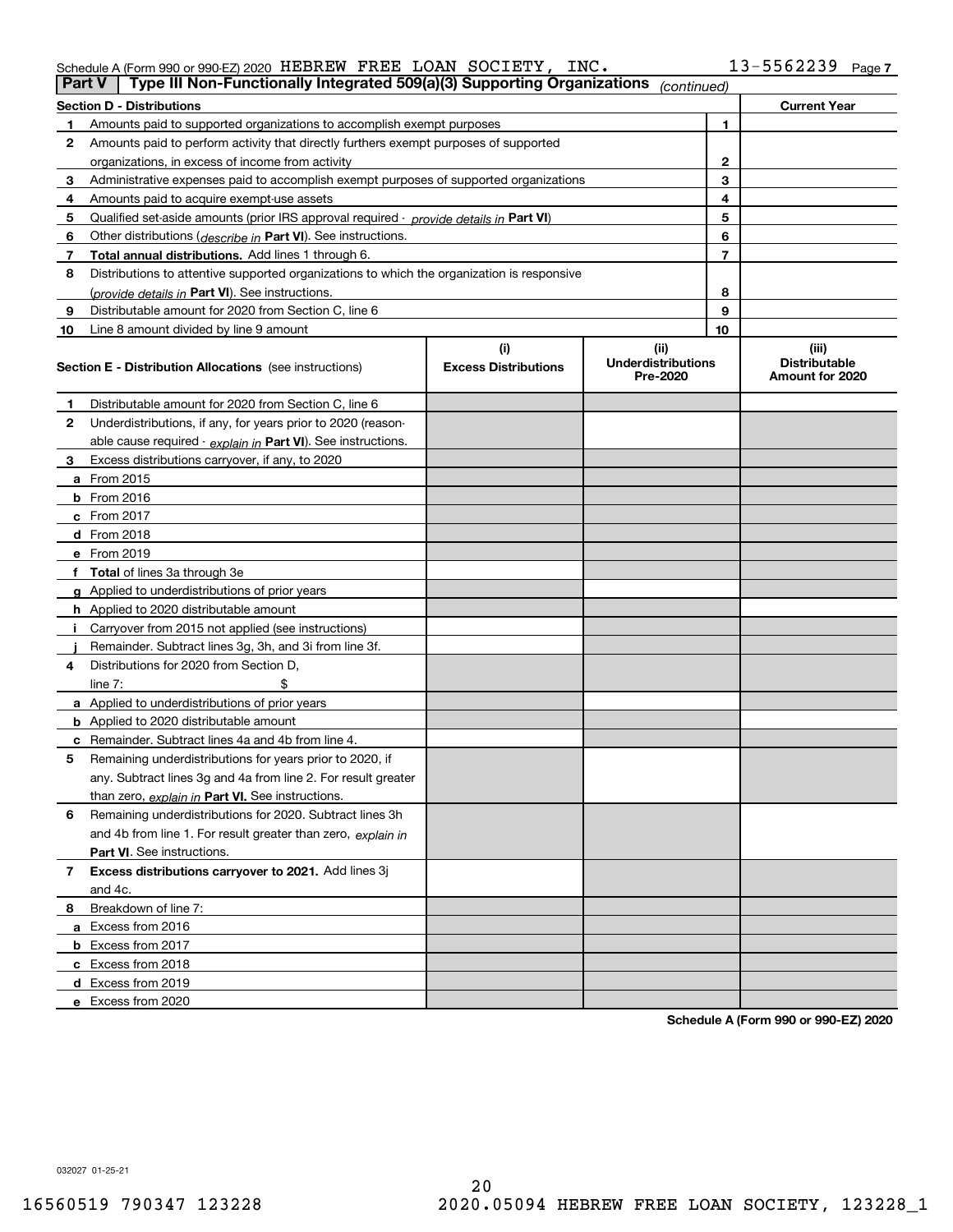|                 | Schedule A (Form 990 or 990-EZ) 2020 HEBREW FREE LOAN SOCIETY, INC. |  |    | $13 - 5562239$ Page 8                                                                                                                                                                                                                                                                                                                                                                                                                                                                                                                                                |  |
|-----------------|---------------------------------------------------------------------|--|----|----------------------------------------------------------------------------------------------------------------------------------------------------------------------------------------------------------------------------------------------------------------------------------------------------------------------------------------------------------------------------------------------------------------------------------------------------------------------------------------------------------------------------------------------------------------------|--|
| <b>Part VI</b>  |                                                                     |  |    | Supplemental Information. Provide the explanations required by Part II, line 10; Part II, line 17a or 17b; Part III, line 12;<br>Part IV, Section A, lines 1, 2, 3b, 3c, 4b, 4c, 5a, 6, 9a, 9b, 9c, 11a, 11b, and 11c; Part IV, Section B, lines 1 and 2; Part IV, Section C,<br>line 1; Part IV, Section D, lines 2 and 3; Part IV, Section E, lines 1c, 2a, 2b, 3a, and 3b; Part V, line 1; Part V, Section B, line 1e; Part V,<br>Section D, lines 5, 6, and 8; and Part V, Section E, lines 2, 5, and 6. Also complete this part for any additional information. |  |
|                 | (See instructions.)                                                 |  |    |                                                                                                                                                                                                                                                                                                                                                                                                                                                                                                                                                                      |  |
|                 |                                                                     |  |    |                                                                                                                                                                                                                                                                                                                                                                                                                                                                                                                                                                      |  |
|                 |                                                                     |  |    |                                                                                                                                                                                                                                                                                                                                                                                                                                                                                                                                                                      |  |
|                 |                                                                     |  |    |                                                                                                                                                                                                                                                                                                                                                                                                                                                                                                                                                                      |  |
|                 |                                                                     |  |    |                                                                                                                                                                                                                                                                                                                                                                                                                                                                                                                                                                      |  |
|                 |                                                                     |  |    |                                                                                                                                                                                                                                                                                                                                                                                                                                                                                                                                                                      |  |
|                 |                                                                     |  |    |                                                                                                                                                                                                                                                                                                                                                                                                                                                                                                                                                                      |  |
|                 |                                                                     |  |    |                                                                                                                                                                                                                                                                                                                                                                                                                                                                                                                                                                      |  |
|                 |                                                                     |  |    |                                                                                                                                                                                                                                                                                                                                                                                                                                                                                                                                                                      |  |
|                 |                                                                     |  |    |                                                                                                                                                                                                                                                                                                                                                                                                                                                                                                                                                                      |  |
|                 |                                                                     |  |    |                                                                                                                                                                                                                                                                                                                                                                                                                                                                                                                                                                      |  |
|                 |                                                                     |  |    |                                                                                                                                                                                                                                                                                                                                                                                                                                                                                                                                                                      |  |
|                 |                                                                     |  |    |                                                                                                                                                                                                                                                                                                                                                                                                                                                                                                                                                                      |  |
|                 |                                                                     |  |    |                                                                                                                                                                                                                                                                                                                                                                                                                                                                                                                                                                      |  |
|                 |                                                                     |  |    |                                                                                                                                                                                                                                                                                                                                                                                                                                                                                                                                                                      |  |
|                 |                                                                     |  |    |                                                                                                                                                                                                                                                                                                                                                                                                                                                                                                                                                                      |  |
|                 |                                                                     |  |    |                                                                                                                                                                                                                                                                                                                                                                                                                                                                                                                                                                      |  |
|                 |                                                                     |  |    |                                                                                                                                                                                                                                                                                                                                                                                                                                                                                                                                                                      |  |
|                 |                                                                     |  |    |                                                                                                                                                                                                                                                                                                                                                                                                                                                                                                                                                                      |  |
|                 |                                                                     |  |    |                                                                                                                                                                                                                                                                                                                                                                                                                                                                                                                                                                      |  |
|                 |                                                                     |  |    |                                                                                                                                                                                                                                                                                                                                                                                                                                                                                                                                                                      |  |
|                 |                                                                     |  |    |                                                                                                                                                                                                                                                                                                                                                                                                                                                                                                                                                                      |  |
|                 |                                                                     |  |    |                                                                                                                                                                                                                                                                                                                                                                                                                                                                                                                                                                      |  |
|                 |                                                                     |  |    |                                                                                                                                                                                                                                                                                                                                                                                                                                                                                                                                                                      |  |
|                 |                                                                     |  |    |                                                                                                                                                                                                                                                                                                                                                                                                                                                                                                                                                                      |  |
|                 |                                                                     |  |    |                                                                                                                                                                                                                                                                                                                                                                                                                                                                                                                                                                      |  |
|                 |                                                                     |  |    |                                                                                                                                                                                                                                                                                                                                                                                                                                                                                                                                                                      |  |
|                 |                                                                     |  |    |                                                                                                                                                                                                                                                                                                                                                                                                                                                                                                                                                                      |  |
|                 |                                                                     |  |    |                                                                                                                                                                                                                                                                                                                                                                                                                                                                                                                                                                      |  |
|                 |                                                                     |  |    |                                                                                                                                                                                                                                                                                                                                                                                                                                                                                                                                                                      |  |
|                 |                                                                     |  |    |                                                                                                                                                                                                                                                                                                                                                                                                                                                                                                                                                                      |  |
|                 |                                                                     |  |    |                                                                                                                                                                                                                                                                                                                                                                                                                                                                                                                                                                      |  |
|                 |                                                                     |  |    |                                                                                                                                                                                                                                                                                                                                                                                                                                                                                                                                                                      |  |
|                 |                                                                     |  |    |                                                                                                                                                                                                                                                                                                                                                                                                                                                                                                                                                                      |  |
| 032028 01-25-21 |                                                                     |  |    | Schedule A (Form 990 or 990-EZ) 2020                                                                                                                                                                                                                                                                                                                                                                                                                                                                                                                                 |  |
|                 |                                                                     |  | 21 |                                                                                                                                                                                                                                                                                                                                                                                                                                                                                                                                                                      |  |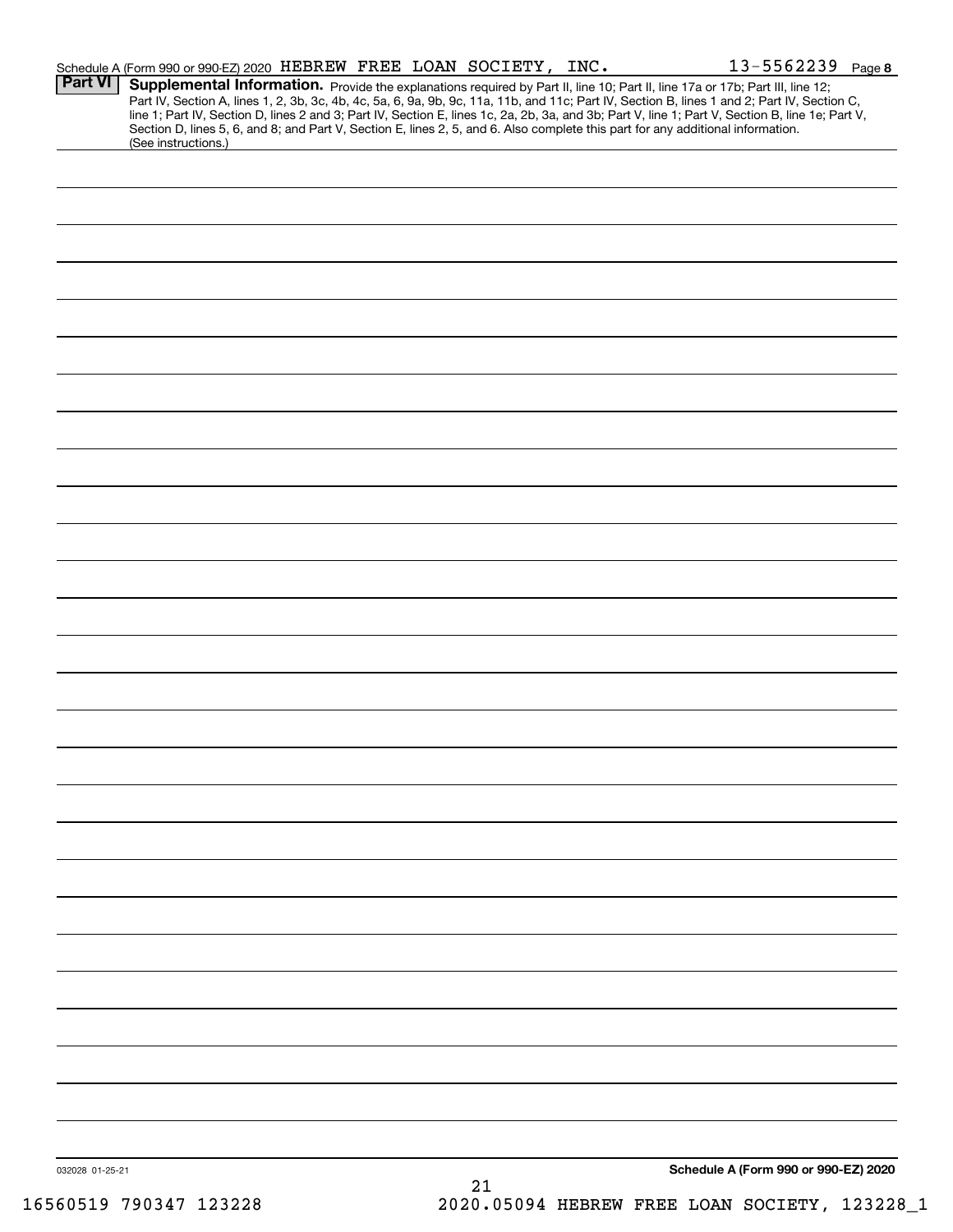Department of the Treasury Internal Revenue Service **(Form 990, 990-EZ, or 990-PF)**

## \*\* PUBLIC DISCLOSURE COPY \*\*

# **Schedule B Schedule of Contributors**

**| Attach to Form 990, Form 990-EZ, or Form 990-PF. | Go to www.irs.gov/Form990 for the latest information.** OMB No. 1545-0047

**2020**

**Employer identification number**

| Internal Revenue Service |
|--------------------------|
| Name of the organization |

**Organization type** (check one):

|  |  | HEBREW FREE LOAN SOCIETY | INC. | 5562239 |
|--|--|--------------------------|------|---------|
|  |  |                          |      |         |

| Filers of:         | Section:                                                                  |
|--------------------|---------------------------------------------------------------------------|
| Form 990 or 990-EZ | $\lfloor x \rfloor$ 501(c)( 3) (enter number) organization                |
|                    | 4947(a)(1) nonexempt charitable trust not treated as a private foundation |
|                    | 527 political organization                                                |
| Form 990-PF        | 501(c)(3) exempt private foundation                                       |
|                    | 4947(a)(1) nonexempt charitable trust treated as a private foundation     |
|                    | 501(c)(3) taxable private foundation                                      |

Check if your organization is covered by the **General Rule** or a **Special Rule. Note:**  Only a section 501(c)(7), (8), or (10) organization can check boxes for both the General Rule and a Special Rule. See instructions.

### **General Rule**

 $\mathcal{L}^{\text{max}}$ 

For an organization filing Form 990, 990-EZ, or 990-PF that received, during the year, contributions totaling \$5,000 or more (in money or property) from any one contributor. Complete Parts I and II. See instructions for determining a contributor's total contributions.

### **Special Rules**

any one contributor, during the year, total contributions of the greater of  $\,$  (1) \$5,000; or **(2)** 2% of the amount on (i) Form 990, Part VIII, line 1h;  $\boxed{\textbf{X}}$  For an organization described in section 501(c)(3) filing Form 990 or 990-EZ that met the 33 1/3% support test of the regulations under sections 509(a)(1) and 170(b)(1)(A)(vi), that checked Schedule A (Form 990 or 990-EZ), Part II, line 13, 16a, or 16b, and that received from or (ii) Form 990-EZ, line 1. Complete Parts I and II.

For an organization described in section 501(c)(7), (8), or (10) filing Form 990 or 990-EZ that received from any one contributor, during the year, total contributions of more than \$1,000 exclusively for religious, charitable, scientific, literary, or educational purposes, or for the prevention of cruelty to children or animals. Complete Parts I (entering "N/A" in column (b) instead of the contributor name and address), II, and III.  $\mathcal{L}^{\text{max}}$ 

purpose. Don't complete any of the parts unless the **General Rule** applies to this organization because it received *nonexclusively* year, contributions <sub>exclusively</sub> for religious, charitable, etc., purposes, but no such contributions totaled more than \$1,000. If this box is checked, enter here the total contributions that were received during the year for an  $\;$ exclusively religious, charitable, etc., For an organization described in section 501(c)(7), (8), or (10) filing Form 990 or 990-EZ that received from any one contributor, during the religious, charitable, etc., contributions totaling \$5,000 or more during the year  $\Box$ — $\Box$   $\Box$  $\mathcal{L}^{\text{max}}$ 

**Caution:**  An organization that isn't covered by the General Rule and/or the Special Rules doesn't file Schedule B (Form 990, 990-EZ, or 990-PF),  **must** but it answer "No" on Part IV, line 2, of its Form 990; or check the box on line H of its Form 990-EZ or on its Form 990-PF, Part I, line 2, to certify that it doesn't meet the filing requirements of Schedule B (Form 990, 990-EZ, or 990-PF).

**For Paperwork Reduction Act Notice, see the instructions for Form 990, 990-EZ, or 990-PF. Schedule B (Form 990, 990-EZ, or 990-PF) (2020)** LHA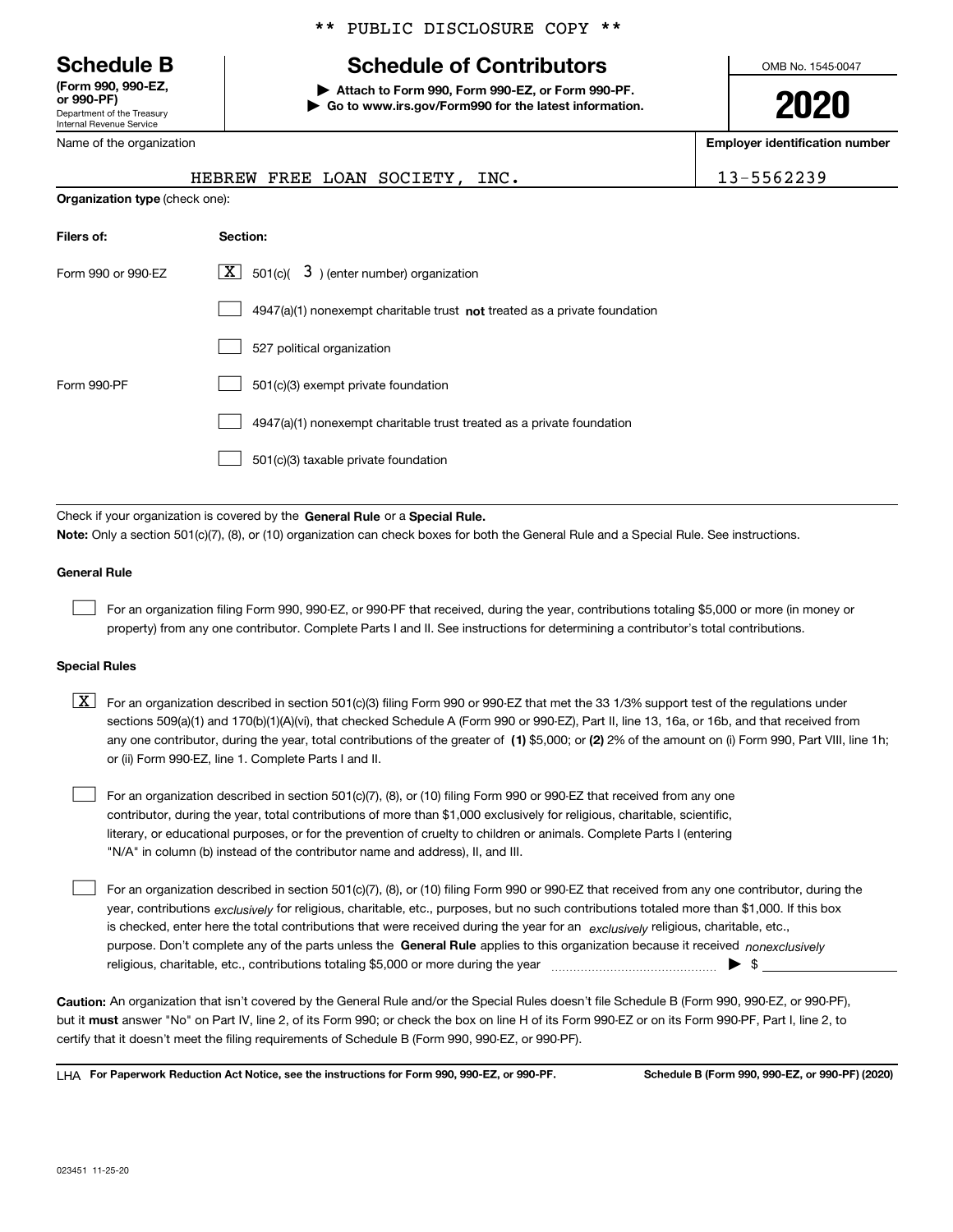Name of organization

**Employer identification number**

HEBREW FREE LOAN SOCIETY, INC. 13-5562239

Contributors (see instructions). Use duplicate copies of Part I if additional space is needed. Chedule B (Form 990, 990-EZ, or 990-PF) (2020)<br> **2Part I 2Part I Contributors** (see instructions). Use duplicate copies of Part I if additional space is needed.<br> **2Part I Contributors** (see instructions). Use duplica

| (b)<br>(a)<br>No.<br>Name, address, and ZIP + 4<br>1 | (c)<br><b>Total contributions</b><br>2,000,000.<br>$\$$                             | (d)<br>Type of contribution<br>$\overline{\text{X}}$<br>Person<br>Payroll<br>Noncash<br>(Complete Part II for<br>noncash contributions.) |
|------------------------------------------------------|-------------------------------------------------------------------------------------|------------------------------------------------------------------------------------------------------------------------------------------|
|                                                      |                                                                                     |                                                                                                                                          |
|                                                      |                                                                                     |                                                                                                                                          |
| (b)<br>(a)<br>No.<br>Name, address, and ZIP + 4      | (c)<br><b>Total contributions</b>                                                   | (d)<br>Type of contribution                                                                                                              |
| $\boldsymbol{2}$                                     | 250,000.<br>$\$$                                                                    | $\overline{\text{X}}$<br>Person<br>Payroll<br>Noncash<br>(Complete Part II for<br>noncash contributions.)                                |
| (b)<br>(a)<br>No.<br>Name, address, and ZIP + 4      | (c)<br><b>Total contributions</b>                                                   | (d)<br>Type of contribution                                                                                                              |
| 3                                                    | 250,000.<br>$\$$                                                                    | х<br>Person<br>Payroll<br>Noncash<br>(Complete Part II for<br>noncash contributions.)                                                    |
| (b)<br>(a)<br>No.<br>Name, address, and ZIP + 4      | (c)<br><b>Total contributions</b>                                                   | (d)<br>Type of contribution                                                                                                              |
| 4                                                    | 237,000.<br>$\$$                                                                    | x<br>Person<br>Payroll<br>Noncash<br>(Complete Part II for<br>noncash contributions.)                                                    |
| (a)<br>(b)                                           | (c)                                                                                 | (d)                                                                                                                                      |
| Name, address, and ZIP + 4<br>No.<br>5               | <b>Total contributions</b><br>110,000.<br>$\, \, \raisebox{12pt}{$\scriptstyle \$}$ | Type of contribution<br>$\overline{\text{X}}$<br>Person<br>Payroll<br>Noncash<br>(Complete Part II for<br>noncash contributions.)        |
| (a)<br>(b)<br>Name, address, and ZIP + 4<br>No.      | (c)<br><b>Total contributions</b>                                                   | (d)<br>Type of contribution                                                                                                              |
| 6<br>023452 11-25-20                                 | 100,000.<br>$\,$                                                                    | х<br>Person<br>Payroll<br>Noncash<br>(Complete Part II for<br>noncash contributions.)<br>Schedule B (Form 990, 990-EZ, or 990-PF) (2020) |

16560519 790347 123228 2020.05094 HEBREW FREE LOAN SOCIETY, 123228\_1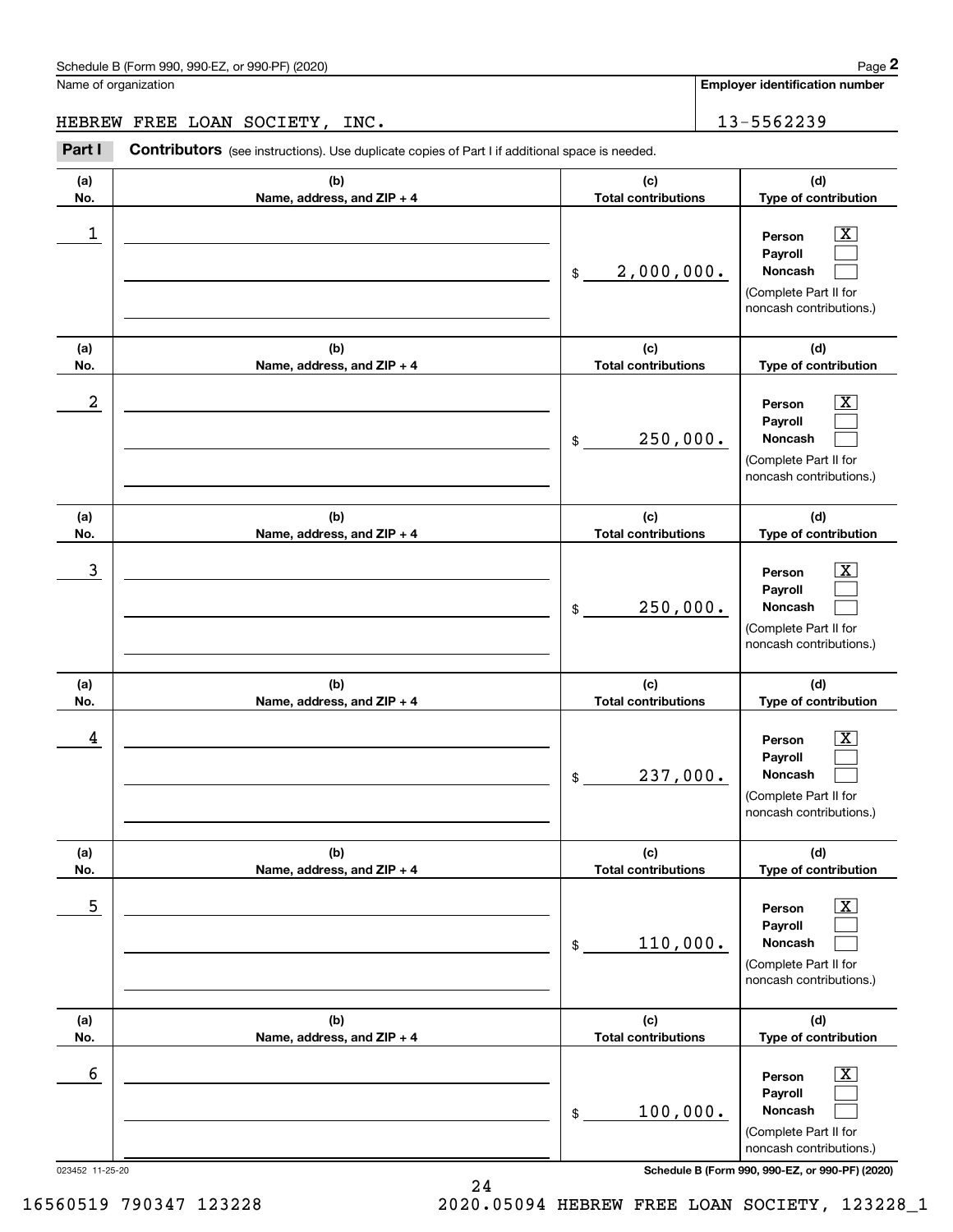Name of organization

**Employer identification number**

HEBREW FREE LOAN SOCIETY, INC. 13-5562239

(schedule B (Form 990, 990-EZ, or 990-PF) (2020)<br>
lame of organization<br> **2Part I Contributors** (see instructions). Use duplicate copies of Part I if additional space is needed.<br> **2Part I Contributors** (see instructions

| (a)<br>No. | (b)<br>Name, address, and ZIP + 4 | (c)<br><b>Total contributions</b> | (d)<br>Type of contribution                                                                                 |
|------------|-----------------------------------|-----------------------------------|-------------------------------------------------------------------------------------------------------------|
| 7          |                                   | 100,000.<br>$\$$                  | $\overline{\texttt{x}}$<br>Person<br>Payroll<br>Noncash<br>(Complete Part II for<br>noncash contributions.) |
| (a)<br>No. | (b)<br>Name, address, and ZIP + 4 | (c)<br><b>Total contributions</b> | (d)<br>Type of contribution                                                                                 |
| 8          |                                   | 100,000.<br>$\$$                  | $\overline{\texttt{x}}$<br>Person<br>Payroll<br>Noncash<br>(Complete Part II for<br>noncash contributions.) |
| (a)<br>No. | (b)<br>Name, address, and ZIP + 4 | (c)<br><b>Total contributions</b> | (d)<br>Type of contribution                                                                                 |
| 9          |                                   | 100,000.<br>$\$$                  | $\overline{\texttt{x}}$<br>Person<br>Payroll<br>Noncash<br>(Complete Part II for<br>noncash contributions.) |
| (a)<br>No. | (b)<br>Name, address, and ZIP + 4 | (c)<br><b>Total contributions</b> | (d)<br>Type of contribution                                                                                 |
|            |                                   | \$                                | Person<br>Payroll<br>Noncash<br>(Complete Part II for<br>noncash contributions.)                            |
| (a)<br>No. | (b)<br>Name, address, and ZIP + 4 | (c)<br><b>Total contributions</b> | (d)<br>Type of contribution                                                                                 |
|            |                                   | \$                                | Person<br>Payroll<br>Noncash<br>(Complete Part II for<br>noncash contributions.)                            |
| (a)<br>No. | (b)<br>Name, address, and ZIP + 4 | (c)<br><b>Total contributions</b> | (d)<br>Type of contribution                                                                                 |
|            |                                   | \$                                | Person<br>Payroll<br>Noncash<br>(Complete Part II for<br>noncash contributions.)                            |

023452 11-25-20 **Schedule B (Form 990, 990-EZ, or 990-PF) (2020)**

16560519 790347 123228 2020.05094 HEBREW FREE LOAN SOCIETY, 123228\_1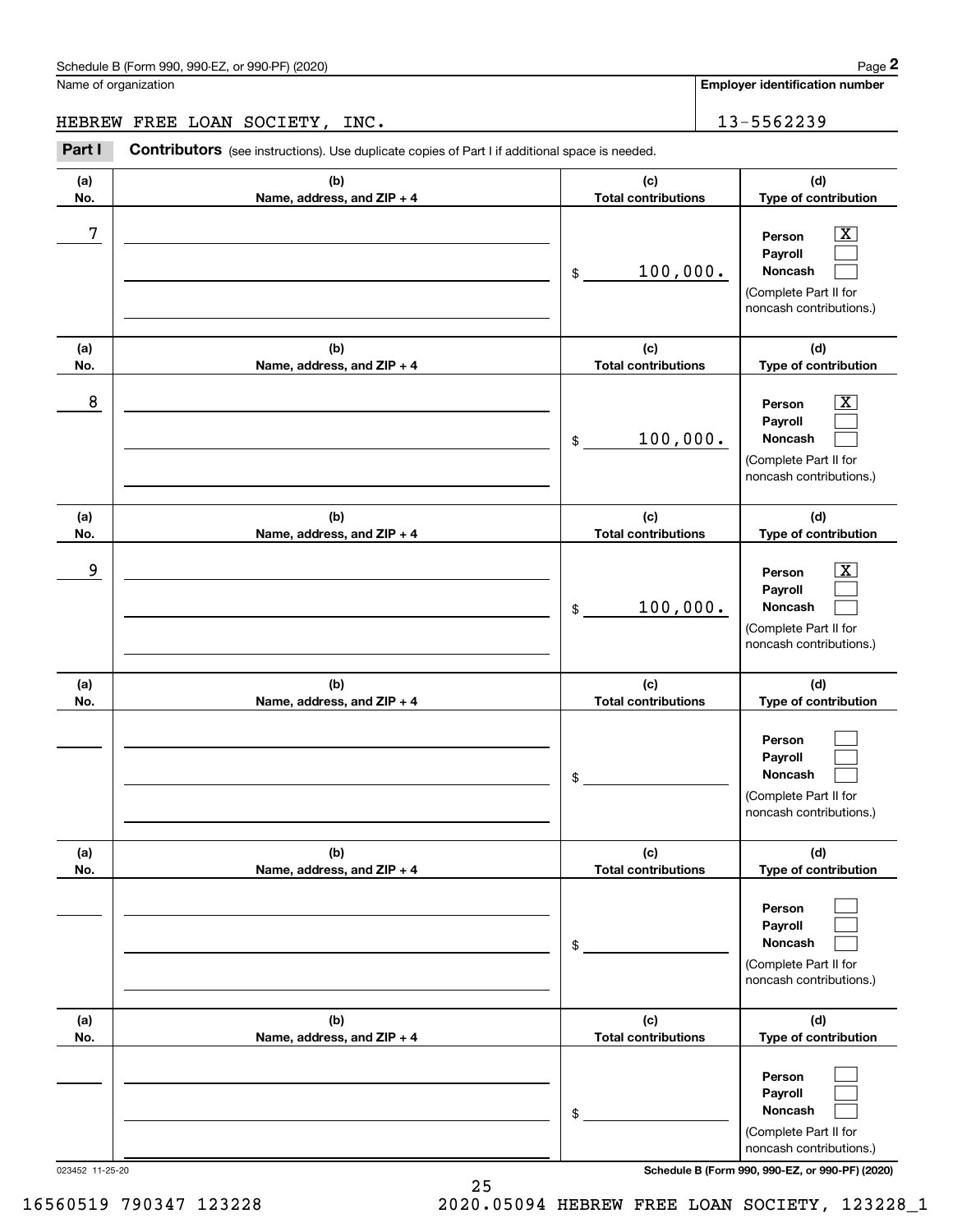Name of organization

**Employer identification number**

HEBREW FREE LOAN SOCIETY, INC. 13-5562239

(see instructions). Use duplicate copies of Part II if additional space is needed.<br> **2Part II Noncash Property** (see instructions). Use duplicate copies of Part II if additional space is needed.<br> **2Part II Noncash Prop** 

| (a)<br>No.<br>from<br>Part I | (b)<br>Description of noncash property given | (c)<br>FMV (or estimate)<br>(See instructions.) | (d)<br>Date received |
|------------------------------|----------------------------------------------|-------------------------------------------------|----------------------|
|                              |                                              |                                                 |                      |
|                              |                                              |                                                 |                      |
|                              |                                              | \$                                              |                      |
| (a)<br>No.<br>from           | (b)<br>Description of noncash property given | (c)<br>FMV (or estimate)<br>(See instructions.) | (d)<br>Date received |
| Part I                       |                                              |                                                 |                      |
|                              |                                              |                                                 |                      |
|                              |                                              | \$                                              |                      |
|                              |                                              |                                                 |                      |
| (a)<br>No.<br>from<br>Part I | (b)<br>Description of noncash property given | (c)<br>FMV (or estimate)<br>(See instructions.) | (d)<br>Date received |
|                              |                                              |                                                 |                      |
|                              |                                              |                                                 |                      |
|                              |                                              | $\frac{1}{2}$                                   |                      |
| (a)<br>No.<br>from<br>Part I | (b)<br>Description of noncash property given | (c)<br>FMV (or estimate)<br>(See instructions.) | (d)<br>Date received |
|                              |                                              |                                                 |                      |
|                              |                                              |                                                 |                      |
|                              |                                              | $\frac{1}{2}$                                   |                      |
| (a)<br>No.<br>from<br>Part I | (b)<br>Description of noncash property given | (c)<br>FMV (or estimate)<br>(See instructions.) | (d)<br>Date received |
|                              |                                              |                                                 |                      |
|                              |                                              |                                                 |                      |
|                              |                                              | $\,$                                            |                      |
| (a)<br>No.<br>from<br>Part I | (b)<br>Description of noncash property given | (c)<br>FMV (or estimate)<br>(See instructions.) | (d)<br>Date received |
|                              |                                              |                                                 |                      |
|                              |                                              |                                                 |                      |
|                              |                                              | $\$$                                            |                      |

023453 11-25-20 **Schedule B (Form 990, 990-EZ, or 990-PF) (2020)**

16560519 790347 123228 2020.05094 HEBREW FREE LOAN SOCIETY, 123228\_1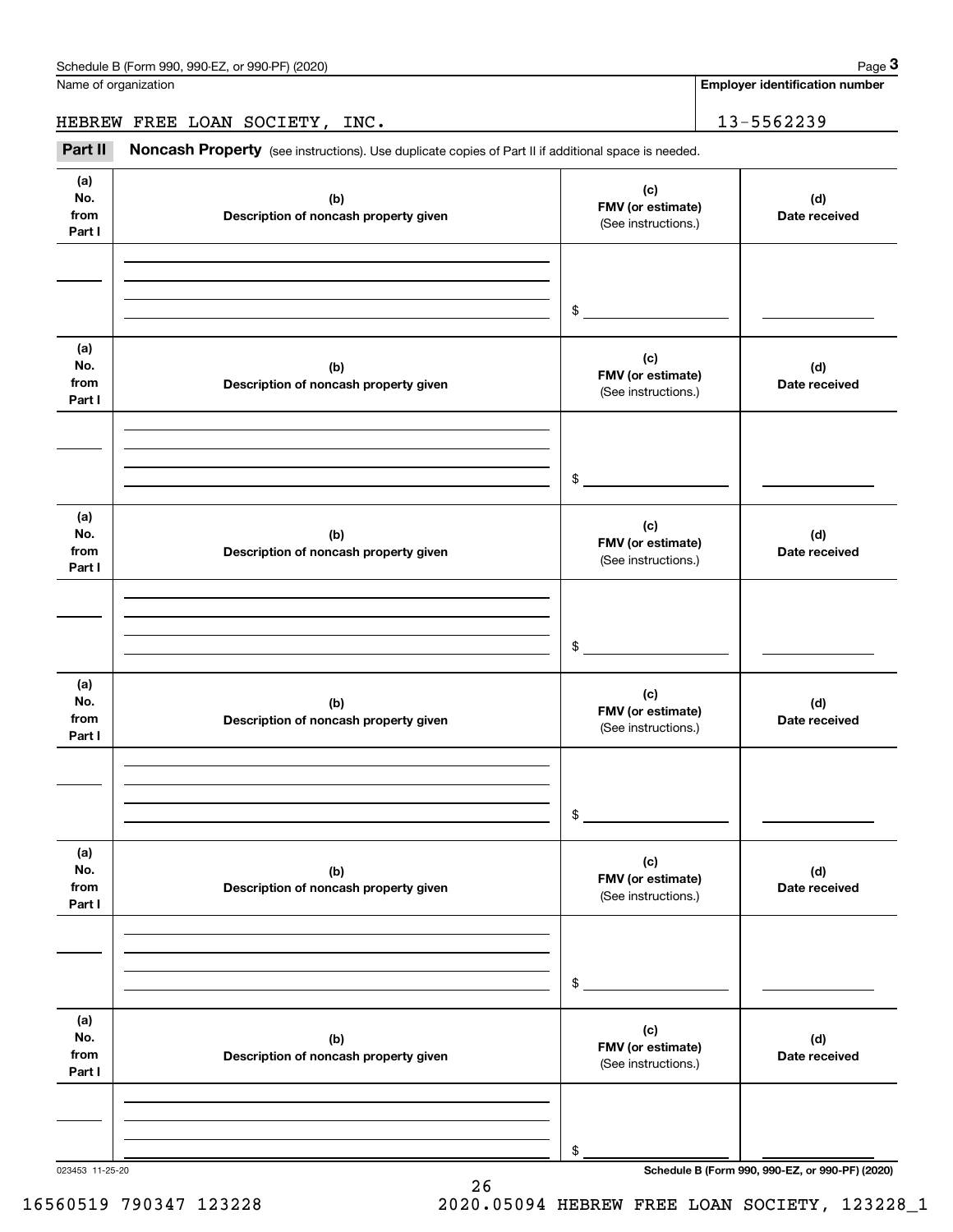| Name of organization      | Schedule B (Form 990, 990-EZ, or 990-PF) (2020)                                                                                                                                                                                                                                                 |                      | Page 4<br><b>Employer identification number</b>                                                                                                                              |  |  |  |  |
|---------------------------|-------------------------------------------------------------------------------------------------------------------------------------------------------------------------------------------------------------------------------------------------------------------------------------------------|----------------------|------------------------------------------------------------------------------------------------------------------------------------------------------------------------------|--|--|--|--|
|                           |                                                                                                                                                                                                                                                                                                 |                      |                                                                                                                                                                              |  |  |  |  |
| Part III                  | HEBREW FREE LOAN SOCIETY, INC.                                                                                                                                                                                                                                                                  |                      | 13-5562239<br>Exclusively religious, charitable, etc., contributions to organizations described in section 501(c)(7), (8), or (10) that total more than \$1,000 for the year |  |  |  |  |
|                           | from any one contributor. Complete columns (a) through (e) and the following line entry. For organizations<br>completing Part III, enter the total of exclusively religious, charitable, etc., contributions of \$1,000 or less for the year. (Enter this info. once.) $\blacktriangleright$ \$ |                      |                                                                                                                                                                              |  |  |  |  |
|                           | Use duplicate copies of Part III if additional space is needed.                                                                                                                                                                                                                                 |                      |                                                                                                                                                                              |  |  |  |  |
| (a) No.<br>from<br>Part I | (b) Purpose of gift                                                                                                                                                                                                                                                                             | (c) Use of gift      | (d) Description of how gift is held                                                                                                                                          |  |  |  |  |
|                           |                                                                                                                                                                                                                                                                                                 |                      |                                                                                                                                                                              |  |  |  |  |
|                           |                                                                                                                                                                                                                                                                                                 | (e) Transfer of gift |                                                                                                                                                                              |  |  |  |  |
|                           | Transferee's name, address, and ZIP + 4                                                                                                                                                                                                                                                         |                      | Relationship of transferor to transferee                                                                                                                                     |  |  |  |  |
|                           |                                                                                                                                                                                                                                                                                                 |                      |                                                                                                                                                                              |  |  |  |  |
| (a) No.                   |                                                                                                                                                                                                                                                                                                 |                      |                                                                                                                                                                              |  |  |  |  |
| from<br>Part I            | (b) Purpose of gift                                                                                                                                                                                                                                                                             | (c) Use of gift      | (d) Description of how gift is held                                                                                                                                          |  |  |  |  |
|                           |                                                                                                                                                                                                                                                                                                 |                      |                                                                                                                                                                              |  |  |  |  |
|                           | (e) Transfer of gift                                                                                                                                                                                                                                                                            |                      |                                                                                                                                                                              |  |  |  |  |
|                           | Transferee's name, address, and ZIP + 4                                                                                                                                                                                                                                                         |                      | Relationship of transferor to transferee                                                                                                                                     |  |  |  |  |
|                           |                                                                                                                                                                                                                                                                                                 |                      |                                                                                                                                                                              |  |  |  |  |
| (a) No.<br>from<br>Part I | (b) Purpose of gift                                                                                                                                                                                                                                                                             | (c) Use of gift      | (d) Description of how gift is held                                                                                                                                          |  |  |  |  |
|                           |                                                                                                                                                                                                                                                                                                 |                      |                                                                                                                                                                              |  |  |  |  |
|                           | (e) Transfer of gift                                                                                                                                                                                                                                                                            |                      |                                                                                                                                                                              |  |  |  |  |
|                           | Transferee's name, address, and $ZIP + 4$                                                                                                                                                                                                                                                       |                      | Relationship of transferor to transferee                                                                                                                                     |  |  |  |  |
|                           |                                                                                                                                                                                                                                                                                                 |                      |                                                                                                                                                                              |  |  |  |  |
| (a) No.<br>from<br>Part I | (b) Purpose of gift                                                                                                                                                                                                                                                                             | (c) Use of gift      | (d) Description of how gift is held                                                                                                                                          |  |  |  |  |
|                           |                                                                                                                                                                                                                                                                                                 |                      |                                                                                                                                                                              |  |  |  |  |
|                           |                                                                                                                                                                                                                                                                                                 | (e) Transfer of gift |                                                                                                                                                                              |  |  |  |  |
|                           | Transferee's name, address, and ZIP + 4                                                                                                                                                                                                                                                         |                      | Relationship of transferor to transferee                                                                                                                                     |  |  |  |  |
|                           |                                                                                                                                                                                                                                                                                                 |                      |                                                                                                                                                                              |  |  |  |  |
|                           |                                                                                                                                                                                                                                                                                                 |                      |                                                                                                                                                                              |  |  |  |  |

27

023454 11-25-20

**Schedule B (Form 990, 990-EZ, or 990-PF) (2020)**

16560519 790347 123228 2020.05094 HEBREW FREE LOAN SOCIETY, 123228\_1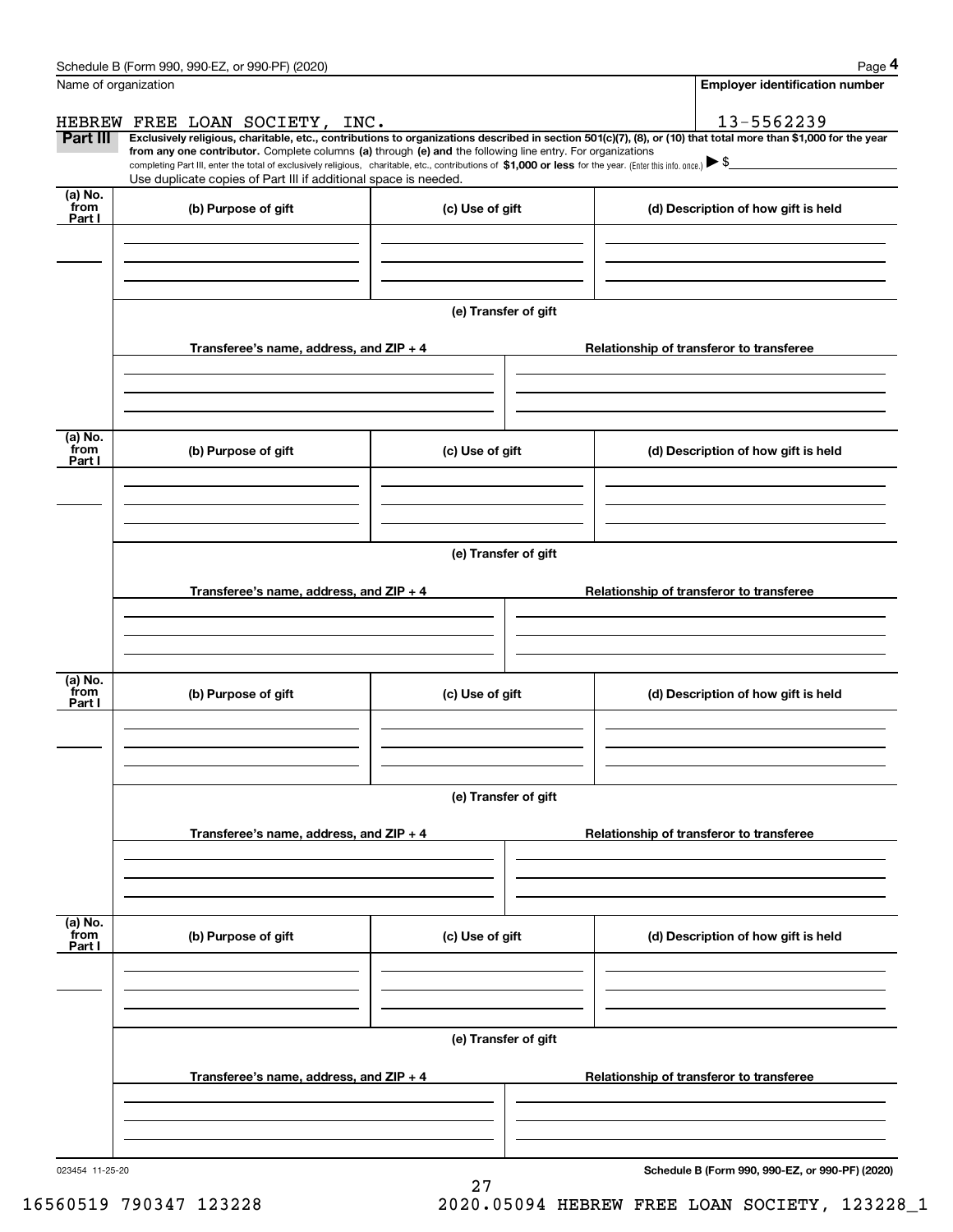| <b>HEDULE D</b> | <b>Suppl</b>                 |
|-----------------|------------------------------|
| m 990)          | $\blacktriangleright$ Comple |

# **SCHEDULE D Supplemental Financial Statements**

**(Form 990)** (**Form 990,**<br>Part IV, line 6, 7, 8, 9, 10, 11a, 11b, 11c, 11d, 11e, 11f, 12a, or 12b.<br>Department of the Treasury **and Except Part IV, line 6, 7, 8, 9, 10, 11a, 11b, 11c, 11d, 11e, 11f, 12a, or 12b.** 



Department of the Treasury Internal Revenue Service

| Department of the Treasury<br>Internal Revenue Service | Allach lo Form 990.<br>Go to www.irs.gov/Form990 for instructions and the latest information. | <b>Inspection</b> |
|--------------------------------------------------------|-----------------------------------------------------------------------------------------------|-------------------|
| Name of the organization                               | <b>Emplover identification number</b>                                                         |                   |

|                 | HEBREW FREE LOAN SOCIETY, INC.                                                                                                                                                                                                | 13-5562239                                         |
|-----------------|-------------------------------------------------------------------------------------------------------------------------------------------------------------------------------------------------------------------------------|----------------------------------------------------|
| <b>Part I</b>   | Organizations Maintaining Donor Advised Funds or Other Similar Funds or Accounts. Complete if the                                                                                                                             |                                                    |
|                 | organization answered "Yes" on Form 990, Part IV, line 6.                                                                                                                                                                     |                                                    |
|                 | (a) Donor advised funds                                                                                                                                                                                                       | (b) Funds and other accounts                       |
| 1.              |                                                                                                                                                                                                                               |                                                    |
| 2               | Aggregate value of contributions to (during year)                                                                                                                                                                             |                                                    |
| з               |                                                                                                                                                                                                                               |                                                    |
| 4               |                                                                                                                                                                                                                               |                                                    |
| 5               | Did the organization inform all donors and donor advisors in writing that the assets held in donor advised funds                                                                                                              |                                                    |
|                 |                                                                                                                                                                                                                               | Yes<br>No                                          |
| 6               | Did the organization inform all grantees, donors, and donor advisors in writing that grant funds can be used only                                                                                                             |                                                    |
|                 | for charitable purposes and not for the benefit of the donor or donor advisor, or for any other purpose conferring                                                                                                            |                                                    |
|                 |                                                                                                                                                                                                                               | Yes<br>No                                          |
| <b>Part II</b>  | Conservation Easements. Complete if the organization answered "Yes" on Form 990, Part IV, line 7.                                                                                                                             |                                                    |
| 1               | Purpose(s) of conservation easements held by the organization (check all that apply).                                                                                                                                         |                                                    |
|                 | Preservation of land for public use (for example, recreation or education)                                                                                                                                                    | Preservation of a historically important land area |
|                 | Protection of natural habitat<br>Preservation of a certified historic structure                                                                                                                                               |                                                    |
|                 | Preservation of open space                                                                                                                                                                                                    |                                                    |
| 2               | Complete lines 2a through 2d if the organization held a qualified conservation contribution in the form of a conservation easement on the last                                                                                |                                                    |
|                 | day of the tax year.                                                                                                                                                                                                          | Held at the End of the Tax Year                    |
| a               | Total number of conservation easements                                                                                                                                                                                        | 2a                                                 |
| b               | Total acreage restricted by conservation easements                                                                                                                                                                            | 2 <sub>b</sub>                                     |
| с               |                                                                                                                                                                                                                               | 2c                                                 |
| d               | Number of conservation easements included in (c) acquired after 7/25/06, and not on a historic structure                                                                                                                      |                                                    |
|                 | listed in the National Register [111] Marshall Register [11] Marshall Register [11] Marshall Register [11] Marshall Register [11] Marshall Register [11] Marshall Register [11] Marshall Register [11] Marshall Register [11] | 2d                                                 |
| 3               | Number of conservation easements modified, transferred, released, extinguished, or terminated by the organization during the tax                                                                                              |                                                    |
|                 | year                                                                                                                                                                                                                          |                                                    |
| 4               | Number of states where property subject to conservation easement is located >                                                                                                                                                 |                                                    |
| 5               | Does the organization have a written policy regarding the periodic monitoring, inspection, handling of                                                                                                                        |                                                    |
|                 | violations, and enforcement of the conservation easements it holds?                                                                                                                                                           | Yes<br>No                                          |
| 6               | Staff and volunteer hours devoted to monitoring, inspecting, handling of violations, and enforcing conservation easements during the year                                                                                     |                                                    |
|                 |                                                                                                                                                                                                                               |                                                    |
| 7               | Amount of expenses incurred in monitoring, inspecting, handling of violations, and enforcing conservation easements during the year                                                                                           |                                                    |
|                 | $\blacktriangleright$ s                                                                                                                                                                                                       |                                                    |
| 8               | Does each conservation easement reported on line 2(d) above satisfy the requirements of section 170(h)(4)(B)(i)                                                                                                               |                                                    |
|                 |                                                                                                                                                                                                                               | Yes<br>No                                          |
| 9               | In Part XIII, describe how the organization reports conservation easements in its revenue and expense statement and                                                                                                           |                                                    |
|                 | balance sheet, and include, if applicable, the text of the footnote to the organization's financial statements that describes the                                                                                             |                                                    |
|                 | organization's accounting for conservation easements.                                                                                                                                                                         |                                                    |
| <b>Part III</b> | Organizations Maintaining Collections of Art, Historical Treasures, or Other Similar Assets.                                                                                                                                  |                                                    |
|                 | Complete if the organization answered "Yes" on Form 990, Part IV, line 8.                                                                                                                                                     |                                                    |
|                 | 1a If the organization elected, as permitted under FASB ASC 958, not to report in its revenue statement and balance sheet works                                                                                               |                                                    |
|                 | of art, historical treasures, or other similar assets held for public exhibition, education, or research in furtherance of public                                                                                             |                                                    |
|                 | service, provide in Part XIII the text of the footnote to its financial statements that describes these items.                                                                                                                |                                                    |
| b               | If the organization elected, as permitted under FASB ASC 958, to report in its revenue statement and balance sheet works of                                                                                                   |                                                    |
|                 | art, historical treasures, or other similar assets held for public exhibition, education, or research in furtherance of public service,                                                                                       |                                                    |
|                 | provide the following amounts relating to these items:                                                                                                                                                                        |                                                    |
|                 | (i)                                                                                                                                                                                                                           |                                                    |
|                 | (ii) Assets included in Form 990, Part X                                                                                                                                                                                      | $\frac{1}{2}$                                      |
| 2               | If the organization received or held works of art, historical treasures, or other similar assets for financial gain, provide                                                                                                  |                                                    |
|                 | the following amounts required to be reported under FASB ASC 958 relating to these items:                                                                                                                                     |                                                    |
| а               |                                                                                                                                                                                                                               | \$<br>▶                                            |
|                 |                                                                                                                                                                                                                               | $\blacktriangleright$ s                            |
|                 | LHA For Paperwork Reduction Act Notice, see the Instructions for Form 990.                                                                                                                                                    | Schedule D (Form 990) 2020                         |
|                 | 032051 12-01-20<br>$\sim$ $\sim$                                                                                                                                                                                              |                                                    |

| 28 |   |       |  |
|----|---|-------|--|
| ົົ | ⌒ | - ^ ^ |  |

16560519 790347 123228 2020.05094 HEBREW FREE LOAN SOCIETY, 123228\_1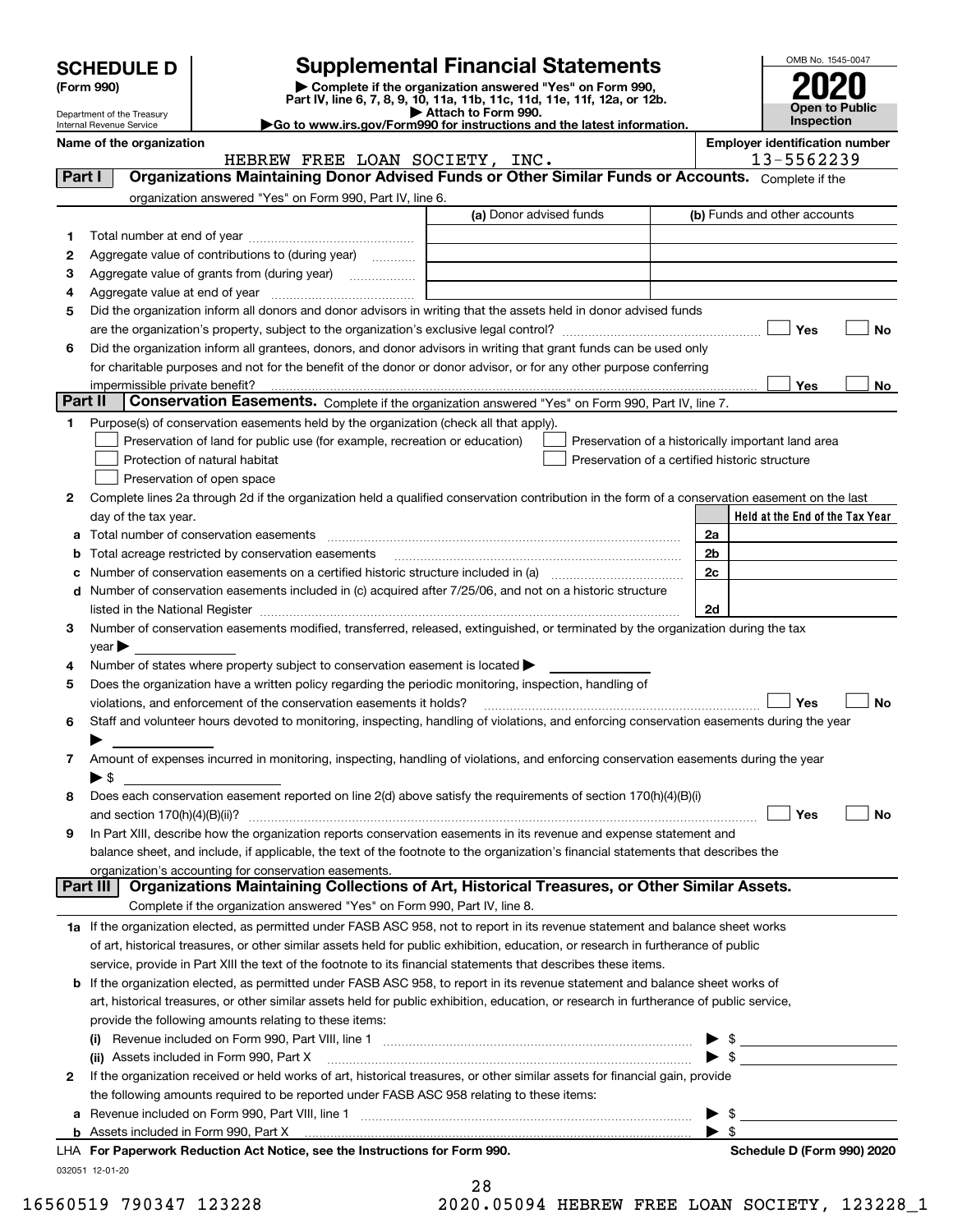|        | Schedule D (Form 990) 2020                                                                                                                                                                                                     | HEBREW FREE LOAN SOCIETY, INC.          |                |                                                                                                                                                                                                                               |                                 | 13-5562239           |                        | Page $2$                   |
|--------|--------------------------------------------------------------------------------------------------------------------------------------------------------------------------------------------------------------------------------|-----------------------------------------|----------------|-------------------------------------------------------------------------------------------------------------------------------------------------------------------------------------------------------------------------------|---------------------------------|----------------------|------------------------|----------------------------|
|        | Part III<br>Organizations Maintaining Collections of Art, Historical Treasures, or Other Similar Assets (continued)                                                                                                            |                                         |                |                                                                                                                                                                                                                               |                                 |                      |                        |                            |
| з      | Using the organization's acquisition, accession, and other records, check any of the following that make significant use of its                                                                                                |                                         |                |                                                                                                                                                                                                                               |                                 |                      |                        |                            |
|        | collection items (check all that apply):                                                                                                                                                                                       |                                         |                |                                                                                                                                                                                                                               |                                 |                      |                        |                            |
| a      | Public exhibition                                                                                                                                                                                                              |                                         |                | Loan or exchange program                                                                                                                                                                                                      |                                 |                      |                        |                            |
| b      | Scholarly research                                                                                                                                                                                                             |                                         |                | Other and the contract of the contract of the contract of the contract of the contract of the contract of the contract of the contract of the contract of the contract of the contract of the contract of the contract of the |                                 |                      |                        |                            |
| с      | Preservation for future generations                                                                                                                                                                                            |                                         |                |                                                                                                                                                                                                                               |                                 |                      |                        |                            |
| 4      | Provide a description of the organization's collections and explain how they further the organization's exempt purpose in Part XIII.                                                                                           |                                         |                |                                                                                                                                                                                                                               |                                 |                      |                        |                            |
| 5      | During the year, did the organization solicit or receive donations of art, historical treasures, or other similar assets                                                                                                       |                                         |                |                                                                                                                                                                                                                               |                                 |                      |                        |                            |
|        | to be sold to raise funds rather than to be maintained as part of the organization's collection?                                                                                                                               |                                         |                |                                                                                                                                                                                                                               |                                 |                      | Yes                    | No                         |
|        | Escrow and Custodial Arrangements. Complete if the organization answered "Yes" on Form 990, Part IV, line 9, or<br><b>Part IV</b><br>reported an amount on Form 990, Part X, line 21.                                          |                                         |                |                                                                                                                                                                                                                               |                                 |                      |                        |                            |
|        | 1a Is the organization an agent, trustee, custodian or other intermediary for contributions or other assets not included                                                                                                       |                                         |                |                                                                                                                                                                                                                               |                                 |                      |                        |                            |
|        | on Form 990, Part X? [11] matter and the contract of the contract of the contract of the contract of the contract of the contract of the contract of the contract of the contract of the contract of the contract of the contr |                                         |                |                                                                                                                                                                                                                               |                                 |                      | Yes                    | $\overline{X}$ No          |
|        | <b>b</b> If "Yes," explain the arrangement in Part XIII and complete the following table:                                                                                                                                      |                                         |                |                                                                                                                                                                                                                               |                                 |                      |                        |                            |
|        |                                                                                                                                                                                                                                |                                         |                |                                                                                                                                                                                                                               |                                 |                      | Amount                 |                            |
|        | c Beginning balance measurements and the contract of the contract of the contract of the contract of the contract of the contract of the contract of the contract of the contract of the contract of the contract of the contr |                                         |                |                                                                                                                                                                                                                               | 1c                              |                      |                        |                            |
|        | d Additions during the year measurement contains and a state of the year measurement of the year measurement of                                                                                                                |                                         |                |                                                                                                                                                                                                                               | 1d                              |                      |                        |                            |
|        | e Distributions during the year manufactured and an according to the year manufactured and the year manufactur                                                                                                                 |                                         |                |                                                                                                                                                                                                                               | 1e                              |                      |                        |                            |
|        |                                                                                                                                                                                                                                |                                         |                |                                                                                                                                                                                                                               | 1f                              |                      |                        |                            |
|        | 2a Did the organization include an amount on Form 990, Part X, line 21, for escrow or custodial account liability?                                                                                                             |                                         |                |                                                                                                                                                                                                                               |                                 | .                    | $\boxed{\text{X}}$ Yes | No                         |
|        | <b>b</b> If "Yes," explain the arrangement in Part XIII. Check here if the explanation has been provided on Part XIII                                                                                                          |                                         |                |                                                                                                                                                                                                                               |                                 |                      |                        | $\overline{\text{X}}$      |
| Part V | Endowment Funds. Complete if the organization answered "Yes" on Form 990, Part IV, line 10.                                                                                                                                    |                                         |                |                                                                                                                                                                                                                               |                                 |                      |                        |                            |
|        |                                                                                                                                                                                                                                | (a) Current year                        | (b) Prior year | (c) Two years back                                                                                                                                                                                                            |                                 | (d) Three years back |                        | (e) Four years back        |
|        | 1a Beginning of year balance                                                                                                                                                                                                   | 10,002,249.                             | 9,152,119.     | 8,608,989.                                                                                                                                                                                                                    |                                 | 8,407,712.           |                        | 8, 179, 718.               |
| b      | 384,818.<br>869,203.<br>840,558.<br>240,000.<br>60,000.                                                                                                                                                                        |                                         |                |                                                                                                                                                                                                                               |                                 |                      |                        |                            |
|        | Net investment earnings, gains, and losses                                                                                                                                                                                     | 1,357,359.                              | $-19,073.$     | 100,690.                                                                                                                                                                                                                      |                                 | 343,777.             |                        | 538,529.                   |
|        |                                                                                                                                                                                                                                |                                         |                |                                                                                                                                                                                                                               |                                 |                      |                        |                            |
|        | e Other expenditures for facilities                                                                                                                                                                                            |                                         |                |                                                                                                                                                                                                                               |                                 |                      |                        |                            |
|        | and programs                                                                                                                                                                                                                   | 1,837,272.                              |                | 398,118.                                                                                                                                                                                                                      |                                 | 382,500.             |                        | 370,535.                   |
|        | f Administrative expenses                                                                                                                                                                                                      |                                         |                |                                                                                                                                                                                                                               |                                 |                      |                        |                            |
| g      | End of year balance                                                                                                                                                                                                            | 9,907,154.                              | 10,002,249.    | 9,152,119.                                                                                                                                                                                                                    |                                 | 8,608,989.           |                        | 8,407,712.                 |
| 2      | Provide the estimated percentage of the current year end balance (line 1g, column (a)) held as:                                                                                                                                |                                         |                |                                                                                                                                                                                                                               |                                 |                      |                        |                            |
|        | Board designated or quasi-endowment >                                                                                                                                                                                          | 40.8120                                 | %              |                                                                                                                                                                                                                               |                                 |                      |                        |                            |
|        | <b>b</b> Permanent endowment $\triangleright$ 59.1880                                                                                                                                                                          | %                                       |                |                                                                                                                                                                                                                               |                                 |                      |                        |                            |
|        | $\mathbf c$ Term endowment $\blacktriangleright$<br>℅                                                                                                                                                                          |                                         |                |                                                                                                                                                                                                                               |                                 |                      |                        |                            |
|        | The percentages on lines 2a, 2b, and 2c should equal 100%.                                                                                                                                                                     |                                         |                |                                                                                                                                                                                                                               |                                 |                      |                        |                            |
|        | 3a Are there endowment funds not in the possession of the organization that are held and administered for the organization                                                                                                     |                                         |                |                                                                                                                                                                                                                               |                                 |                      |                        |                            |
|        | by:                                                                                                                                                                                                                            |                                         |                |                                                                                                                                                                                                                               |                                 |                      |                        | Yes<br>No                  |
|        | (i)                                                                                                                                                                                                                            |                                         |                |                                                                                                                                                                                                                               |                                 |                      | 3a(i)                  | х                          |
|        |                                                                                                                                                                                                                                |                                         |                |                                                                                                                                                                                                                               |                                 |                      | 3a(ii)                 | $\mathbf X$                |
|        |                                                                                                                                                                                                                                |                                         |                |                                                                                                                                                                                                                               |                                 |                      | 3b                     |                            |
| 4      | Describe in Part XIII the intended uses of the organization's endowment funds.                                                                                                                                                 |                                         |                |                                                                                                                                                                                                                               |                                 |                      |                        |                            |
|        | <b>Part VI</b><br>Land, Buildings, and Equipment.                                                                                                                                                                              |                                         |                |                                                                                                                                                                                                                               |                                 |                      |                        |                            |
|        | Complete if the organization answered "Yes" on Form 990, Part IV, line 11a. See Form 990, Part X, line 10.                                                                                                                     |                                         |                |                                                                                                                                                                                                                               |                                 |                      |                        |                            |
|        | Description of property                                                                                                                                                                                                        | (a) Cost or other<br>basis (investment) |                | (b) Cost or other<br>basis (other)                                                                                                                                                                                            | (c) Accumulated<br>depreciation |                      | (d) Book value         |                            |
|        |                                                                                                                                                                                                                                |                                         |                |                                                                                                                                                                                                                               |                                 |                      |                        |                            |
| b      |                                                                                                                                                                                                                                |                                         |                |                                                                                                                                                                                                                               |                                 |                      |                        |                            |
|        |                                                                                                                                                                                                                                |                                         |                |                                                                                                                                                                                                                               |                                 |                      |                        |                            |
|        |                                                                                                                                                                                                                                |                                         |                | 539,582.                                                                                                                                                                                                                      | 299,162.                        |                      |                        | 240, 420.                  |
|        |                                                                                                                                                                                                                                |                                         |                |                                                                                                                                                                                                                               |                                 |                      |                        |                            |
|        |                                                                                                                                                                                                                                |                                         |                |                                                                                                                                                                                                                               |                                 |                      |                        | 240, 420.                  |
|        |                                                                                                                                                                                                                                |                                         |                |                                                                                                                                                                                                                               |                                 |                      |                        | Schedule D (Form 990) 2020 |
|        |                                                                                                                                                                                                                                |                                         |                |                                                                                                                                                                                                                               |                                 |                      |                        |                            |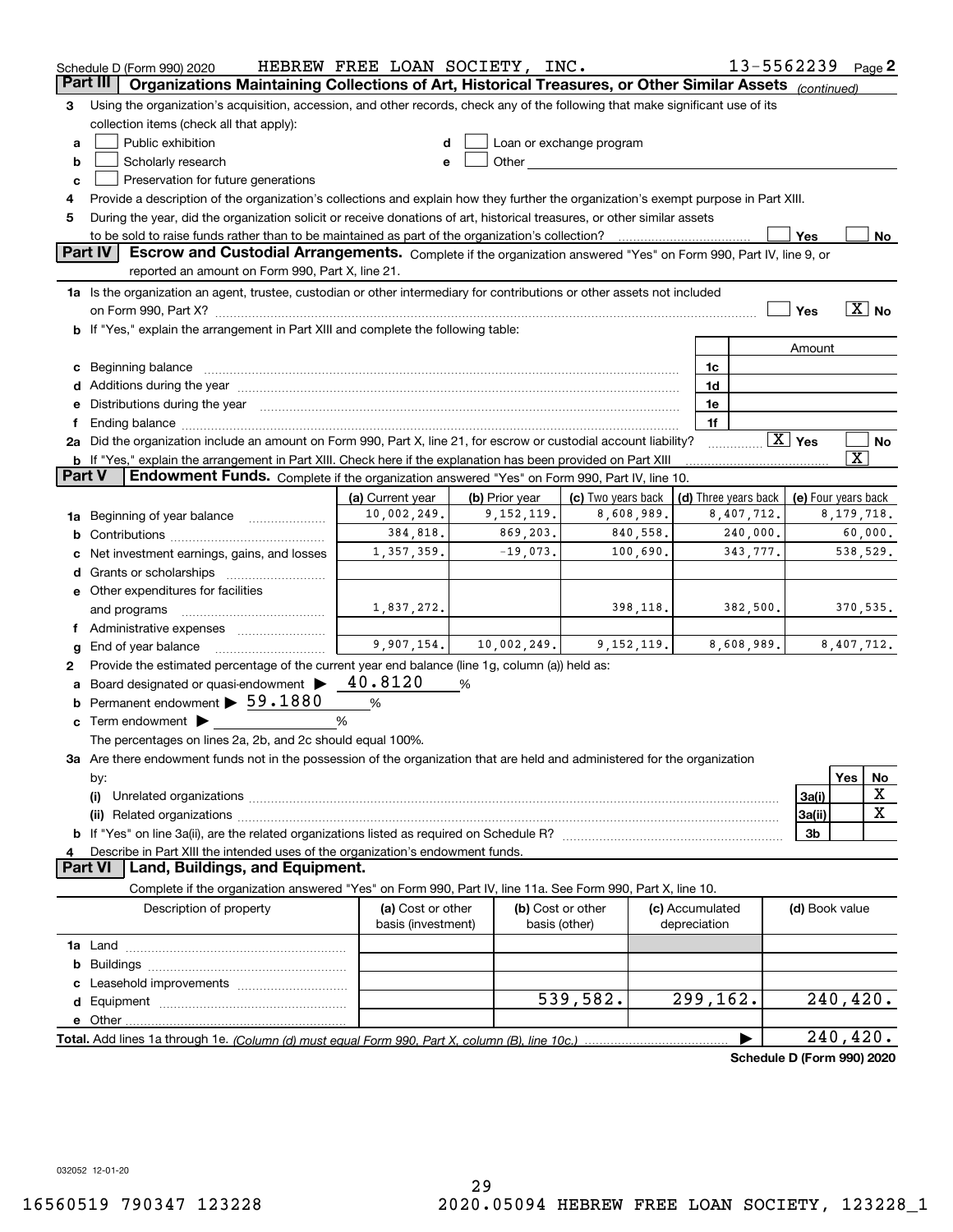| Schedule D (Form 990) 2020 | HEBREW FREE LOAN SOCIETY,                |  | INC. | 13-5562239 | Page 3 |
|----------------------------|------------------------------------------|--|------|------------|--------|
|                            | Part VII Investments - Other Securities. |  |      |            |        |

Complete if the organization answered "Yes" on Form 990, Part IV, line 11b. See Form 990, Part X, line 12.

| (a) Description of security or category (including name of security)                                       | (b) Book value | (c) Method of valuation: Cost or end-of-year market value |
|------------------------------------------------------------------------------------------------------------|----------------|-----------------------------------------------------------|
| (1) Financial derivatives                                                                                  |                |                                                           |
| (2) Closely held equity interests                                                                          |                |                                                           |
| $(3)$ Other                                                                                                |                |                                                           |
| FJC AGENCY LOAN FUND<br>(A)                                                                                | 1,035,674.     | END-OF-YEAR MARKET VALUE                                  |
| UJA POOLED<br>INVESTMENT<br>(B)                                                                            |                |                                                           |
| ACCOUNT<br>(C)                                                                                             | 6,814,900.     | END-OF-YEAR MARKET<br>VALUE                               |
| JP MORGAN MUTUAL FUND<br>(D)                                                                               | 6,415,525.     | END-OF-YEAR MARKET VALUE                                  |
| (E)                                                                                                        |                |                                                           |
| (F)                                                                                                        |                |                                                           |
| (G)                                                                                                        |                |                                                           |
| (H)                                                                                                        |                |                                                           |
| <b>Total.</b> (Col. (b) must equal Form 990, Part X, col. (B) line 12.)                                    | 14, 266, 099.  |                                                           |
| <b>Part VIII Investments - Program Related.</b>                                                            |                |                                                           |
| Complete if the organization answered "Yes" on Form 990, Part IV, line 11c. See Form 990, Part X, line 13. |                |                                                           |
|                                                                                                            |                | $\sim$ $\sim$ $\sim$                                      |

| (a) Description of investment                                              | (b) Book value | (c) Method of valuation: Cost or end-of-year market value |
|----------------------------------------------------------------------------|----------------|-----------------------------------------------------------|
| (1)                                                                        |                |                                                           |
| (2)                                                                        |                |                                                           |
| $\frac{1}{2}$                                                              |                |                                                           |
| (4)                                                                        |                |                                                           |
| (5)                                                                        |                |                                                           |
| (6)                                                                        |                |                                                           |
| (7)                                                                        |                |                                                           |
| (8)                                                                        |                |                                                           |
| (9)                                                                        |                |                                                           |
| <b>Total.</b> (Col. (b) must equal Form 990, Part X, col. (B) line $13$ .) |                |                                                           |

### **Part IX Other Assets.**

Complete if the organization answered "Yes" on Form 990, Part IV, line 11d. See Form 990, Part X, line 15.

| (a) Description | (b) Book value |
|-----------------|----------------|
| (1)             |                |
| (2)             |                |
| (3)             |                |
| (4)             |                |
| (5)             |                |
| (6)             |                |
| (7)             |                |
| (8)             |                |
| (9)             |                |
|                 |                |

**Part X Other Liabilities.**

Complete if the organization answered "Yes" on Form 990, Part IV, line 11e or 11f. See Form 990, Part X, line 25.

| 1.  | (a) Description of liability             | (b) Book value |
|-----|------------------------------------------|----------------|
|     | Federal income taxes                     |                |
| (2) | LOAN PAYABLE - MARTY & DOROTHY           |                |
| (3) | SILVERMAN FOUNDATION                     | 1,250,000.     |
| (4) | LOAN PAYABLE<br>CR AND LC<br>$-$         | 100,000.       |
| (5) | LOAN PAYABLE - SOCIETY FOR THE           |                |
| (6) | ADVANCEMENT OF<br>JUDAISM                | 13,000.        |
| (7) | CREDIT<br>MORGAN<br>LINE OF<br>JP<br>$-$ | 1,000,000.     |
| (8) | JEWISH COMMUNAL<br>FUND                  | 1,850,000.     |
| (9) | SCHUSTERMAN LOAN FOR EDU                 | 500,000.       |
|     |                                          | 8,226,804.     |

**2.** Liability for uncertain tax positions. In Part XIII, provide the text of the footnote to the organization's financial statements that reports the organization's liability for uncertain tax positions under FASB ASC 740. Check here if the text of the footnote has been provided in Part XIII

 $\boxed{\text{X}}$ 

**Schedule D (Form 990) 2020**

032053 12-01-20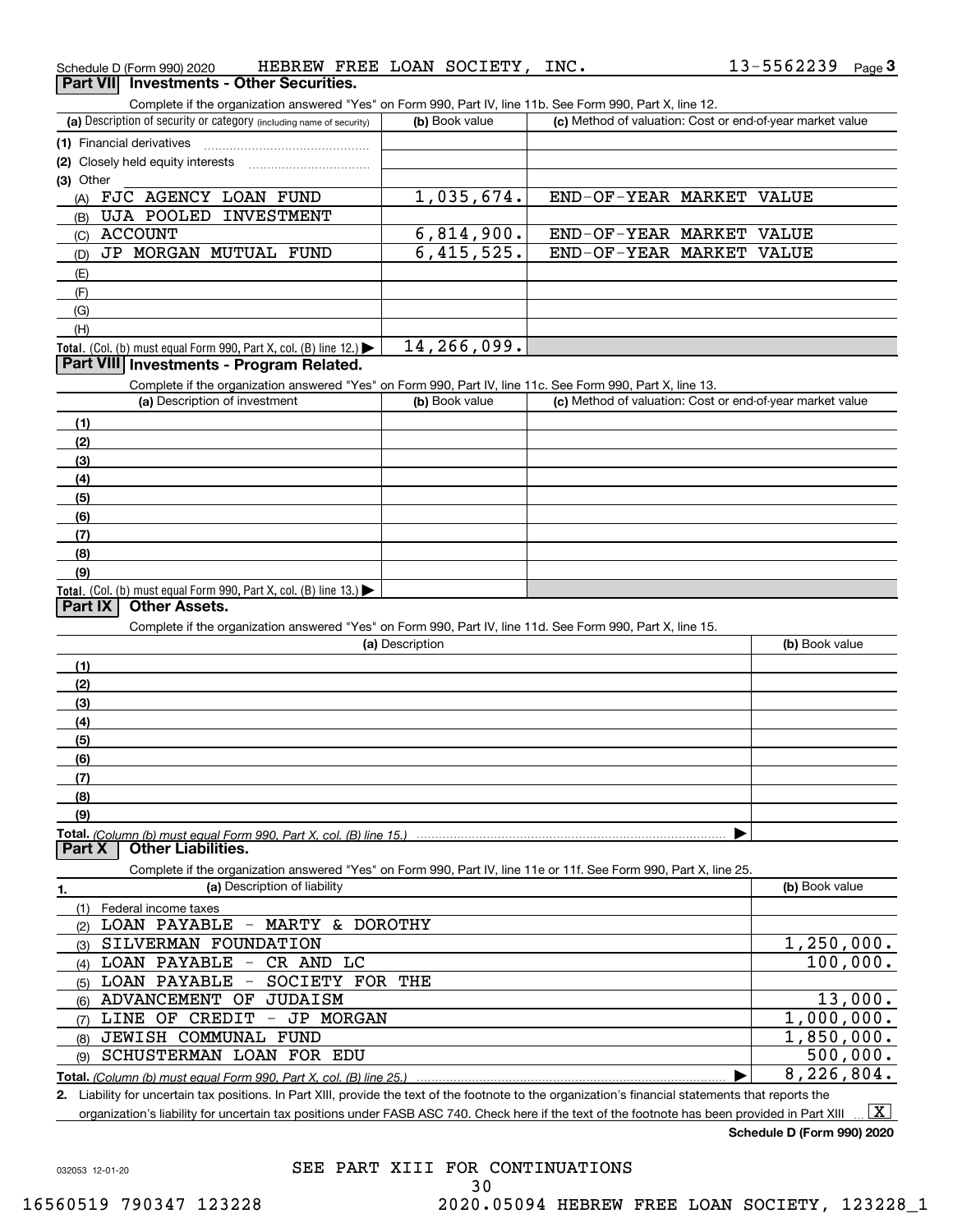|    | HEBREW FREE LOAN SOCIETY, INC.<br>Schedule D (Form 990) 2020                                                                                                                                                                   |                |            |                | 13-5562239<br>Page $4$ |
|----|--------------------------------------------------------------------------------------------------------------------------------------------------------------------------------------------------------------------------------|----------------|------------|----------------|------------------------|
|    | Reconciliation of Revenue per Audited Financial Statements With Revenue per Return.<br><b>Part XI</b>                                                                                                                          |                |            |                |                        |
|    | Complete if the organization answered "Yes" on Form 990, Part IV, line 12a.                                                                                                                                                    |                |            |                |                        |
| 1  | Total revenue, gains, and other support per audited financial statements                                                                                                                                                       |                |            | $\blacksquare$ | 7,660,485.             |
| 2  | Amounts included on line 1 but not on Form 990, Part VIII, line 12:                                                                                                                                                            |                |            |                |                        |
| a  | Net unrealized gains (losses) on investments [11] matter contracts and the unrealized gains (losses) on investments                                                                                                            | 2a             | 1,756,278. |                |                        |
| b  |                                                                                                                                                                                                                                | 2 <sub>h</sub> | 99,741.    |                |                        |
| c  | Recoveries of prior year grants [111] Recoveries of prior year grants [11] Masseum Marchantel Marchantel March                                                                                                                 | 2c             |            |                |                        |
| d  |                                                                                                                                                                                                                                | 2d             |            |                |                        |
| е  | Add lines 2a through 2d                                                                                                                                                                                                        |                |            | 2e             | 1,856,019.             |
| 3  |                                                                                                                                                                                                                                |                |            | $\overline{3}$ | 5,804,466.             |
| 4  | Amounts included on Form 990, Part VIII, line 12, but not on line 1:                                                                                                                                                           |                |            |                |                        |
|    |                                                                                                                                                                                                                                | l 4a l         | 10, 264.   |                |                        |
| b  |                                                                                                                                                                                                                                | 4 <sub>h</sub> |            |                |                        |
| c. | Add lines 4a and 4b                                                                                                                                                                                                            |                |            | 4c             | 10, 264.               |
|    |                                                                                                                                                                                                                                |                |            | 5              | 5,814,730.             |
| 5  | Total revenue. Add lines 3 and 4c. (This must equal Form 990. Part I. line 12.) manual content content content                                                                                                                 |                |            |                |                        |
|    | Part XII   Reconciliation of Expenses per Audited Financial Statements With Expenses per Return.                                                                                                                               |                |            |                |                        |
|    | Complete if the organization answered "Yes" on Form 990, Part IV, line 12a.                                                                                                                                                    |                |            |                |                        |
| 1  | Total expenses and losses per audited financial statements [111] [12] manuscription and statements [13] Total expenses and losses per audited financial statements [13] manuscription and the statements [13] manuscription an |                |            | $\mathbf{1}$   | 3,732,851.             |
| 2  | Amounts included on line 1 but not on Form 990, Part IX, line 25:                                                                                                                                                              |                |            |                |                        |
| a  |                                                                                                                                                                                                                                | 2a             | 99,741.    |                |                        |
| b  |                                                                                                                                                                                                                                | 2 <sub>b</sub> |            |                |                        |
| c  |                                                                                                                                                                                                                                | 2 <sub>c</sub> |            |                |                        |
|    |                                                                                                                                                                                                                                | 2d             |            |                |                        |
|    |                                                                                                                                                                                                                                |                |            | 2e             | 99,741.                |
| 3  |                                                                                                                                                                                                                                |                |            | $\mathbf{3}$   | 3,633,110.             |
| 4  | Amounts included on Form 990, Part IX, line 25, but not on line 1:                                                                                                                                                             |                |            |                |                        |
| a  |                                                                                                                                                                                                                                | 4a             | 10,264.    |                |                        |
| b  |                                                                                                                                                                                                                                | 4b             |            |                |                        |
|    | c Add lines 4a and 4b                                                                                                                                                                                                          |                |            | 4c             | 10, 264.               |
|    | Part XIII Supplemental Information.                                                                                                                                                                                            |                |            | 5              | 3,643,374.             |

Provide the descriptions required for Part II, lines 3, 5, and 9; Part III, lines 1a and 4; Part IV, lines 1b and 2b; Part V, line 4; Part X, line 2; Part XI, lines 2d and 4b; and Part XII, lines 2d and 4b. Also complete this part to provide any additional information.

### PART IV, LINE 2B:

THE HEBREW FREE LOAN SOCIETY ADMINISTERS THREE SCHOLARSHIP PROGRAMS ON

BEHALF OF THE UJA FEDERATION OF NEW YORK. THIS PROGRAM PROVIDES

APPROXIMATELY \$1 MILLION TO STUDENTS WITH FINANCIAL NEED, PRIMARILY IN THE

NEW YORK METROPOLITAN AREA.

HFLS GATHERS AND PROCESSES APPLICATIONS FROM STUDENTS, ENSURING THAT THEY

MEET UJA'S ELIGIBILITY REQUIREMENTS. APPROVAL OF INDIVIDUAL STUDENT

SCHOLARSHIP AWARDS IS AT THE SOLE DISCRETION OF THE UJA SCHOLARSHIP

COMMITTEES. AS PART OF THE ADMINISTRATIVE PROCESS HFLS IS REQUIRED TO SEND

A REPORT TO UJA ON THE NUMBER AND AMOUNT OF SCHOLARSHIPS APPROVED AND UJA

THEN DISBURSES THE FUNDS TO STUDENTS. HOWEVER, STUDENTS ARE REQUIRED TO

#### 032054 12-01-20 **Schedule D (Form 990) 2020** ACCEPT THE SCHOLARSHIPS BEFORE DISBURSEMENT. SOME STUDENTS MAY NOT ACCEPT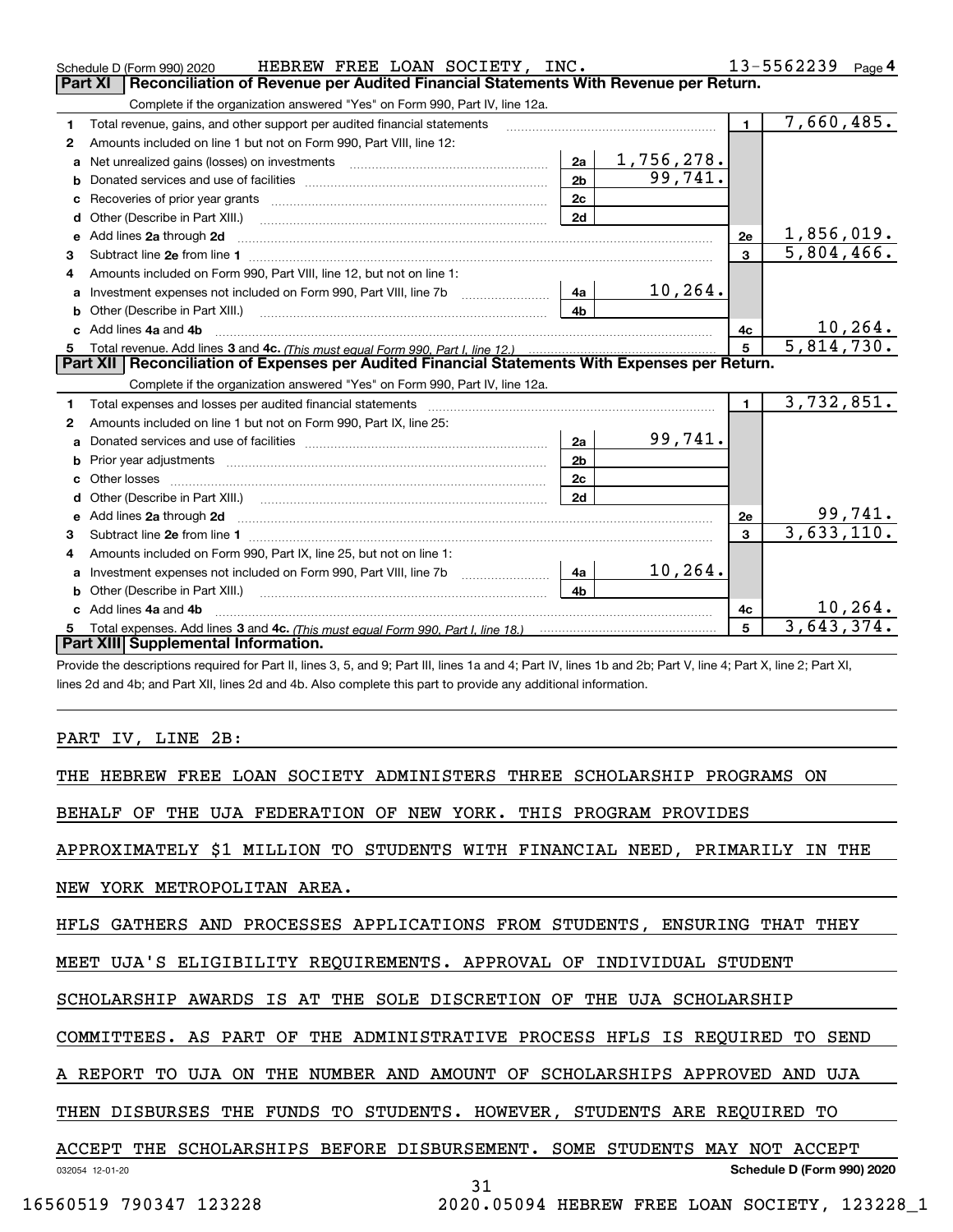THE SCHOLARSHIP OFFERED AND AS SUCH THE UNCLAIMED FUNDS ARE KEPT BY HFLS

AND ADDED TO THE POOL OF AVAILABLE FUNDS IN THE NEXT SCHOLARSHIP SEASON.

PART V, LINE 4:

THE ORGANIZATION'S ENDOWMENT CONSISTS OF PERMANENTLY RESTRICTED FUNDS AND

BOARD DESIGNATED FUNDS THAT PROVIDE A FUNDING STREAM FOR THE

### ORGANIZATION'S PROGRAMS.

PART X, LINE 2:

THE SOCIETY QUALIFIES AS A TAX-EXEMPT, NOT-FOR-PROFIT ORGANIZATION UNDER

SECTION 501(C)(3) OF THE INTERNAL REVENUE CODE.

THE SOCIETY RECOGNIZES AND MEASURES ITS UNRECOGNIZED TAX BENEFITS IN

ACCORDANCE WITH FASB ASC 740, INCOME TAXES. UNDER THAT GUIDANCE, THE

SOCIETY ASSESSES THE LIKELIHOOD, BASED ON THEIR TECHNICAL MERIT, THAT TAX

POSITIONS WILL BE SUSTAINED UPON EXAMINATION BASED ON THE FACTS,

CIRCUMSTANCES AND INFORMATION AVAILABLE AT THE END OF EACH PERIOD. THE

MEASUREMENT OF UNRECOGNIZED TAX BENEFITS IS ADJUSTED WHEN NEW INFORMATION

IS AVAILABLE, OR WHEN AN EVENT OCCURS THAT REQUIRES A CHANGE.

MANAGEMENT HAS EVALUATED THE TAX POSITIONS OF THE SOCIETY AND HAS

CONCLUDED THAT NO UNCERTAIN TAX POSITIONS THAT REQUIRE ADJUSTMENT TO THE

FINANCIAL STATEMENTS HAD BEEN TAKEN.

**Schedule D (Form 990) 2020**

032055 12-01-20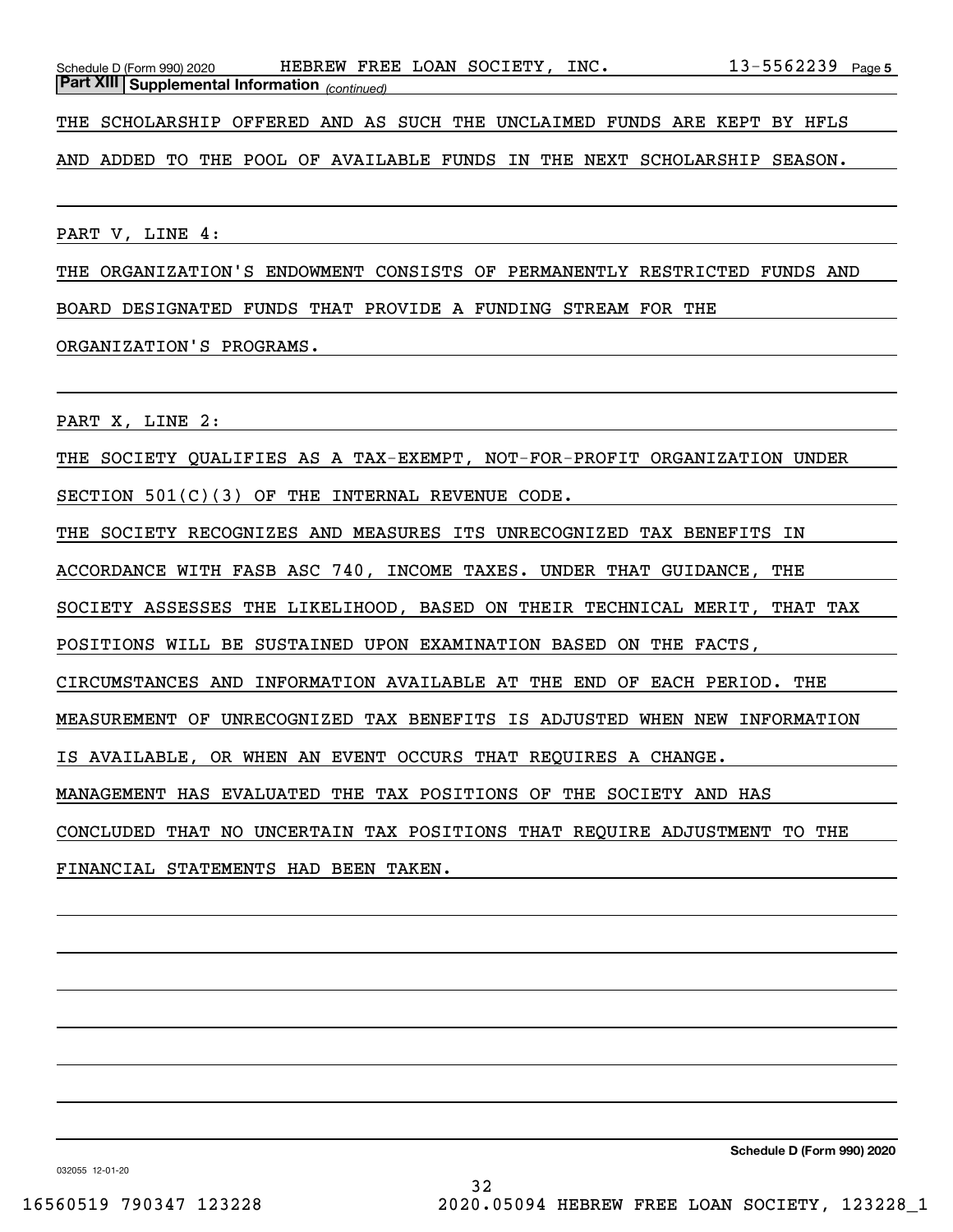*(continued)* **Part XIII Supplemental Information** 

| Other Liabilities. See Form 990, Part X, line 25.<br><b>Part X</b> |            |
|--------------------------------------------------------------------|------------|
| (a) Description of liability                                       | (b) Amount |
| MEN HAVING BABIES LOAN FUND                                        | 139,000.   |
| ROBINHOOD LOAN FUND                                                | 251, 173.  |
| MOISE Y. SAFRA FOUNDATION LOAN                                     | 1,000,000. |
| MARTY OLINER CAPITAL LOAN                                          | 1,000,000. |
| CHARITABLE ASSOCIATES LOAN                                         | 578,000.   |
| MENACHEM HOROWITZ CAP. LOAN                                        | 25,000.    |
| GARY ZIMMERMAN LOAN FOR CV LP                                      | 100,000.   |
| <b>UJA LINE OF CREDIT</b>                                          | 90,631.    |
| <b>UJA SMALL BUSINESS LOAN</b>                                     | 200,000.   |
| COMMUNITY HEALTHCARE (ACCESS LOANS)                                | 80,000.    |
| EVAN DREYER                                                        | 50,000.    |
|                                                                    |            |
|                                                                    |            |
|                                                                    |            |
|                                                                    |            |
|                                                                    |            |
|                                                                    |            |
|                                                                    |            |
|                                                                    |            |
|                                                                    |            |
|                                                                    |            |
|                                                                    |            |
|                                                                    |            |
|                                                                    |            |
|                                                                    |            |
|                                                                    |            |
|                                                                    |            |
|                                                                    |            |
|                                                                    |            |
|                                                                    |            |
|                                                                    |            |
|                                                                    |            |
|                                                                    |            |
|                                                                    |            |
|                                                                    |            |
|                                                                    |            |
|                                                                    |            |
|                                                                    |            |
|                                                                    |            |
|                                                                    |            |
|                                                                    |            |
|                                                                    |            |
|                                                                    |            |
|                                                                    |            |
|                                                                    |            |
|                                                                    |            |
|                                                                    |            |
|                                                                    |            |
|                                                                    |            |
|                                                                    |            |
|                                                                    |            |
|                                                                    |            |
|                                                                    |            |

**Schedule D (Form 990)**

032451 04-01-20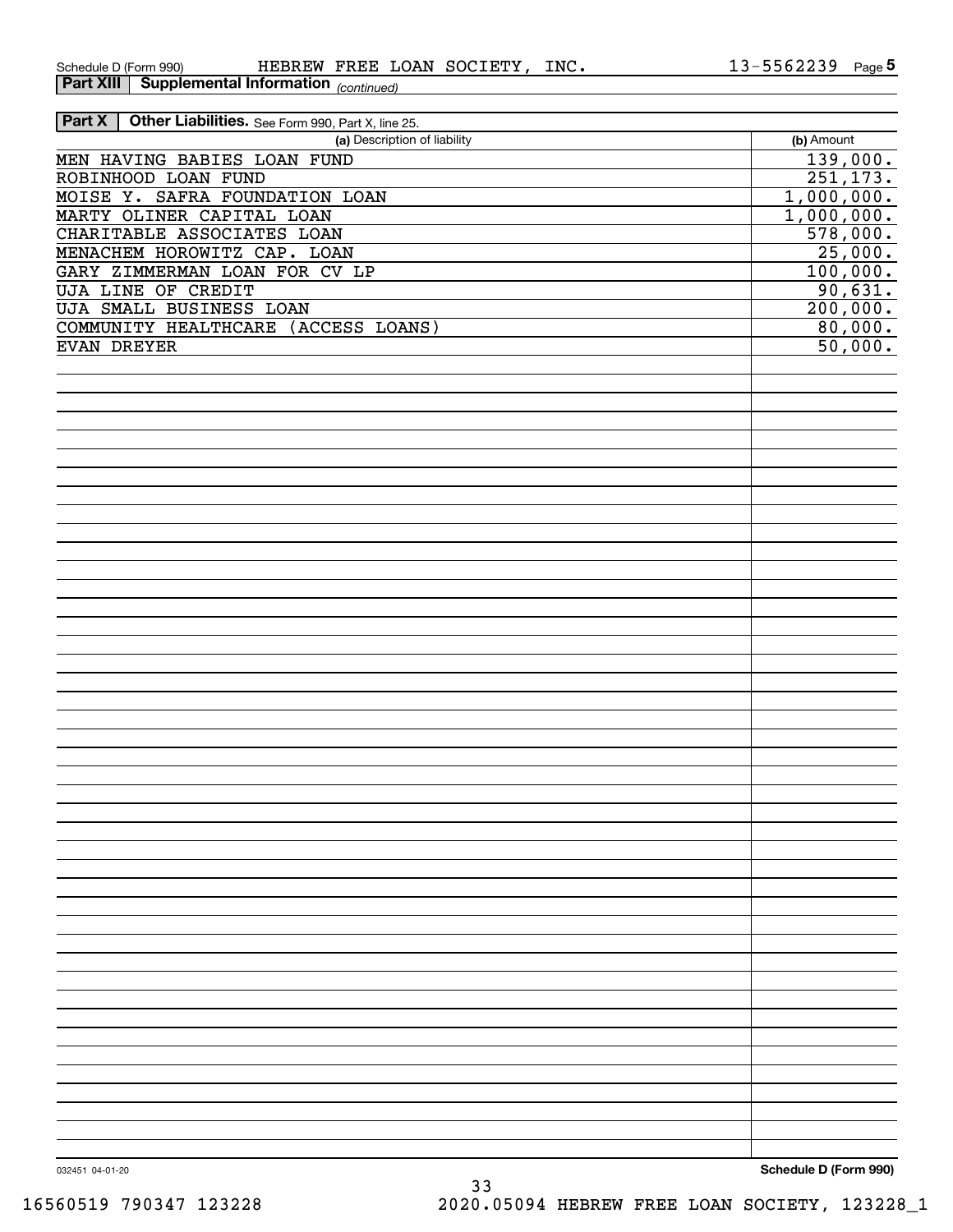|   | <b>SCHEDULE J</b>                                                                   | <b>Compensation Information</b>                                                                                           |                                       | OMB No. 1545-0047          |            |                              |
|---|-------------------------------------------------------------------------------------|---------------------------------------------------------------------------------------------------------------------------|---------------------------------------|----------------------------|------------|------------------------------|
|   | (Form 990)<br>For certain Officers, Directors, Trustees, Key Employees, and Highest |                                                                                                                           |                                       |                            |            |                              |
|   |                                                                                     | <b>Compensated Employees</b>                                                                                              |                                       |                            |            |                              |
|   |                                                                                     | Complete if the organization answered "Yes" on Form 990, Part IV, line 23.                                                |                                       | <b>Open to Public</b>      |            |                              |
|   | Department of the Treasury<br>Internal Revenue Service                              | Attach to Form 990.<br>Go to www.irs.gov/Form990 for instructions and the latest information.                             |                                       |                            | Inspection |                              |
|   | Name of the organization                                                            |                                                                                                                           | <b>Employer identification number</b> |                            |            |                              |
|   |                                                                                     | HEBREW FREE LOAN SOCIETY,<br>INC.                                                                                         |                                       | 13-5562239                 |            |                              |
|   | Part I                                                                              | <b>Questions Regarding Compensation</b>                                                                                   |                                       |                            |            |                              |
|   |                                                                                     |                                                                                                                           |                                       |                            | Yes        | No.                          |
|   |                                                                                     | 1a Check the appropriate box(es) if the organization provided any of the following to or for a person listed on Form 990, |                                       |                            |            |                              |
|   |                                                                                     | Part VII, Section A, line 1a. Complete Part III to provide any relevant information regarding these items.                |                                       |                            |            |                              |
|   | First-class or charter travel                                                       | Housing allowance or residence for personal use                                                                           |                                       |                            |            |                              |
|   | Travel for companions                                                               | Payments for business use of personal residence                                                                           |                                       |                            |            |                              |
|   |                                                                                     | Tax indemnification and gross-up payments<br>Health or social club dues or initiation fees                                |                                       |                            |            |                              |
|   |                                                                                     | Discretionary spending account<br>Personal services (such as maid, chauffeur, chef)                                       |                                       |                            |            |                              |
|   |                                                                                     |                                                                                                                           |                                       |                            |            |                              |
|   |                                                                                     | <b>b</b> If any of the boxes on line 1a are checked, did the organization follow a written policy regarding payment or    |                                       |                            |            |                              |
|   |                                                                                     | reimbursement or provision of all of the expenses described above? If "No," complete Part III to explain                  |                                       | 1b                         |            |                              |
| 2 |                                                                                     | Did the organization require substantiation prior to reimbursing or allowing expenses incurred by all directors,          |                                       | $\mathbf{2}$               |            |                              |
|   |                                                                                     |                                                                                                                           |                                       |                            |            |                              |
| з |                                                                                     | Indicate which, if any, of the following the organization used to establish the compensation of the organization's        |                                       |                            |            |                              |
|   |                                                                                     | CEO/Executive Director. Check all that apply. Do not check any boxes for methods used by a related organization to        |                                       |                            |            |                              |
|   |                                                                                     | establish compensation of the CEO/Executive Director, but explain in Part III.                                            |                                       |                            |            |                              |
|   | ΧI<br>Compensation committee                                                        | $X$ Written employment contract                                                                                           |                                       |                            |            |                              |
|   |                                                                                     | $X \mid$<br>Compensation survey or study<br>Independent compensation consultant                                           |                                       |                            |            |                              |
|   |                                                                                     | $\mathbf{X}$ Approval by the board or compensation committee<br>Form 990 of other organizations                           |                                       |                            |            |                              |
|   |                                                                                     |                                                                                                                           |                                       |                            |            |                              |
|   |                                                                                     | During the year, did any person listed on Form 990, Part VII, Section A, line 1a, with respect to the filing              |                                       |                            |            |                              |
|   | organization or a related organization:                                             |                                                                                                                           |                                       |                            |            |                              |
| а |                                                                                     | Receive a severance payment or change-of-control payment?                                                                 |                                       | 4a                         |            | х                            |
|   |                                                                                     | Participate in or receive payment from a supplemental nonqualified retirement plan?                                       |                                       | 4b                         |            | $\overline{\textbf{x}}$      |
|   |                                                                                     | c Participate in or receive payment from an equity-based compensation arrangement?                                        |                                       | 4c                         |            | $\overline{\mathbf{x}}$      |
|   |                                                                                     | If "Yes" to any of lines 4a-c, list the persons and provide the applicable amounts for each item in Part III.             |                                       |                            |            |                              |
|   |                                                                                     |                                                                                                                           |                                       |                            |            |                              |
|   |                                                                                     | Only section 501(c)(3), 501(c)(4), and 501(c)(29) organizations must complete lines 5-9.                                  |                                       |                            |            |                              |
| 5 |                                                                                     | For persons listed on Form 990, Part VII, Section A, line 1a, did the organization pay or accrue any compensation         |                                       |                            |            |                              |
|   | contingent on the revenues of:                                                      |                                                                                                                           |                                       |                            |            |                              |
|   |                                                                                     |                                                                                                                           |                                       | 5а                         |            | x<br>$\overline{\mathbf{x}}$ |
|   |                                                                                     |                                                                                                                           |                                       | 5b                         |            |                              |
|   |                                                                                     | If "Yes" on line 5a or 5b, describe in Part III.                                                                          |                                       |                            |            |                              |
|   |                                                                                     | 6 For persons listed on Form 990, Part VII, Section A, line 1a, did the organization pay or accrue any compensation       |                                       |                            |            |                              |
|   | contingent on the net earnings of:                                                  |                                                                                                                           |                                       |                            |            | х                            |
|   |                                                                                     |                                                                                                                           |                                       | 6а                         |            | $\mathbf X$                  |
|   |                                                                                     | If "Yes" on line 6a or 6b, describe in Part III.                                                                          |                                       | 6b                         |            |                              |
|   |                                                                                     | 7 For persons listed on Form 990, Part VII, Section A, line 1a, did the organization provide any nonfixed payments        |                                       |                            |            |                              |
|   |                                                                                     |                                                                                                                           |                                       | 7                          |            | x                            |
| 8 |                                                                                     | Were any amounts reported on Form 990, Part VII, paid or accrued pursuant to a contract that was subject to the           |                                       |                            |            |                              |
|   |                                                                                     |                                                                                                                           |                                       | 8                          |            | х                            |
| 9 |                                                                                     | If "Yes" on line 8, did the organization also follow the rebuttable presumption procedure described in                    |                                       |                            |            |                              |
|   |                                                                                     |                                                                                                                           |                                       | 9                          |            |                              |
|   |                                                                                     | exuark Reduction Act Notice, see the Instructions for Ferm 000                                                            |                                       | Schodule I (Form 000) 2020 |            |                              |

LHA For Paperwork Reduction Act Notice, see the Instructions for Form 990. Schedule J (Form 990) 2020

032111 12-07-20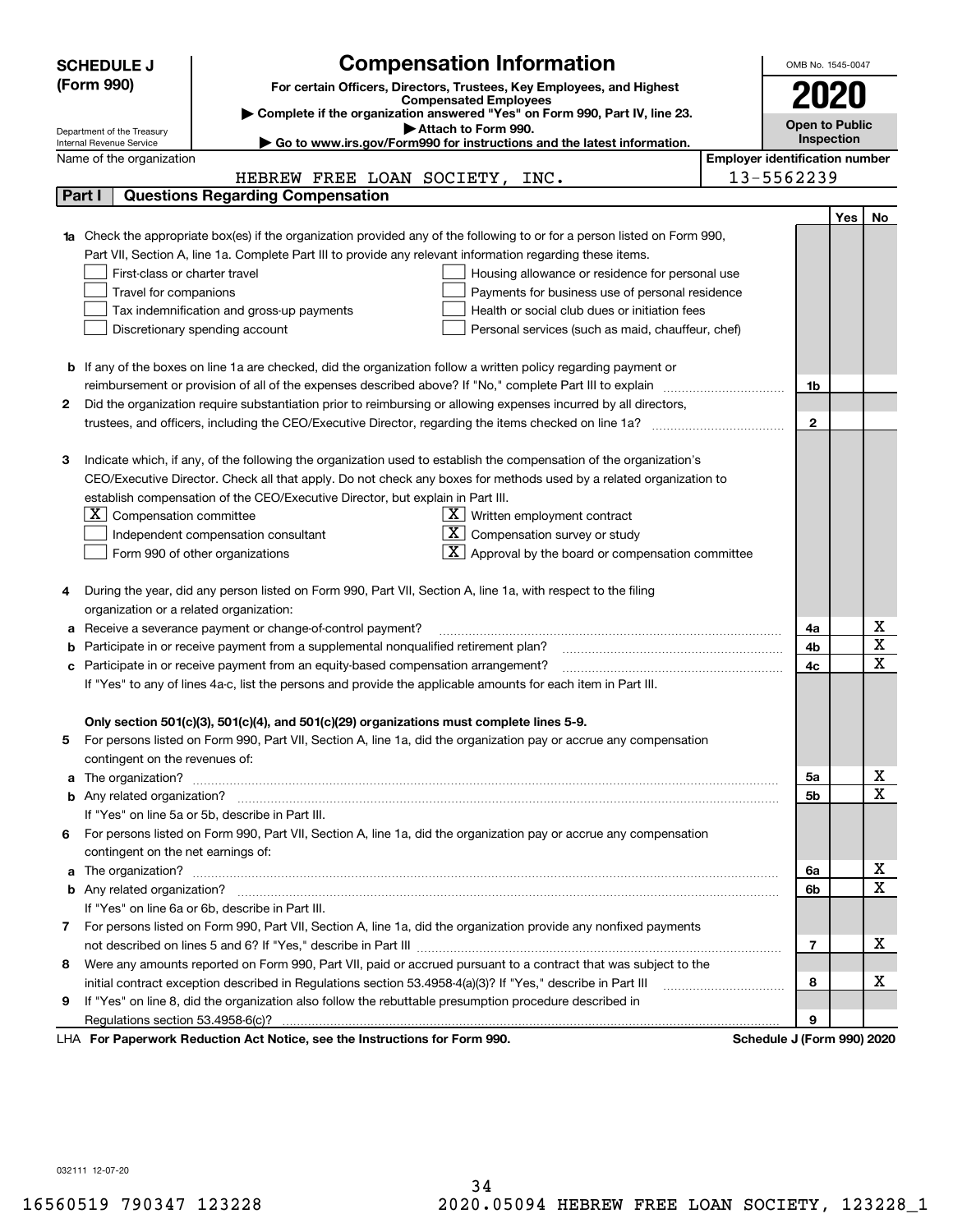13-5562239

# **Part II Officers, Directors, Trustees, Key Employees, and Highest Compensated Employees.**  Schedule J (Form 990) 2020 Page Use duplicate copies if additional space is needed.

For each individual whose compensation must be reported on Schedule J, report compensation from the organization on row (i) and from related organizations, described in the instructions, on row (ii). Do not list any individuals that aren't listed on Form 990, Part VII.

**Note:**  The sum of columns (B)(i)-(iii) for each listed individual must equal the total amount of Form 990, Part VII, Section A, line 1a, applicable column (D) and (E) amounts for that individual.

| (A) Name and Title            |            |                          | (B) Breakdown of W-2 and/or 1099-MISC compensation |                                           | (C) Retirement and             | (D) Nontaxable<br>benefits | (E) Total of columns | (F) Compensation                                           |  |  |
|-------------------------------|------------|--------------------------|----------------------------------------------------|-------------------------------------------|--------------------------------|----------------------------|----------------------|------------------------------------------------------------|--|--|
|                               |            | (i) Base<br>compensation | (ii) Bonus &<br>incentive<br>compensation          | (iii) Other<br>reportable<br>compensation | other deferred<br>compensation |                            | $(B)(i)-(D)$         | in column (B)<br>reported as deferred<br>on prior Form 990 |  |  |
| DAVID ROSENN<br>(1)           | (i)        | 196, 208.                | $\overline{0}$ .                                   | $\overline{0}$ .                          | 45,723.                        | 17,946.                    | 259,877.             | 0.                                                         |  |  |
| EXECUTIVE DIRECTOR            | (ii)       | $\overline{0}$ .         | $\overline{0}$ .                                   | $\overline{0}$ .                          | $\overline{0}$ .               | $\overline{0}$ .           | $\overline{0}$ .     | $\overline{0}$ .                                           |  |  |
| RACHEL CHASKY<br>(2)          | (i)        | 134,824.                 | $\overline{0}$ .                                   | $\overline{0}$ .                          | 15,080.                        | 16,318.                    | 166, 222.            | $\overline{0}$ .                                           |  |  |
| DIRECTOR OF DEVELOPMENT       | (ii)       | $\overline{0}$ .         | $\overline{0}$ .                                   | $\overline{0}$ .                          | $\overline{0}$ .               | 0.                         | $\overline{0}$ .     | $\overline{0}$ .                                           |  |  |
| DAREN SCOTT<br>(3)            | (i)        | 127,593.                 | $\overline{0}$ .                                   | $\overline{0}$ .                          | 13,882.                        | 17,090.                    | 158, 565.            | $\overline{0}$ .                                           |  |  |
| DIRECTOR OF FINANCE AND ADMIN | (ii)       | 0.                       | $\overline{0}$ .                                   | $\overline{0}$ .                          | 0.                             | 0.                         | 0.                   | $\overline{0}$ .                                           |  |  |
|                               | (i)        |                          |                                                    |                                           |                                |                            |                      |                                                            |  |  |
|                               | (ii)       |                          |                                                    |                                           |                                |                            |                      |                                                            |  |  |
|                               | (i)        |                          |                                                    |                                           |                                |                            |                      |                                                            |  |  |
|                               | (ii)       |                          |                                                    |                                           |                                |                            |                      |                                                            |  |  |
|                               | (i)        |                          |                                                    |                                           |                                |                            |                      |                                                            |  |  |
|                               | (ii)       |                          |                                                    |                                           |                                |                            |                      |                                                            |  |  |
|                               | (i)        |                          |                                                    |                                           |                                |                            |                      |                                                            |  |  |
|                               | (ii)       |                          |                                                    |                                           |                                |                            |                      |                                                            |  |  |
|                               | (i)        |                          |                                                    |                                           |                                |                            |                      |                                                            |  |  |
|                               | (ii)       |                          |                                                    |                                           |                                |                            |                      |                                                            |  |  |
|                               | (i)        |                          |                                                    |                                           |                                |                            |                      |                                                            |  |  |
|                               | (ii)       |                          |                                                    |                                           |                                |                            |                      |                                                            |  |  |
|                               | (i)        |                          |                                                    |                                           |                                |                            |                      |                                                            |  |  |
|                               | (ii)       |                          |                                                    |                                           |                                |                            |                      |                                                            |  |  |
|                               | (i)        |                          |                                                    |                                           |                                |                            |                      |                                                            |  |  |
|                               | (ii)       |                          |                                                    |                                           |                                |                            |                      |                                                            |  |  |
|                               | (i)        |                          |                                                    |                                           |                                |                            |                      |                                                            |  |  |
|                               | (ii)       |                          |                                                    |                                           |                                |                            |                      |                                                            |  |  |
|                               | (i)        |                          |                                                    |                                           |                                |                            |                      |                                                            |  |  |
|                               | (ii)       |                          |                                                    |                                           |                                |                            |                      |                                                            |  |  |
|                               | (i)        |                          |                                                    |                                           |                                |                            |                      |                                                            |  |  |
|                               | (ii)       |                          |                                                    |                                           |                                |                            |                      |                                                            |  |  |
|                               | $(\sf{i})$ |                          |                                                    |                                           |                                |                            |                      |                                                            |  |  |
|                               | (ii)       |                          |                                                    |                                           |                                |                            |                      |                                                            |  |  |
|                               | (i)        |                          |                                                    |                                           |                                |                            |                      |                                                            |  |  |
|                               | (ii)       |                          |                                                    |                                           |                                |                            |                      |                                                            |  |  |

**Schedule J (Form 990) 2020**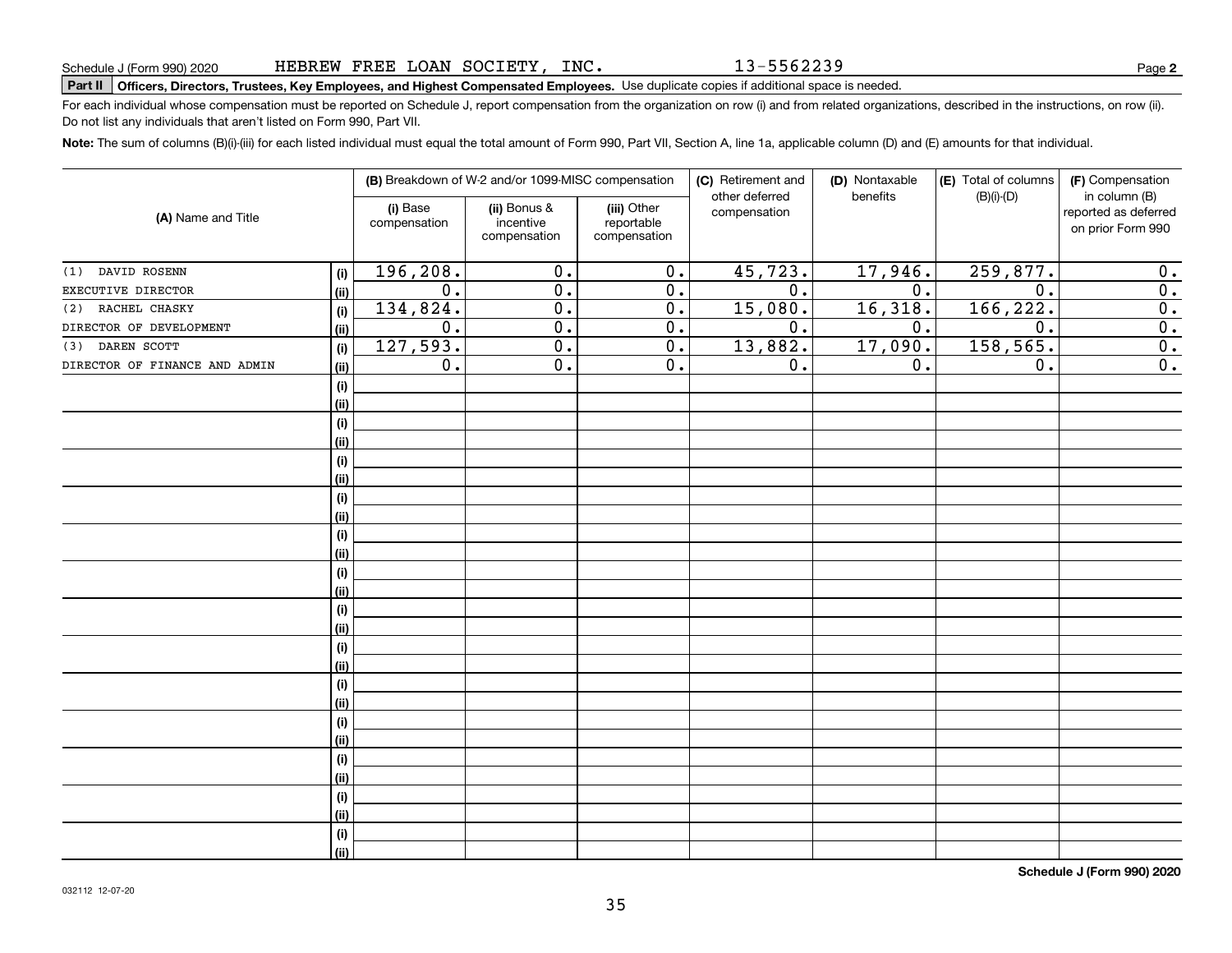## **Part III Supplemental Information**

Schedule J (Form 990) 2020 HEBREW FREE LOAN SOCIETY, INC.<br>Part III Supplemental Information<br>Provide the information, explanation, or descriptions required for Part I, lines 1a, 1b, 3, 4a, 4b, 4c, 5a, 5b, 6a, 6b, 7, and 8,

**Schedule J (Form 990) 2020**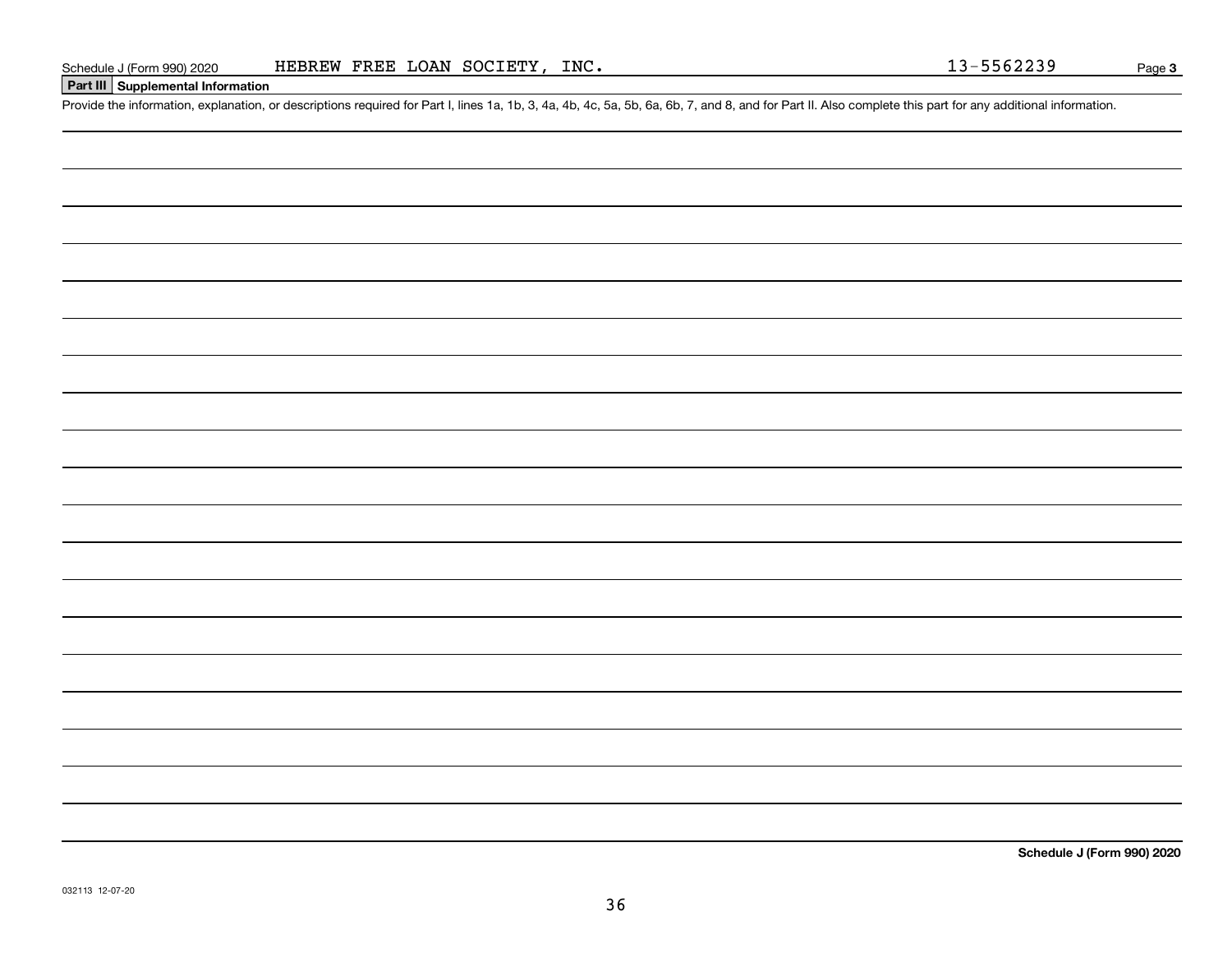| <b>SCHEDULE L</b>          |                                                                                      |                   |                                                                  |             |                                      |                                    | <b>Transactions With Interested Persons</b>                                                                                        |                 |             |                                                                                                                                                                                                                                                                                                                                                                                                                                                                         | OMB No. 1545-0047     |     |                       |
|----------------------------|--------------------------------------------------------------------------------------|-------------------|------------------------------------------------------------------|-------------|--------------------------------------|------------------------------------|------------------------------------------------------------------------------------------------------------------------------------|-----------------|-------------|-------------------------------------------------------------------------------------------------------------------------------------------------------------------------------------------------------------------------------------------------------------------------------------------------------------------------------------------------------------------------------------------------------------------------------------------------------------------------|-----------------------|-----|-----------------------|
| (Form 990 or 990-EZ)       |                                                                                      |                   | 28b, or 28c, or Form 990-EZ, Part V, line 38a or 40b.            |             |                                      |                                    | Complete if the organization answered "Yes" on Form 990, Part IV, line 25a, 25b, 26, 27, 28a,                                      |                 |             |                                                                                                                                                                                                                                                                                                                                                                                                                                                                         |                       |     |                       |
| Department of the Treasury |                                                                                      |                   |                                                                  |             |                                      | Attach to Form 990 or Form 990-EZ. |                                                                                                                                    |                 |             |                                                                                                                                                                                                                                                                                                                                                                                                                                                                         | <b>Open To Public</b> |     |                       |
| Internal Revenue Service   |                                                                                      |                   |                                                                  |             |                                      |                                    | $\epsilon$ Go to www.irs.gov/Form990 for instructions and the latest information.                                                  |                 |             |                                                                                                                                                                                                                                                                                                                                                                                                                                                                         | Inspection            |     |                       |
| Name of the organization   |                                                                                      |                   |                                                                  |             |                                      |                                    |                                                                                                                                    |                 |             | <b>Employer identification number</b>                                                                                                                                                                                                                                                                                                                                                                                                                                   |                       |     |                       |
|                            |                                                                                      |                   | HEBREW FREE LOAN SOCIETY, INC.                                   |             |                                      |                                    |                                                                                                                                    |                 |             | 13-5562239                                                                                                                                                                                                                                                                                                                                                                                                                                                              |                       |     |                       |
| Part I                     |                                                                                      |                   |                                                                  |             |                                      |                                    | Excess Benefit Transactions (section 501(c)(3), section 501(c)(4), and section 501(c)(29) organizations only).                     |                 |             |                                                                                                                                                                                                                                                                                                                                                                                                                                                                         |                       |     |                       |
|                            |                                                                                      |                   |                                                                  |             |                                      |                                    | Complete if the organization answered "Yes" on Form 990, Part IV, line 25a or 25b, or Form 990-EZ, Part V, line 40b.               |                 |             |                                                                                                                                                                                                                                                                                                                                                                                                                                                                         |                       |     |                       |
| 1                          | (a) Name of disqualified person                                                      |                   | (b) Relationship between disqualified<br>person and organization |             |                                      |                                    | (c) Description of transaction                                                                                                     |                 |             |                                                                                                                                                                                                                                                                                                                                                                                                                                                                         | Yes                   |     | (d) Corrected?<br>No. |
|                            |                                                                                      |                   |                                                                  |             |                                      |                                    |                                                                                                                                    |                 |             |                                                                                                                                                                                                                                                                                                                                                                                                                                                                         |                       |     |                       |
|                            |                                                                                      |                   |                                                                  |             |                                      |                                    |                                                                                                                                    |                 |             |                                                                                                                                                                                                                                                                                                                                                                                                                                                                         |                       |     |                       |
|                            |                                                                                      |                   |                                                                  |             |                                      |                                    |                                                                                                                                    |                 |             |                                                                                                                                                                                                                                                                                                                                                                                                                                                                         |                       |     |                       |
|                            |                                                                                      |                   |                                                                  |             |                                      |                                    |                                                                                                                                    |                 |             |                                                                                                                                                                                                                                                                                                                                                                                                                                                                         |                       |     |                       |
| section 4958               |                                                                                      |                   |                                                                  |             |                                      |                                    | 2 Enter the amount of tax incurred by the organization managers or disqualified persons during the year under                      |                 |             |                                                                                                                                                                                                                                                                                                                                                                                                                                                                         |                       |     |                       |
|                            |                                                                                      |                   |                                                                  |             |                                      |                                    |                                                                                                                                    |                 |             | $\begin{array}{c}\n\blacktriangleright \ \ \ \text{\$}\ \ \ \text{\_}\ \ \ \text{\_} \ \ \ \text{\_} \ \ \ \text{\_} \ \ \ \text{\_} \ \ \ \text{\_} \ \ \ \text{\_} \ \ \ \text{\_} \ \ \ \text{\_} \ \ \ \text{\_} \ \ \ \text{\_} \ \ \ \text{\_} \ \ \ \text{\_} \ \ \ \text{\_} \ \ \ \text{\_} \ \ \ \text{\_} \ \ \ \text{\_} \ \ \ \text{\_} \ \ \ \text{\_} \ \ \ \text{\_} \ \ \ \text{\_} \ \ \ \text{\_} \ \ \ \text{\_} \ \ \ \text{\_} \ \ \ \text{\_} \$ |                       |     |                       |
| Part II                    | Loans to and/or From Interested Persons.                                             |                   |                                                                  |             |                                      |                                    |                                                                                                                                    |                 |             |                                                                                                                                                                                                                                                                                                                                                                                                                                                                         |                       |     |                       |
|                            |                                                                                      |                   |                                                                  |             |                                      |                                    | Complete if the organization answered "Yes" on Form 990-EZ, Part V, line 38a or Form 990, Part IV, line 26; or if the organization |                 |             |                                                                                                                                                                                                                                                                                                                                                                                                                                                                         |                       |     |                       |
|                            | reported an amount on Form 990, Part X, line 5, 6, or 22.                            |                   |                                                                  |             |                                      |                                    |                                                                                                                                    |                 |             |                                                                                                                                                                                                                                                                                                                                                                                                                                                                         |                       |     |                       |
|                            | (a) Name of                                                                          | (b) Relationship  | (c) Purpose                                                      |             | (d) Loan to or                       | (e) Original                       | (f) Balance due                                                                                                                    |                 | $(g)$ In    | (h) Approved                                                                                                                                                                                                                                                                                                                                                                                                                                                            |                       |     | (i) Written           |
|                            | interested person                                                                    | with organization | of loan                                                          |             | from the<br>organization?<br>To From | principal amount                   |                                                                                                                                    | default?<br>Yes | No          | by board or<br>committee?<br>Yes                                                                                                                                                                                                                                                                                                                                                                                                                                        | No                    | Yes | agreement?<br>No      |
| IAN SHRANK                 |                                                                                      |                   | BOARD PRCAPITAL                                                  | X           |                                      | 250,000.                           | 250,000.                                                                                                                           |                 | X           | X                                                                                                                                                                                                                                                                                                                                                                                                                                                                       |                       | X   |                       |
|                            | MARK J. GERSTEINICE PRECAPITAL                                                       |                   |                                                                  | $\mathbf X$ |                                      | 50,000.                            | 50,000.                                                                                                                            |                 | $\mathbf X$ | X                                                                                                                                                                                                                                                                                                                                                                                                                                                                       |                       | X   |                       |
|                            | DANIEL BENDHEIMBOARD MECAPITAL                                                       |                   |                                                                  | X           |                                      | 25,000.                            | $0$ .                                                                                                                              |                 | X           | X                                                                                                                                                                                                                                                                                                                                                                                                                                                                       |                       | X   |                       |
|                            |                                                                                      |                   |                                                                  |             |                                      |                                    |                                                                                                                                    |                 |             |                                                                                                                                                                                                                                                                                                                                                                                                                                                                         |                       |     |                       |
|                            |                                                                                      |                   |                                                                  |             |                                      |                                    |                                                                                                                                    |                 |             |                                                                                                                                                                                                                                                                                                                                                                                                                                                                         |                       |     |                       |
|                            |                                                                                      |                   |                                                                  |             |                                      |                                    |                                                                                                                                    |                 |             |                                                                                                                                                                                                                                                                                                                                                                                                                                                                         |                       |     |                       |
|                            |                                                                                      |                   |                                                                  |             |                                      |                                    |                                                                                                                                    |                 |             |                                                                                                                                                                                                                                                                                                                                                                                                                                                                         |                       |     |                       |
|                            |                                                                                      |                   |                                                                  |             |                                      |                                    |                                                                                                                                    |                 |             |                                                                                                                                                                                                                                                                                                                                                                                                                                                                         |                       |     |                       |
|                            |                                                                                      |                   |                                                                  |             |                                      |                                    |                                                                                                                                    |                 |             |                                                                                                                                                                                                                                                                                                                                                                                                                                                                         |                       |     |                       |
|                            |                                                                                      |                   |                                                                  |             |                                      | \$                                 | 300,000.                                                                                                                           |                 |             |                                                                                                                                                                                                                                                                                                                                                                                                                                                                         |                       |     |                       |
| Total<br>Part II           | <b>Grants or Assistance Benefiting Interested Persons.</b>                           |                   |                                                                  |             |                                      |                                    |                                                                                                                                    |                 |             |                                                                                                                                                                                                                                                                                                                                                                                                                                                                         |                       |     |                       |
|                            | Complete if the organization answered "Yes" on Form 990, Part IV, line 27.           |                   |                                                                  |             |                                      |                                    |                                                                                                                                    |                 |             |                                                                                                                                                                                                                                                                                                                                                                                                                                                                         |                       |     |                       |
|                            | (a) Name of interested person                                                        |                   | (b) Relationship between                                         |             |                                      | (c) Amount of                      | (d) Type of                                                                                                                        |                 |             |                                                                                                                                                                                                                                                                                                                                                                                                                                                                         | (e) Purpose of        |     |                       |
|                            |                                                                                      |                   | interested person and<br>the organization                        |             |                                      | assistance                         | assistance                                                                                                                         |                 |             |                                                                                                                                                                                                                                                                                                                                                                                                                                                                         | assistance            |     |                       |
|                            |                                                                                      |                   |                                                                  |             |                                      |                                    |                                                                                                                                    |                 |             |                                                                                                                                                                                                                                                                                                                                                                                                                                                                         |                       |     |                       |
|                            |                                                                                      |                   |                                                                  |             |                                      |                                    |                                                                                                                                    |                 |             |                                                                                                                                                                                                                                                                                                                                                                                                                                                                         |                       |     |                       |
|                            |                                                                                      |                   |                                                                  |             |                                      |                                    |                                                                                                                                    |                 |             |                                                                                                                                                                                                                                                                                                                                                                                                                                                                         |                       |     |                       |
|                            |                                                                                      |                   |                                                                  |             |                                      |                                    |                                                                                                                                    |                 |             |                                                                                                                                                                                                                                                                                                                                                                                                                                                                         |                       |     |                       |
|                            |                                                                                      |                   |                                                                  |             |                                      |                                    |                                                                                                                                    |                 |             |                                                                                                                                                                                                                                                                                                                                                                                                                                                                         |                       |     |                       |
|                            |                                                                                      |                   |                                                                  |             |                                      |                                    |                                                                                                                                    |                 |             |                                                                                                                                                                                                                                                                                                                                                                                                                                                                         |                       |     |                       |
|                            |                                                                                      |                   |                                                                  |             |                                      |                                    |                                                                                                                                    |                 |             |                                                                                                                                                                                                                                                                                                                                                                                                                                                                         |                       |     |                       |
|                            |                                                                                      |                   |                                                                  |             |                                      |                                    |                                                                                                                                    |                 |             |                                                                                                                                                                                                                                                                                                                                                                                                                                                                         |                       |     |                       |
|                            |                                                                                      |                   |                                                                  |             |                                      |                                    |                                                                                                                                    |                 |             |                                                                                                                                                                                                                                                                                                                                                                                                                                                                         |                       |     |                       |
|                            | LHA For Paperwork Reduction Act Notice, see the Instructions for Form 990 or 990-EZ. |                   |                                                                  |             |                                      |                                    |                                                                                                                                    |                 |             | Schedule L (Form 990 or 990-EZ) 2020                                                                                                                                                                                                                                                                                                                                                                                                                                    |                       |     |                       |

SEE PART V FOR CONTINUATIONS

032131 12-09-20

37 16560519 790347 123228 2020.05094 HEBREW FREE LOAN SOCIETY, 123228\_1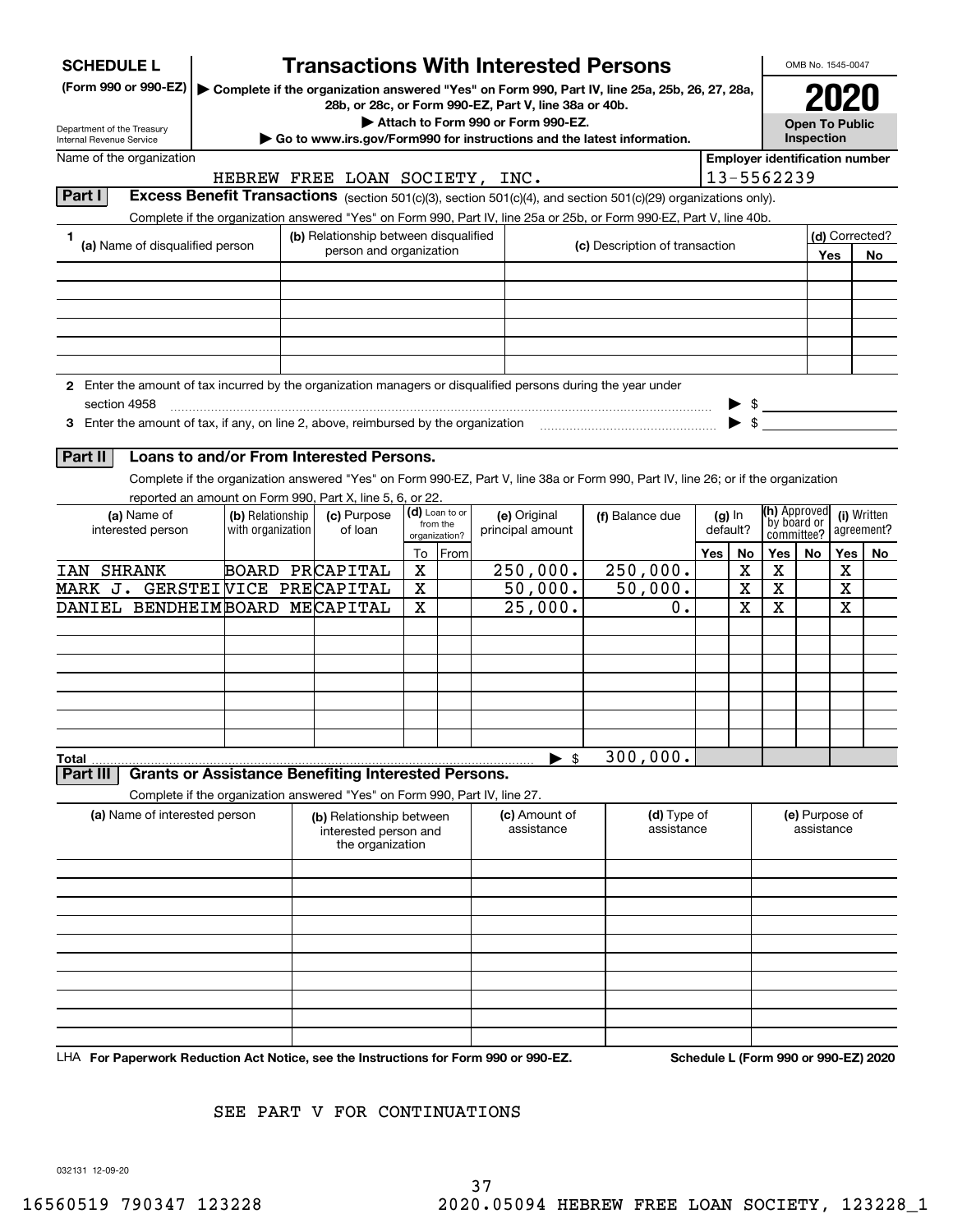Complete if the organization answered "Yes" on Form 990, Part IV, line 28a, 28b, or 28c. **Part IV Business Transactions Involving Interested Persons.**

| Complete in the organization anowered need on nomineou, narthy, line zoa, zoo, or zoo. |                                                                    |                              |                                   |                                               |    |  |  |  |  |  |  |
|----------------------------------------------------------------------------------------|--------------------------------------------------------------------|------------------------------|-----------------------------------|-----------------------------------------------|----|--|--|--|--|--|--|
| (a) Name of interested person                                                          | (b) Relationship between interested<br>person and the organization | (c) Amount of<br>transaction | (d) Description of<br>transaction | (e) Sharing of<br>organization's<br>revenues? |    |  |  |  |  |  |  |
|                                                                                        |                                                                    |                              |                                   | Yes                                           | No |  |  |  |  |  |  |
|                                                                                        |                                                                    |                              |                                   |                                               |    |  |  |  |  |  |  |
|                                                                                        |                                                                    |                              |                                   |                                               |    |  |  |  |  |  |  |
|                                                                                        |                                                                    |                              |                                   |                                               |    |  |  |  |  |  |  |
|                                                                                        |                                                                    |                              |                                   |                                               |    |  |  |  |  |  |  |
|                                                                                        |                                                                    |                              |                                   |                                               |    |  |  |  |  |  |  |
|                                                                                        |                                                                    |                              |                                   |                                               |    |  |  |  |  |  |  |
|                                                                                        |                                                                    |                              |                                   |                                               |    |  |  |  |  |  |  |
|                                                                                        |                                                                    |                              |                                   |                                               |    |  |  |  |  |  |  |
|                                                                                        |                                                                    |                              |                                   |                                               |    |  |  |  |  |  |  |
|                                                                                        |                                                                    |                              |                                   |                                               |    |  |  |  |  |  |  |

#### **Part V Supplemental Information.**

Provide additional information for responses to questions on Schedule L (see instructions).

- SCHEDULE L, PART II, LOANS TO AND FROM INTERESTED PERSONS:
- (A) NAME OF PERSON: IAN SHRANK
- (B) RELATIONSHIP WITH ORGANIZATION: BOARD PRESIDENT
- (C) PURPOSE OF LOAN: CAPITAL LOAN
- (D) LOAN TO OR FROM ORGANIZATION? = TO
- (E) ORIGINAL PRINCIPAL AMOUNT \$ 250,000. (F) BALANCE DUE \$ 250,000.

(G) LOAN IN DEFAULT? = NO

(H) APPROVED BY BOARD OR COMMITTEE? = YES

(I) WRITTEN AGREEMENT? = YES

(A) NAME OF PERSON: MARK J. GERSTEIN

- (B) RELATIONSHIP WITH ORGANIZATION: VICE PRESIDENT
- (C) PURPOSE OF LOAN: CAPITAL LOAN
- (D) LOAN TO OR FROM ORGANIZATION? = TO
- (E) ORIGINAL PRINCIPAL AMOUNT \$ 50,000. (F) BALANCE DUE \$ 50,000.

38

- (G) LOAN IN DEFAULT? = NO
- (H) APPROVED BY BOARD OR COMMITTEE? = YES

(I) WRITTEN AGREEMENT? = YES

### (A) NAME OF PERSON: DANIEL BENDHEIM

032132 12-09-20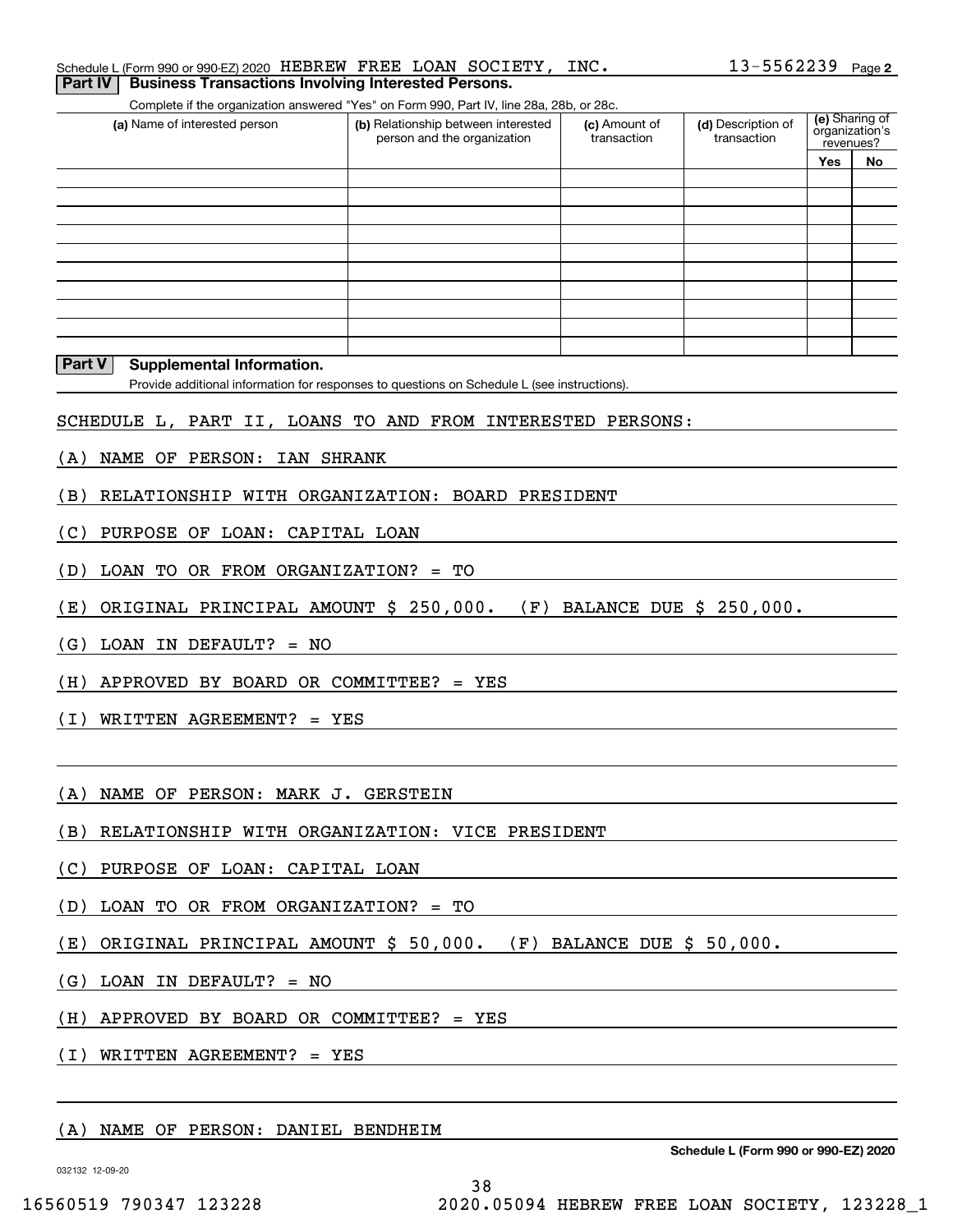| HEBREW FREE LOAN SOCIETY, INC.<br>Schedule L (Form 990 or 990-EZ)                                                 | 13-5562239 Page 2 |  |
|-------------------------------------------------------------------------------------------------------------------|-------------------|--|
| Part V<br><b>Supplemental Information</b>                                                                         |                   |  |
| Complete this part to provide additional information for responses to questions on Schedule L (see instructions). |                   |  |
| RELATIONSHIP WITH ORGANIZATION: BOARD MEMBER<br>(B)                                                               |                   |  |
| (C)<br>PURPOSE OF LOAN: CAPITAL LOAN                                                                              |                   |  |
| LOAN TO OR FROM ORGANIZATION? = TO<br>(D)                                                                         |                   |  |
| ORIGINAL PRINCIPAL AMOUNT \$ 25,000.<br>(E)<br>$(F)$ BALANCE DUE \$ 0.                                            |                   |  |
| (G)<br>LOAN IN DEFAULT? = NO                                                                                      |                   |  |
| (H)<br>APPROVED BY BOARD OR COMMITTEE? = YES                                                                      |                   |  |
| (I)<br>WRITTEN AGREEMENT? = YES                                                                                   |                   |  |
|                                                                                                                   |                   |  |
|                                                                                                                   |                   |  |
|                                                                                                                   |                   |  |
|                                                                                                                   |                   |  |
|                                                                                                                   |                   |  |
|                                                                                                                   |                   |  |
|                                                                                                                   |                   |  |
|                                                                                                                   |                   |  |
|                                                                                                                   |                   |  |
|                                                                                                                   |                   |  |
|                                                                                                                   |                   |  |
|                                                                                                                   |                   |  |
|                                                                                                                   |                   |  |
|                                                                                                                   |                   |  |
|                                                                                                                   |                   |  |
|                                                                                                                   |                   |  |
|                                                                                                                   |                   |  |
|                                                                                                                   |                   |  |
|                                                                                                                   |                   |  |
|                                                                                                                   |                   |  |
|                                                                                                                   |                   |  |
|                                                                                                                   |                   |  |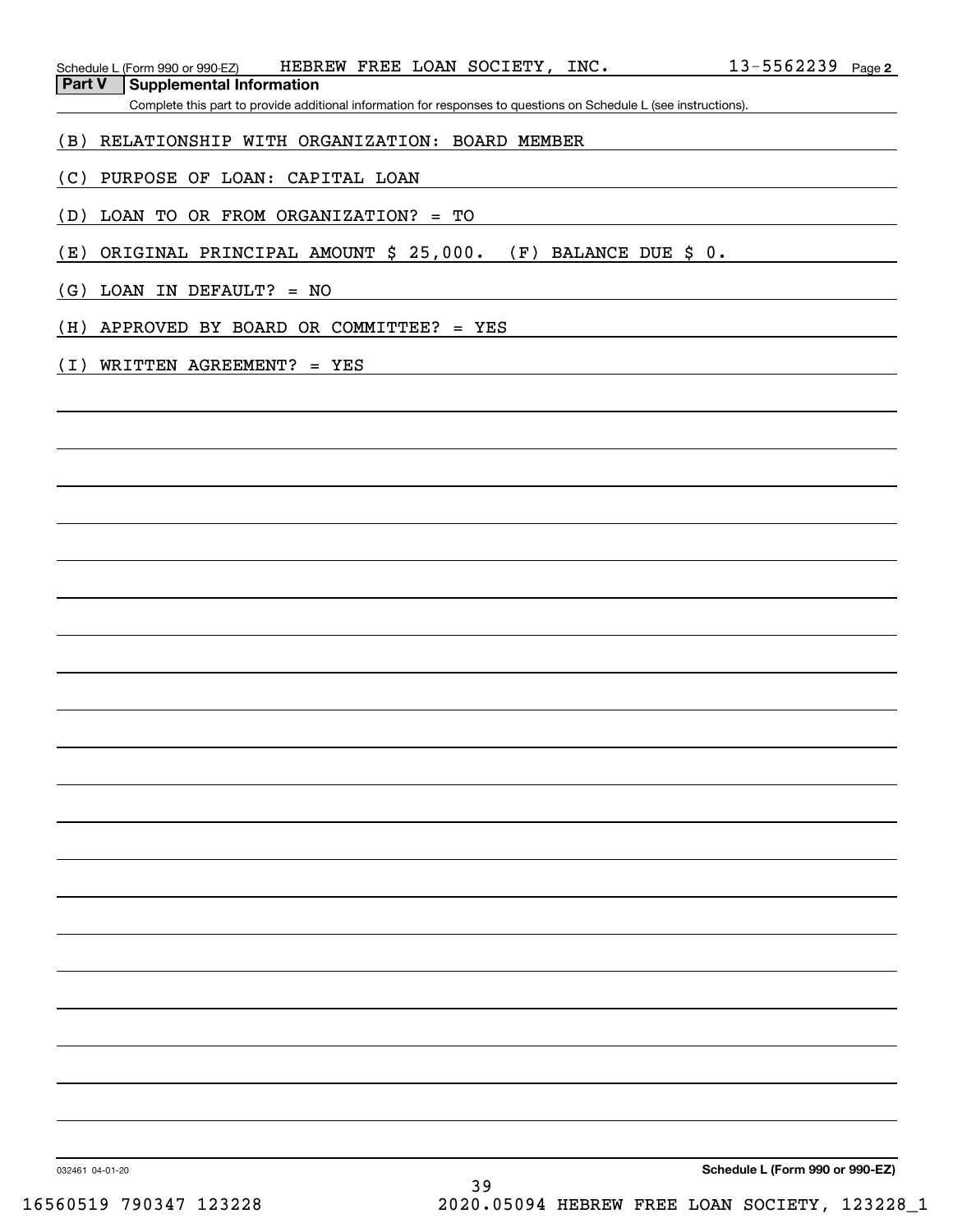**(Form 990 or 990-EZ)**

Department of the Treasury Internal Revenue Service Name of the organization

**Complete to provide information for responses to specific questions on Form 990 or 990-EZ or to provide any additional information. | Attach to Form 990 or 990-EZ. | Go to www.irs.gov/Form990 for the latest information. SCHEDULE O Supplemental Information to Form 990 or 990-EZ**



HEBREW FREE LOAN SOCIETY, INC. 13-5562239

FORM 990, PART III, LINE 1, DESCRIPTION OF ORGANIZATION MISSION:

THEIR EDUCATION, START A BUSINESS, BUILD A FAMILY AND MEET EMERGENCY

EXPENSES. HFLS IS NON-SECTARIAN; OUR BORROWERS REPRESENT NEW YORK'S

DIVERSE JEWISH AND NON-JEWISH COMMUNITIES. SINCE ITS FOUNDING IN 1892

HFLS HAS PROVIDED OVER \$300 MILLION IN LOANS TO MORE THAN 875,000

BORROWERS WHILE MAINTAINING A REPAYMENT RATE OF 99%. AS HFLS LOANS ARE

REPAID, THE CAPITAL IS LENT OUT AGAIN AND AGAIN, HELPING MORE PEOPLE

AND MULTIPLYING THE IMPACT OVER TIME.

FORM 990, PART VI, SECTION B, LINE 11B:

THE SOCIETY'S FORM 990 IS INITIALLY REVIEWED BY BOTH THE SOCIETY'S

EXECUTIVE DIRECTOR AND THE DIRECTOR OF FINANCE & ADMINISTRATION. IT IS THEN

REVIEWED BY THE AUDIT COMMITTEE CHAIR TO VERIFY THAT ALL REQUIRED

DISCLOSURES HAVE BEEN MADE. THE SOCIETY'S FORM 990 IS DISTRIBUTED TO THE

ENTIRE BOARD BEFORE THE FORM 990 RECEIVES FINAL APPROVAL FOR FILING FROM

THE SOCIETY'S EXECUTIVE DIRECTOR.

FORM 990, PART VI, SECTION B, LINE 12C:

THE CONFLICT OF INTEREST POLICY APPLIES TO ALL OFFICERS, TRUSTEES AND KEY EMPLOYEES OF THE ORGANIZATION. ALL TRANSACTIONS ARE MONITORED TO DETERMINE IF ANY POTENTIAL CONFLICT EXISTS. IF IT IS DETERMINED THAT A POTENTIAL CONFLICT DOES EXIST, THE OFFICER, TRUSTEE OR KEY EMPLOYEE IS PROHIBITED FROM PARTICIPATING IN THE DELIBERATIONS AND DECISIONS RELATING TO THAT TRANSACTION.

FORM 990, PART VI, SECTION B, LINE 15A:

032211 11-20-20 LHA For Paperwork Reduction Act Notice, see the Instructions for Form 990 or 990-EZ. Schedule O (Form 990 or 990-EZ) 2020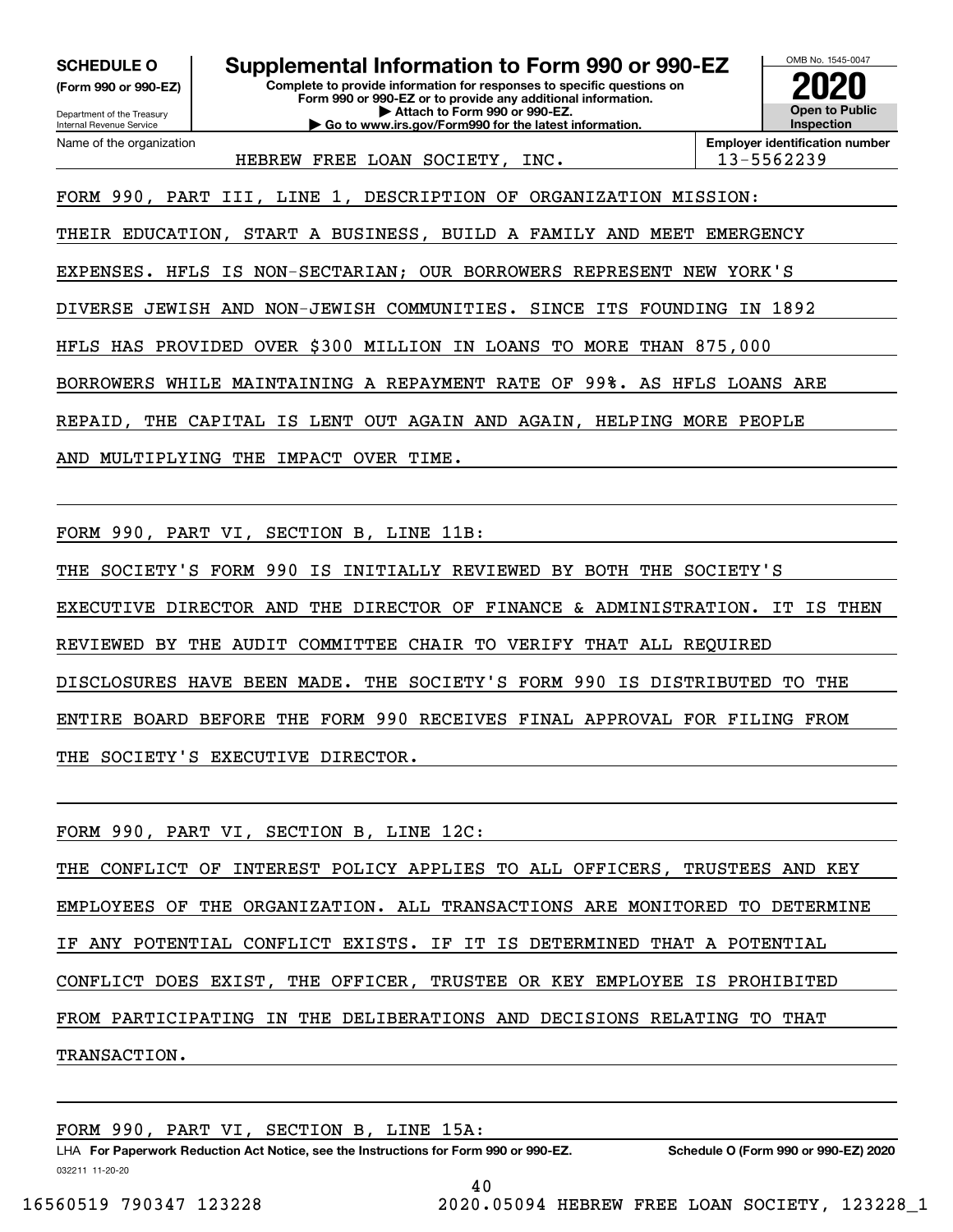| Schedule O (Form 990 or 990-EZ) 2020<br>Page 2                                                                    |  |  |  |  |  |  |  |  |  |
|-------------------------------------------------------------------------------------------------------------------|--|--|--|--|--|--|--|--|--|
| <b>Employer identification number</b><br>Name of the organization<br>13-5562239<br>HEBREW FREE LOAN SOCIETY, INC. |  |  |  |  |  |  |  |  |  |
| THE BOARD PRESIDENT AND MEMBERS OF THE EXECUTIVE COMMITTEE REVIEW NONPROFIT                                       |  |  |  |  |  |  |  |  |  |

COMPENSATION SURVEYS TO DETERMINE THE COMPENSATION OF THE EXECUTIVE

DIRECTOR. ALL DISCUSSIONS OF THE EXECUTIVE COMMITTEE AND THE BOARD OF

DIRECTORS REGARDING COMPENSATION OF OFFICERS ARE DOCUMENTED IN THE

SOCIETY'S RECORDS.

FORM 990, PART VI, LINE 17, LIST OF STATES RECEIVING COPY OF FORM 990:

CA,CO,CT,FL,GA,IL,NJ,NY,GA,DC,KS,MD,MA,MN,NH,NC,PA,RI,TN,VA,WA

FORM 990, PART VI, SECTION C, LINE 19:

THE ORGANIZATION'S FINANCIAL STATEMENTS ARE MADE AVAILABLE ON OUR WEBSITE.

THE ORGANIZATION'S GOVERNING DOCUMENTS AND CONFLICT OF INTEREST POLICY ARE

MADE AVAILABLE UPON REQUEST.

FORM 990, PART XII, LINE 2C:

THE ORGANIZATION DID NOT CHANGE ITS OVERSIGHT OR SELECTION PROCESS

DURING THE TAX YEAR.

032212 11-20-20